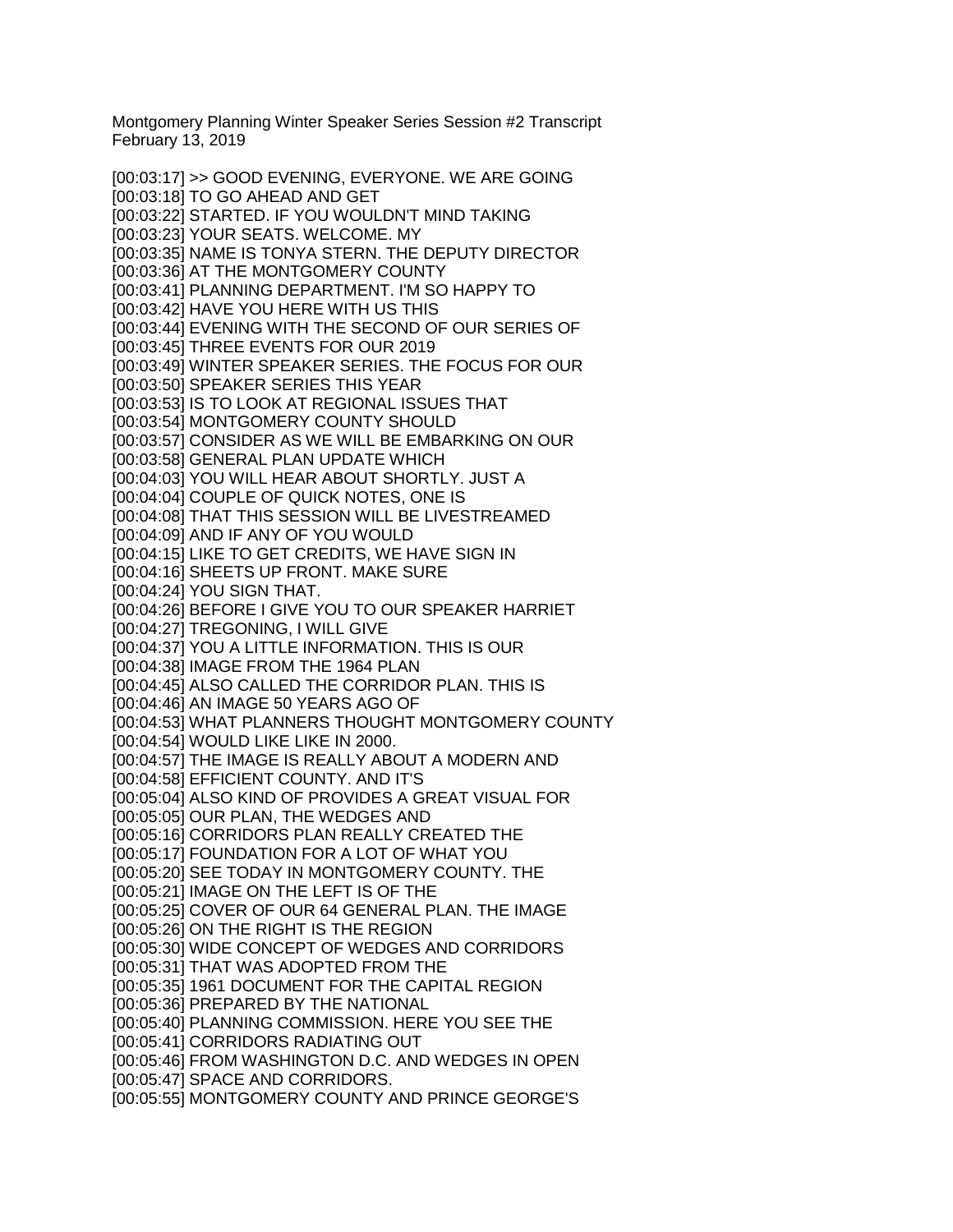[00:05:56] COUNTY IS THE ONLY ONES THAT [00:06:01] CONSIDERED THIS IN ADOPTING THE GENERAL [00:06:02] PLAN. [00:06:05] SO FOLLOWING THE 64 GENERAL PLAN, THE [00:06:06] COUNTY COUNCIL UPDATED THE [00:06:11] PLAN IN 1969. THIS 69 PLAN WAS MUCH MORE [00:06:12] OF A POLICY DOCUMENT [00:06:15] COMPARED TO THE 64 PLAN WHICH WAS MUCH [00:06:16] MORE ASPIRATIONAL AND [00:06:22] CONCEPTUAL. ONE PARTICULAR TO NOTE FROM [00:06:23] THE 1969 GENERAL PLAN IS [00:06:27] THAT IT INCLUDED THREE KEY [00:06:28] RECOMMENDATIONS THAT HAS LED TO LE [00:06:31] MAJOR PLANNING INITIATIVES THAT ARE [00:06:32] STILL IN EFFECT TODAY. THE [00:06:36] GOAL OF INCREASING AFFORDABLE HOUSING [00:06:37] WAS RECOGNIZED THROUGH THE [00:06:43] MODERATELY PRICED PROGRAM AND THE GOAL [00:06:44] FOR OPEN SPACE WAS [00:06:47] ADDRESSED THROUGH CLUSTERING OPTIONS AND [00:06:48] THE PURCHASE AND TRANSFER [00:06:54] OF DEVELOPMENT RIGHTS. AND LASTLY THE [00:06:55] DEVELOPMENT WITH PUBLIC [00:06:59] INFRASTRUCTURE WAS ADDRESSED THROUGH THE [00:07:00] ADEQUATE PUBLIC [00:07:02] FACILITIES ORDINANCE WHICH IS PART OF [00:07:03] THE COUNTY CODE TODAY.  $[00:07:12]$  >> [00:07:18] >> THIS IS VERY SENSITIVE. [00:07:20] ALL RIGHT. WHY ARE WE UPDATING THE [00:07:23] GENERAL PLAN? [00:07:24] >> AGAIN, THE LAST COMPREHENSIVE [00:07:26] UPDATE OF OUR GENERAL PLAN WAS IN 1969 [00:07:29] WHICH WAS BASICALLY 50 YEARS AGO. AND [00:07:31] AS YOU ALL KNOW, SINCE THEN, [00:07:33] MONTGOMERY COUNTY HAS REALLY CHANGED [00:07:39] QUITE SIGNIFICANTLY FROM AN A [00:07:46] COMMUNITY TO ABOUT OVER 1 MILLION [00:07:48] RESIDENTS AND WE ARE ALSO CHANGING [00:07:53] INTO TECHNOLOGY AND CULTURAL SHIFTS. [00:07:55] THIS IS THE TIME TO LOOK AT THE VISION [00:07:59] PLAN FOR MONTGOMERY COUNTY'S NEXT 50 [00:08:05] YEARS. [00:08:06] SO IN THINKING ABOUT THE FUTURE OF [00:08:08] MONTGOMERY COUNTY THERE ARE A LOT OF [00:08:12] NEW FEATURES UNDERWAY THAT WE ARE [00:08:16] THINKING ABOUT AND ABOUT TO EMBARK ON [00:08:18] THESE PROJECTS. AS YOU KNOW MONTGOMERY [00:08:21] COUNTY HAS UNDER TAKEN A FEW [00:08:25] DEMOGRAPHIC SHIFTS AND A STUDY A FEW [00:08:27] WEEKS AGO HAS A LOT OF DATA OF HOUSING [00:08:34] AND EMPLOYMENT FOR THE PAST 5 YEARS [00:08:36] AND THOSE CHANGES AND WE KNOW THAT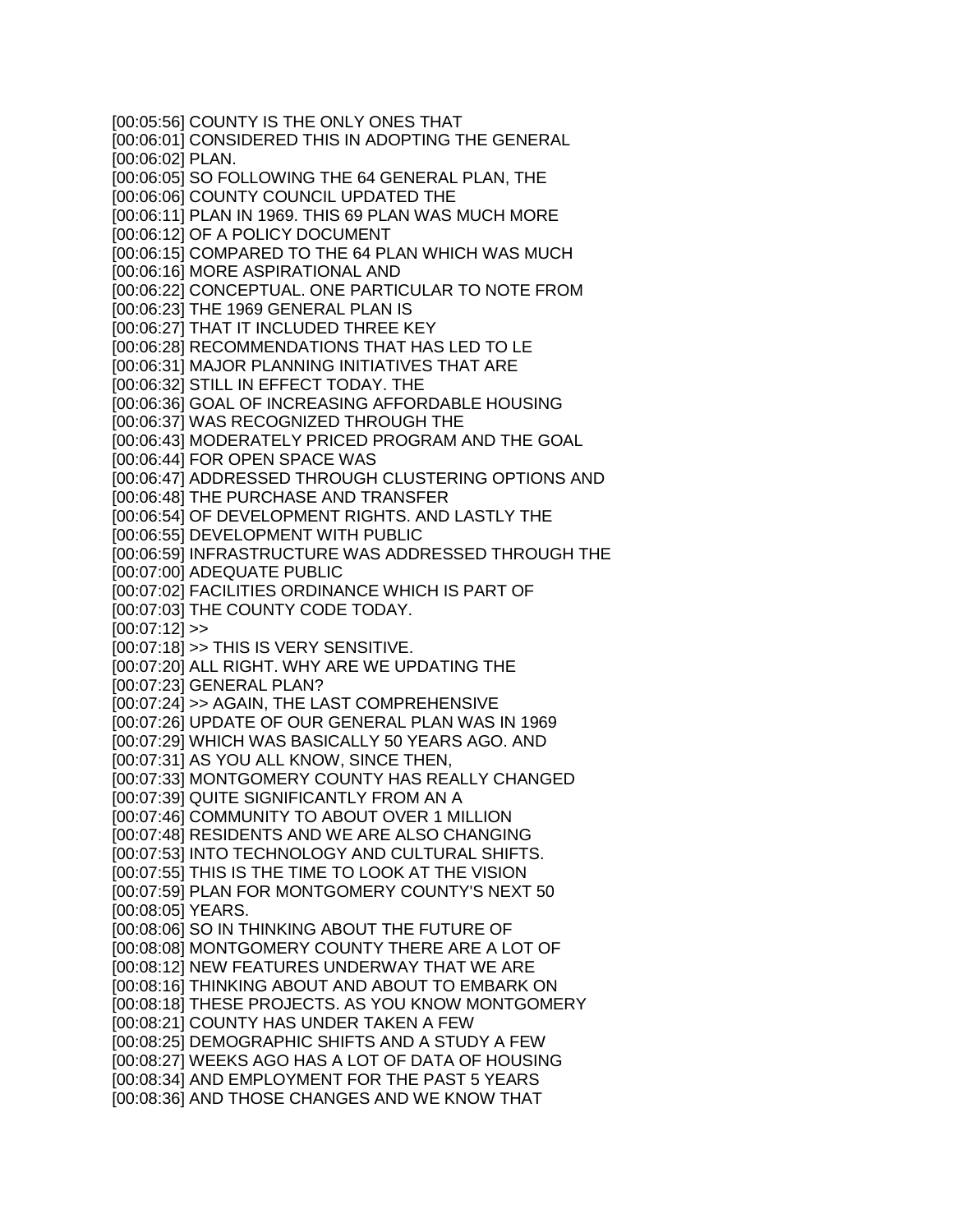[00:08:39] IT'S AFFECTING A LOT OF OUR [00:08:41] COMMUNITIES. CLIMATE CHANGE IS [00:08:42] OBVIOUSLY A SIGNIFICANT CONCERN AND [00:08:44] WE'LL BE HEARING MORE ABOUT THAT [00:08:46] TONIGHT. THERE IS ALSO A GROWING [00:08:50] PREFERENCE FOR WALKABLE SPACES AS WELL [00:08:52] AS USING OR LEVERAGEING THE BENEFITS [00:08:55] OF THE SHARING ECONOMY AND THINKING [00:08:59] ABOUT HOW THAT HAS TRANSFORMED NOT [00:09:01] ONLY JOBS BUT WHAT PEOPLE HAVE ON LAND [00:09:04] USE AND ALSO THINKING ABOUT AUTONOMOUS [00:09:07] VEHICLES. [00:09:08] >> SO, LASTLY, I JUST WANTED TO [00:09:13] HIGHLIGHT THE TIMELINE FOR THIS [00:09:16] PROJECT. WE ARE CURRENTLY IN WHAT WE [00:09:18] CALL OUR PREPLANNING PHASE. WE ARE [00:09:20] PLANNING ON DOING OUR OFFICIAL LAUNCH [00:09:22] OF THE PROJECT LATER THIS SPRING, [00:09:25] EARLY SUMMER. AND THEN OVER THE REST [00:09:26] OF THIS YEAR, WE WILL BE EMBARKING ON [00:09:30] A SERIES OF VISIONING CONVERSATIONS [00:09:31] WITH THE COMMUNITY AS WELL AS DOING [00:09:33] ANALYSIS ON A NUMBER OF MAJOR ISSUES [00:09:37] AND TRIALS AFFECTING THE COUNTY INTO [00:09:39] NEXT YEAR. AND WE ARE LOOKING FORWARD [00:09:41] TO BRINGING A WORKING DRAFT BY NEXT [00:09:46] SPRING, AND ALSO HAVING SOME WORK [00:09:48] SESSIONS WITH OUR PLANNING BOARD AND [00:09:50] OUR COUNTY COUNCIL WITH THE GOAL OF [00:09:54] TRANSMITTING THE NEW GENERAL PLAN BY [00:09:57] JULY 2021. [00:09:58] WITH THAT, I WANT TO INTRODUCE OUR [00:10:04] SPEAKER HARRIET TREGONING TO TALK [00:10:08] ABOUT TONIGHT'S TOPIC. WHAT IS [00:10:18] RESILIENCE AND SHE WORKS IN HOUSING [00:10:21] ISSUES AND SERVED IN THE OBAMA [00:10:24] ADMINISTRATION AND THE OFFICE OF [00:10:27] HOUSING AND PLANNING DEVELOPMENT IN [00:10:31] PLANNING AND URBAN DEVELOPMENT. HER [00:10:34] WORK HELPS STATES, REGIONS ACROSS THE [00:10:36] COUNTRY TO BUILD A STRONG FOUNDATION [00:10:39] OF RESILIENCE IN A CHANGING CLIMATE [00:10:43] AND FOR A PROSPEROUS ECONOMY FOR A [00:10:46] COMMUNITY AND QUALITY IN PLACE, [00:10:48] ECONOMIC OPPORTUNITY, FISCAL [00:10:50] STABILITY, TRANSPORTATION CHOICE AND [00:10:55] AFFORDABILITY. [00:10:56] TREGONING WAS PREVIOUSLY DIRECTOR OF [00:10:57] THE COLUMBIA OFFICE OF PLANNING WHERE [00:11:00] I HAD THE PLEASURE OF WORKING WITH HER [00:11:02] AT THE TIME. WHERE SHE MADE DC A [00:11:09] GLOBALLY COMPETITIVE AND WALKABLE AND [00:11:12] THRIVING CITY. SHE ALSO SERVICE IN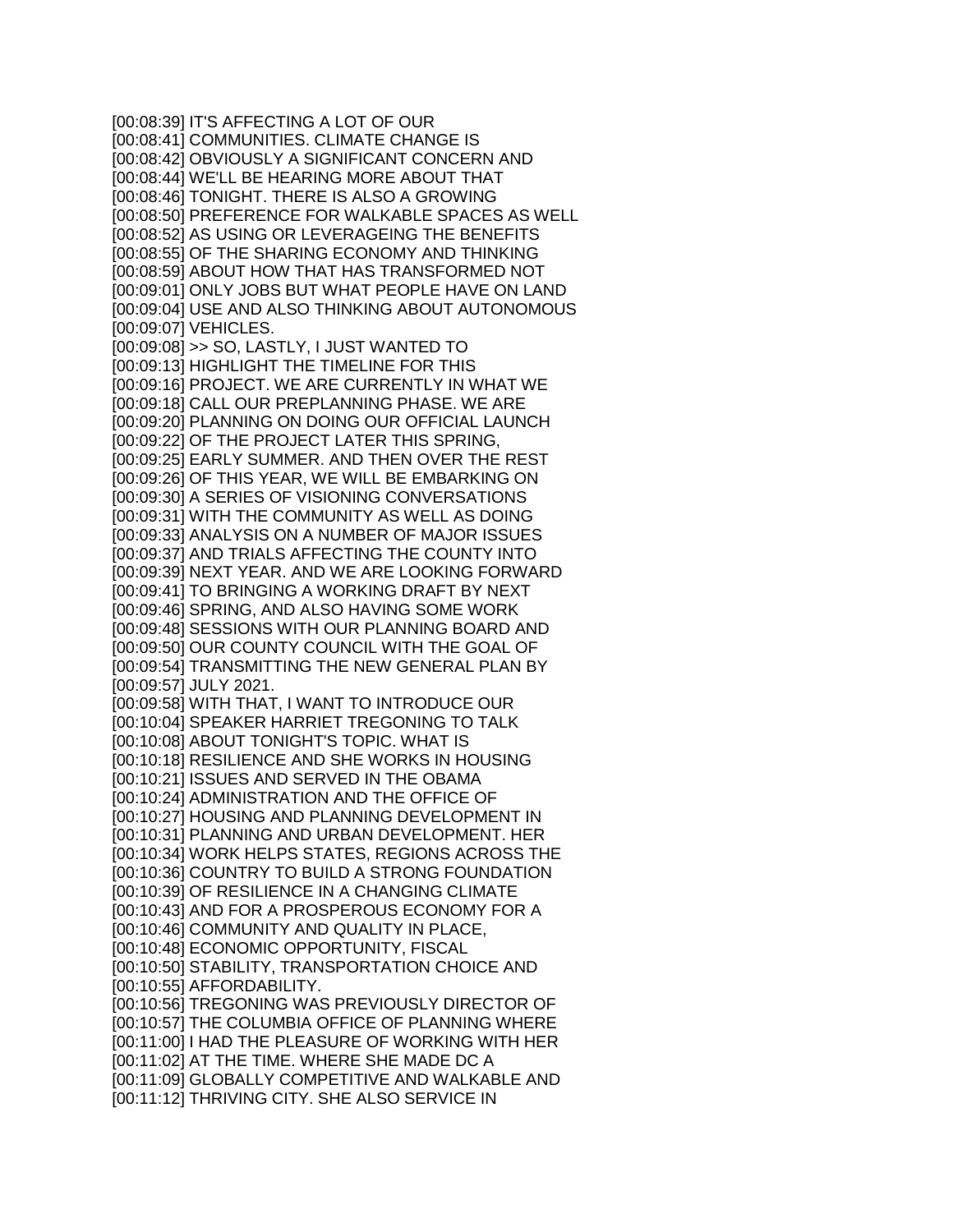[00:11:16] PLANNING OF MARYLAND AND IS A GRADUATE [00:11:24] OF MARYLAND ON DESIGN AND NOW WORKING [00:11:27] ACROSS THE COUNTRY TO HELP STATES AND [00:11:29] LOCALITIES TO PREPARE FOR FUTURE [00:11:31] CHALLENGES INCLUDING SMART MOBILITY, [00:11:33] CLIMATE CHANGE, DISASTER RECOVERY AND [00:11:37] RESILIENCE, HOUSING AFFORDABILITY AND [00:11:40] COMMUNITY DEVELOPMENT. HARRIET IS [00:11:41] CURRENTLY THE DIRECTOR OF THE YOU [00:11:43] URBAN MOBILITY ALLIANCE. AN OUT [00:11:45] GROWTH OF THE SHARED MOBILITY [00:11:48] PRINCIPALS FOR LIVABLE CITIES WHICH [00:11:50] MORE THAN 170 COMPANIES AND GOVERNANCE [00:11:52] HAVE SIGNED ON TO AS A GUIDING VISION [00:11:56] FOR MORE SUSTAINABLE, INCLUSIVE, AND [00:11:59] PROSPEROUS RESILIENT CITIES. WITH [00:12:01] THAT, LET'S WE CAN HARRIET TREGONING. [00:12:03] [ APPLAUSE ]  $[00:12:04]$  >> [00:12:08] >> GOOD EVENING, EVERYONE. I'M REALLY [00:12:10] HAPPY TO BE HERE AND HAPPY TO SEE ALL [00:12:13] OF YOU COMING OUT TO PREPARE FOR THE [00:12:16] NEXT GENERAL PLAN THAT YOU ARE GOING [00:12:18] TO BE DOING. I DEFINITELY THINK EVERY [00:12:21] 50 YEARS WHETHER YOU NEED ONE OR NOT, [00:12:23] YOU SHOULD IS DO ANOTHER GENERAL PLAN. [00:12:26] I'M GLAD MONTGOMERY COUNTY IS [00:12:31] DEFINITELY DOING THAT. [00:12:33] HOW MANY HAVE LOOKED AT THE TREND [00:12:36] REPORT PUT OUT A COUPLE WEEKS AGO? I [00:12:41] THOUGHT IT WAS REALLY FASCINATING. I'M [00:12:43] GOING TO USE A COUPLE SLIDES FROM THAT [00:12:45] PRESENTATION, BUT MOST OF WHAT I'M [00:12:47] GOING TO TALK ABOUT TONIGHT IS CHANGE. [00:12:50] HOW MANY OF YOU LOVE CHANGE? REALLY [00:12:53] LOVE IT? OKAY, WELL, THAT'S MORE THAN [00:12:55] I EVER SEE IN A PLANNING MEETING. SO, [00:13:00] MORE POWER TO YOU. BUT CHANGE IS HARD. [00:13:05] HARDLY ANYONE LOVES IT FOR ITS OWN [00:13:10] SAKE. SOME PEOPLE GET BETTER, SOME [00:13:14] PEOPLE GET WORSE OFF. IT'S DISRUPTIVE [00:13:16] BY IT'S NATURE BUT WE HAVE A LOT OF [00:13:20] CHANGE COMING OUR WAY. MORE IN WHAT'S [00:13:23] GOING TO HAPPEN, I COULDN'T TELL YOU [00:13:26] OR ELSE I WOULD BE MAKING A LOT OF [00:13:28] MONEY. BUT I'M GOING TO INSTEAD TALK [00:13:31] ABOUT WHAT WE NEED TO KNOW TO BE ABLE [00:13:35] TO THRIVE, WHATEVER THOSE FUTURES [00:13:39] MIGHT BE, WHAT NEEDS TO BE ADAPTABLE [00:13:41] AND CHANGEABLE AND WHAT NEEDS TO BE [00:13:46] MUTABLE, MAYBE VERY LITTLE AND WE NEED [00:13:48] TO USE DATA AND INFORMATION TO WHERE [00:13:51] WE ARE. THAT'S WHY I LOVE TO SEE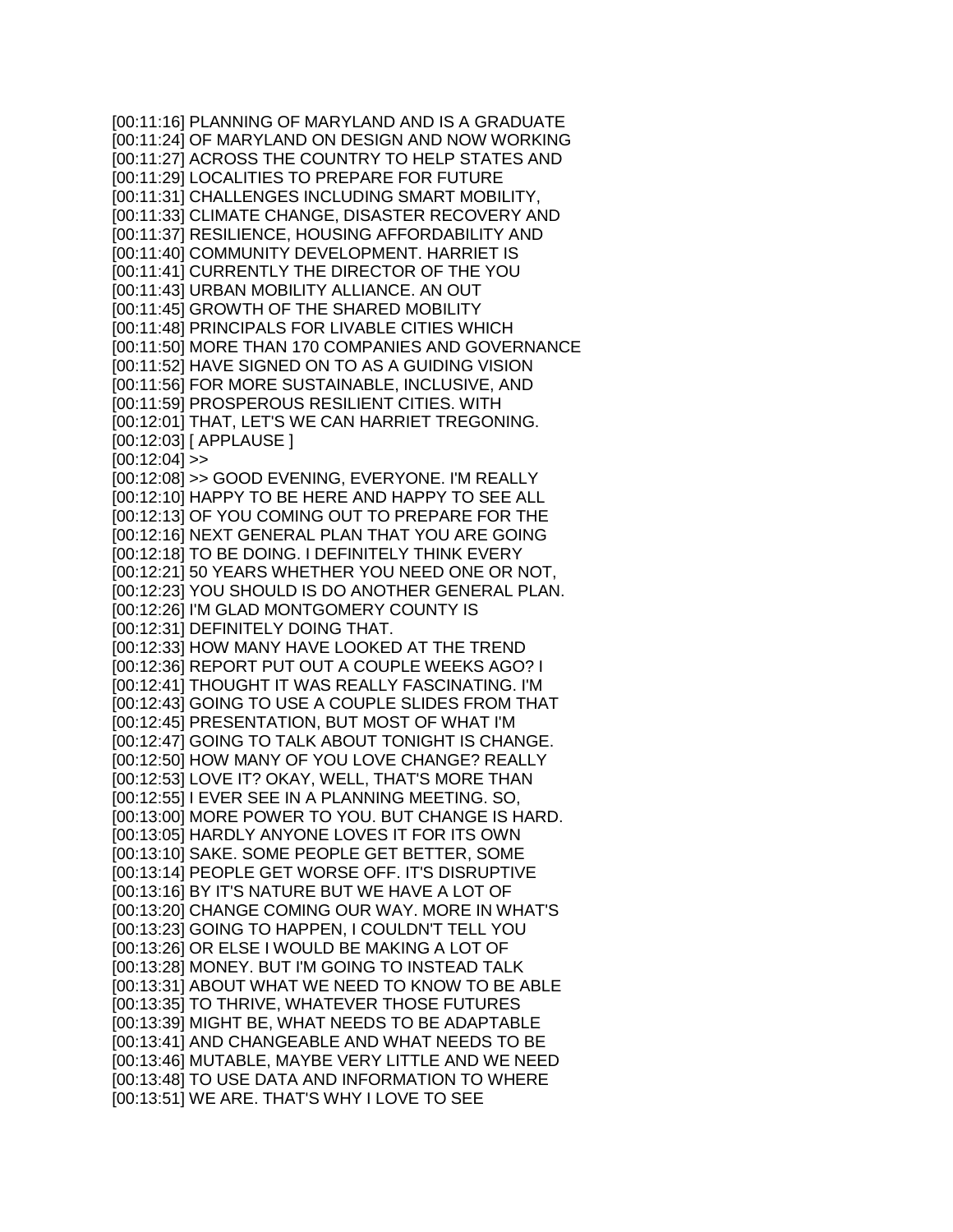[00:13:54] TRENDS REPORT. PLANNERS DO A GREAT JOB [00:13:56] AND THEY GET TO THINK ALL THE TIME [00:13:58] ABOUT THE FUTURE. A LOT OF US SWIM [00:14:00] EVERYDAY IN THE TIDE OF CHANGE AND WE [00:14:03] MAY NOT EVEN KNOW IT. IF WE ARE NOT [00:14:07] DOING THINGS DIFFERENTLY OURSELVES 15 [00:14:13] YEARS AGO, OTHER REGIONS ARE [00:14:18] UP-TO-THE-MINUTE WITH EVERYTHING NEW [00:14:19] THAT THEY CAN POSSIBLY TRY. IT'S [00:14:22] HELPFUL TO SHOW INFORMATION FROM [00:14:23] DAY-TO-DAY TO SHOW HERE IS WHAT IS [00:14:29] CHANGING AND HERE IS WHAT IS HERE TO [00:14:32] STAY. AND HOW CAN WE PREPARE FOR IT. [00:14:33] THAT'S MY MESSAGE FOR YOU TODAY. [00:14:36] >> ALL RIGHT. I'M A BIG GAME OF [00:14:44] THRONES FAN. SO WINNERS ARE ACTUALLY [00:14:47] ALREADY HERE BUT IT'S CHANGE THAT'S [00:14:49] COMING AND THERE ARE THINGS WE NEED TO [00:14:52] BE CONCERNED ABOUT. TONYA HAS ALREADY [00:14:54] MENTIONED CLIMATE CHANGE. I HAVE HAD A [00:14:56] COUPLE PEOPLE COME UP BEFORE WE [00:14:59] STARTED TONIGHT'S PRESENTATION AND [00:15:00] EXPRESSED SOME CONCERNS ABOUT THAT AS [00:15:02] WE SHOULD BE, AND I WILL TALK A LITTLE [00:15:05] BIT ABOUT CLIMATE CHANGE, BUT I'M [00:15:06] GOING TO TALK MOSTLY ABOUT ALL OF [00:15:09] THESE THINGS THAT ARE COMING. I CAN [00:15:15] TALK ABOUT 3 OR 4 TIMES AS MANY OF [00:15:18] THESE THINGS BUT THESE ARE BUCKETS AND [00:15:20] ALSO REFLECTED A LITTLE BIT IN THE [00:15:22] TRENDS REPORT THAT THE COUNTY PUT OUT. [00:15:26] TRANSPORTATION AND MOBILITY. [00:15:27] AND I WILL TALK QUITE A BIT ABOUT [00:15:28] THAT. THAT'S A LOT OF WHAT MY NEW JOB [00:15:31] IS. BUT WHAT'S CHANGING ABOUT THAT, [00:15:33] WHAT'S DIFFERENT ABOUT THAT AND WHAT [00:15:35] WE MIGHT NEED TO PREPARE FOR WHEN IT [00:15:39] COMES TO THOSE CHANGES. CLIMATE AND [00:15:43] RESILIENCE, YOU KNOW, IT'S NOT JUST [00:15:45] GOING TO BE ABOUT HOW HIGH CAN WE [00:15:48] BUILD A WALL, RIGHT? [00:15:49] IT'S REALLY GOING TO BE ABOUT THE [00:15:52] THINGS THAT THE QUALITIES THAT MAKE [00:15:56] PLACES RESILIENT. [00:15:57] YOU KNOW, ONE OF THE THINGS THAT [00:16:00] REALLY AFFECTS RESILIENCE IS WEALTH, [00:16:01] YOU KNOW? IT'S A LOT EASIER TO [00:16:04] SURVIVE AND DISASTER AND CATASTROPHE [00:16:07] IF YOU'VE GOT A FAT BANK ACCOUNT AND A [00:16:10] SALARY JOB. IT'S REALLY A LOT HARDER [00:16:12] IF YOU ARE A RENTER AND LIVING [00:16:20] PAYCHECK TO PAYCHECK. SO THOSE WILL [00:16:24] HELP THE COUNTY BE MORE RESILIENT AND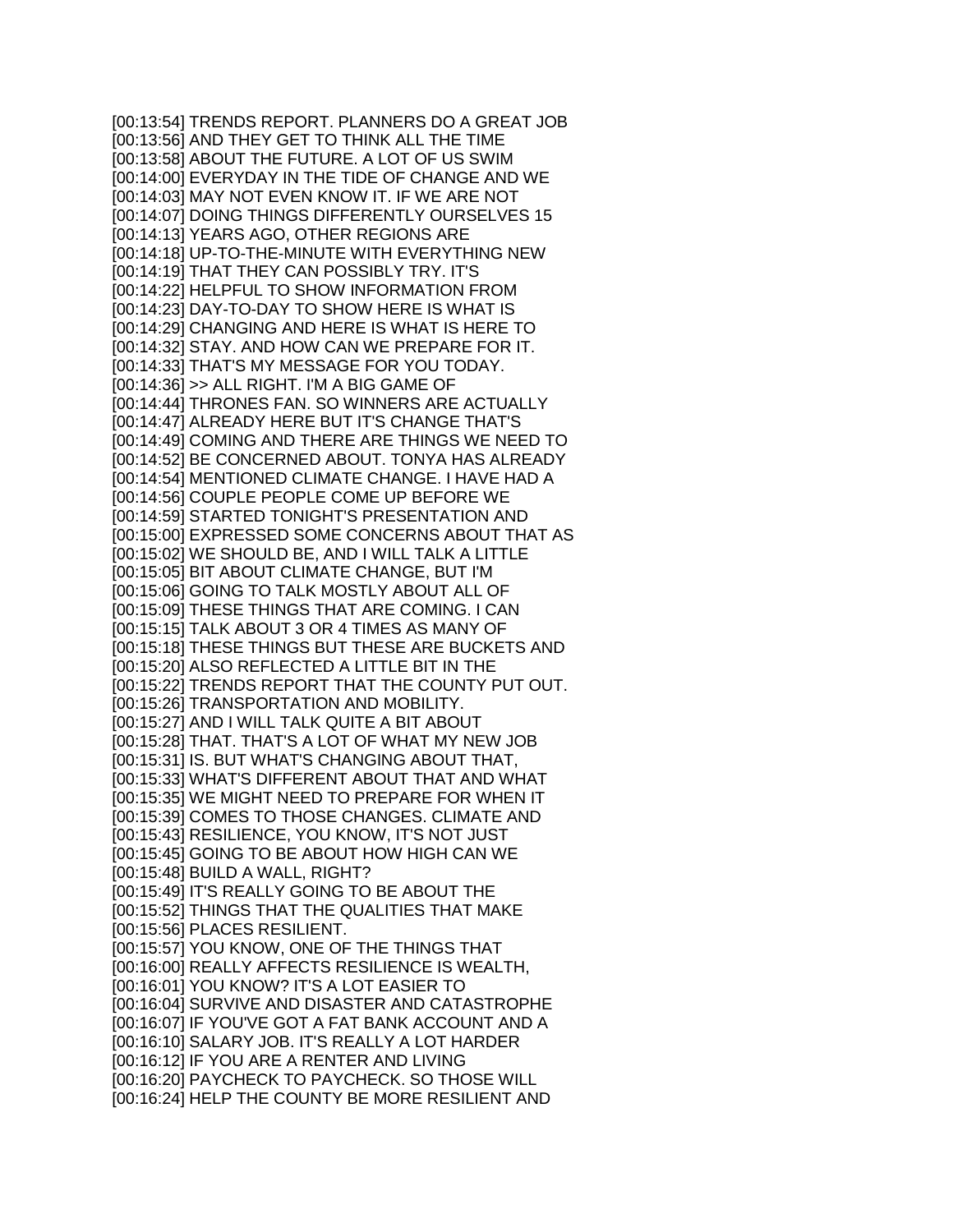[00:16:27] HAVING A LOT OF CONNECTIONS TO PEOPLE. [00:16:31] THROUGH ORGANIZATIONS LIKE CHURCHES, [00:16:34] OR CIVIC ASSOCIATIONS OR CLUBS OR [00:16:36] OTHER THINGS, BUT HAVING THOSE [00:16:39] CONNECTIONS, RIGHT? YOU KNOW, THEY [00:16:40] HAVE A WHOLE PHENOMENON. MY MOTHER IS [00:16:46] JAPANESE AND I FOLLOW A LOT OF THE [00:16:54] GEOGRAPHIC CHANGES IN JAPAN AND THEY [00:16:56] HAVE THIS VERY LOW BIRTHRATE AND THEY [00:16:59] HAVE THIS PHENOMENON WHERE PEOPLE PASS [00:17:02] AWAY AND IT'S DAYS, WEEKS, MONTHS [00:17:04] BEFORE PEOPLE KNOW BECAUSE SO MANY [00:17:06] PARTS OF JAPAN, NOT THE BIG CITIES, [00:17:09] BUT THEY HAVE BECOME DEPOPULATED AND [00:17:11] THEY DON'T HAVE SO MANY PEOPLE AROUND. [00:17:13] SO HAVING THOSE NETWORKS AS WE GET [00:17:16] OLDER IS PARTICULARLY IMPORTANT. AND [00:17:18] THE ECONOMY IS CHANGING ALMOST BEFORE [00:17:20] OUR EYES AND WHAT KINDS OF JOBS ARE [00:17:30] BEING PRODUCED ARE DIFFERENT. IN [00:17:33] SOMEWAY MONTGOMERY COUNTY IS CHANGING [00:17:36] WITH THAT ECONOMY, MORE ECONOMY [00:17:39] WORKERS AND HIGHLY DEGREED IN THE [00:17:40] COUNTY, BUT THAT'S NOT EVERYBODY. WHEN [00:17:42] YOU USED TO BE ABLE TO GET A JOB AND [00:17:45] SUPPORT A FAMILY WITHOUT A COLLEGE [00:17:47] DEGREE, SOMETIMES WITHOUT A HIGH [00:17:51] SCHOOL DIPLOMA. THOSE OPPORTUNITIES [00:17:53] ARE INCREASINGLY RARE AND THEY ARE NOT [00:17:55] SECURE. WHEN YOU CAN FIND A JOB LIKE [00:17:58] THAT, IT'S OFTEN VERY INSECURE. THOSE [00:18:01] CIRCUMSTANCES ARE GOING TO LEAD TO [00:18:04] INCREASING DISPARITIES IN OUR REGION. [00:18:06] SO LET'S START WITH TRANSPORTATION AND [00:18:08] TALK A LITTLE BIT ABOUT THIS. [00:18:11] SO, WHAT'S INTERESTING TO ME ABOUT [00:18:15] TRANSPORTATION IS THAT IT'S HOW VERY [00:18:18] RIGHT FOR DISRUPTION IT'S BEEN FOR A [00:18:21] WHILE. OKAY. IT'S A REALLY STRANGE [00:18:22] SYSTEM THAT WE HAVE IN THE U.S. IF [00:18:26] YOU TRAVEL OTHER PLACES, OTHER [00:18:28] COUNTRIES DO NOT RELY AS MUCH AS WE DO [00:18:31] ON PRIVATE OWNERSHIP OF AUTOMOBILES. [00:18:33] LIKE, WE HAVE ESSENTIALLY PRIVATIZED [00:18:36] MUCH OF OUR TRANSPORTATION AND IN [00:18:41] AMERICA, AUTOMOBILE OWNERS, RIGHT, [00:18:46] THEY DRIVE THE AUTOMOBILES THEY OWN 5% [00:18:50] OF THE TIME, THEY PARK THEM 95% OF THE [00:18:54] TIME. IF ANY OF THOSE WERE OWNERS [00:18:58] THROUGH AN ASSET LOCATION, WHY DO THEY [00:19:01] BUILD THIS ASSET. OH MY GOODNESS. [00:19:04] IT'S HAVING AN EFFECT ON OTHER THINGS. [00:19:05] DID YOU KNOW THAT THE LARGEST CATEGORY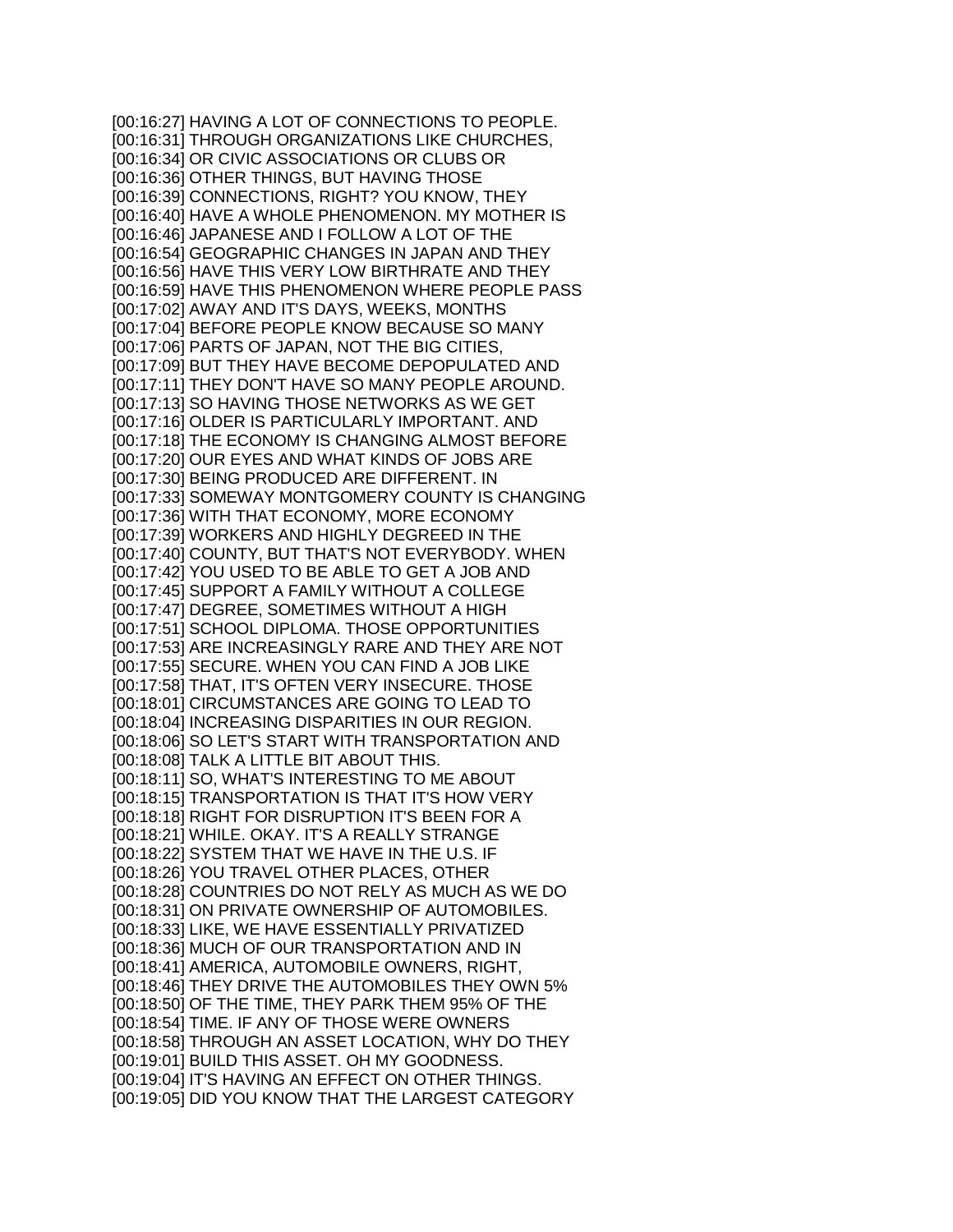[00:19:09] OF CONSUMER OF DEBT IN THIS COUNTRY OF [00:19:12] INDIVIDUALLY HELD DEBT IS STUDENT [00:19:16] LOANS? [00:19:17] OKAY, CREDIT CARDS ARE BEHIND STUDENT [00:19:20] LOANS, SO MORTGAGES ARE STILL BIGGER, [00:19:23] THAT'S A BIGGER CATEGORY, BUT THAT [00:19:25] STUDENT LOAN DEBT IS REALLY CRUSHING [00:19:27] AND TONS OF COLLEGE STUDENTS COMING [00:19:29] OUT OF SCHOOL WITH DEBT ARE MAKING [00:19:31] CHOICES ABOUT WHERE TO LIVE BASED ON [00:19:33] HOW QUICKLY THEY CAN PAYOFF THEIR [00:19:35] LOANS IN THE PLACES THEY GET. I FIND [00:19:38] IT ALMOST A BADGE OF HONOR IN DC THAT [00:19:41] WE HAVE THE HIGHEST COLLEGE [00:19:46] INDEBTEDNESS IN AMERICA AND THAT'S [00:19:48] BECAUSE PEOPLE CAN LIVE IN DC AND [00:19:53] PARTS OF OUR REGION WITHOUT AN [00:19:57] AUTOMOBILE. IT'S ENORMOUSLY [00:19:58] DIVERSIFIED OUR ECONOMY IN THE [00:20:01] DISTRICT AND THE REGION. THAT'S GOING [00:20:04] TO BE INCREASINGLY IMPORTANT IN THE [00:20:09] FUTURE. LET ME TALK ABOUT ANOTHER [00:20:15] THING. EVERYONE HAS TAKEN A LYFT OR [00:20:25] UBER. HOW MANY. MY MOTHER HAS TAKEN [00:20:29] AN UBER AND SHE DOESN'T LIKE TO DRIVE [00:20:30] AT NIGHT AND SHE CAN NOW CALL AN UBER [00:20:33] AND IT MAKES A DEFERENCE ABOUT WHAT [00:20:37] SHE'S WILLING TO DO IN THE EVENING. [00:20:41] ANOTHER THING ABOUT THE DISRUPTION FOR [00:20:43] TRANSPORTATION SYSTEM IS WE TEND TO [00:20:46] SWAT A FLY WITH A BAZOOKA. ALMOST [00:20:50] HALF THE TRIPS ARE 3 MILES OR LESS. [00:20:53] THE COMMUTE TRIPS ARE OFTEN LONGER BUT [00:20:56] WE TAKE ON AVERAGE 11-CAR TRIPS, 11 [00:21:01] TRIPS PER HOUSEHOLD PER DAY, 11 TOTAL [00:21:08] TRIPS AND THE OTHERS ARE COMMUTE [00:21:16] TRIPS. 75% ARE TAKEN BY AUTOMOBILE. A [00:21:19] LOT OF THEM CAN BE TAKEN IN OTHER [00:21:22] WAYS. 3 MILES MIGHT BE A BIT TO WALK. [00:21:26] BUT GUESS WHAT? TRIPS THAT ARE A MILE [00:21:29] OR LESS, 60% OF THOSE TRIPS ARE TAKEN [00:21:32] BY CAR. THIS SHOWS WHAT MIGHT BE [00:21:34] ANOTHER OPTION DEPENDING ON THE LENGTH [00:21:36] OF THE TRIP. AND WHAT'S SO INTERESTING [00:21:40] IS THAT THOSE TNC COMPANIES, THE [00:21:46] UBERS, THE LYFTS, THEY ARE NOT SEEING [00:21:49] THEMSELVES ANYMORE AS JUST PROVIDING A [00:21:51] PARTICULAR PRODUCT OR SERVICE, THEY [00:21:53] ARE WANTING TO OWN A PIECE OF THE [00:21:55] TRANSPORTATION ECOSYSTEM BECAUSE THEY [00:21:56] KNOW THAT MOST OF US DON'T DO ANY ONE [00:22:01] THING. ALL OF US ARE PEDESTRIANS [00:22:03] SOMETIME OR ANOTHER. MANY OF US TAKE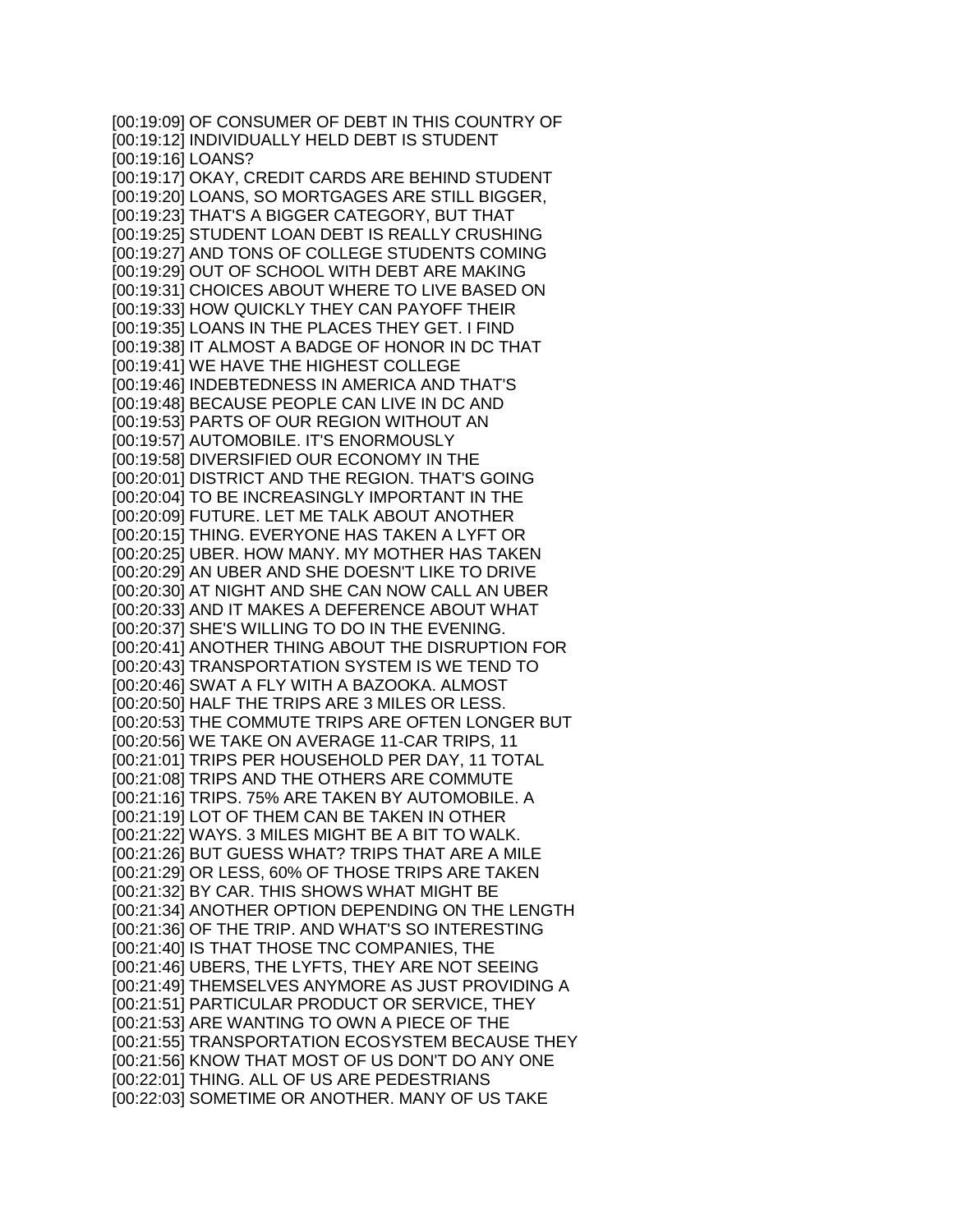[00:22:07] EVERY SINGLE MODE THAT'S AVAILABLE AT [00:22:10] SOME POINT OR ANOTHER, I BIKE, I [00:22:13] DRIVE, I WALK, I TAKE UBER OR LYFT. [00:22:17] YES, I DO ALL OF THOSE THINGS AND I [00:22:20] WANT TO HAVE SERVICES AS SEAMLESS AS [00:22:24] POSSIBLE SO I CAN MATCH MY [00:22:27] PREFERENCES, SAFETY, COST, SPEED TO MY [00:22:28] NEEDS AT THE TIME AND HAVING MORE [00:22:30] CHOICES IS A WONDERFUL THING. SO UBER [00:22:33] HAS BOUGHT A COMPANY CALLED JUMP. [00:22:37] ANYONE SEEN THESE RED ELECTRIC BIKES [00:22:40] AROUND TOWN? THRILLING TO RIDE. [00:22:43] THRILLING. I WOULD PAY MUCH MORE THAN [00:22:49] \$2 TO RIDE THOSE BIKES. THEY ARE FAST. [00:22:51] IT CAN BE A HOT DAY AND IT'S KIND OF [00:22:54] BREEZY TO BE ON A JUMP BIKE, IT'S [00:23:04] REALLY MOTIVATIONAL. LYFT BOUGHT [00:23:05] MOTIVATE. DO YOU SEE WHAT THEY ARE [00:23:06] THINKING ABOUT? ONE OF THE THINGS [00:23:09] THAT MOTIVATED UBER IS THAT THEY FOUND [00:23:11] OUT THAT THE UBER TRIPS THAT PEOPLE [00:23:16] WERE TAKING IN THE CITIES WERE EXACTLY [00:23:19] THE SAME AS THE JUMP THAT PEOPLE WERE [00:23:26] TAKING. SO THEY SAID, LET'S USE PRICE [00:23:29] AND OTHER THINGS TO SEND SIGNALS FOR [00:23:32] PEOPLE TO THINK ABOUT WHAT THEY MIGHT [00:23:35] WANT TO TAKE. IF YOU DON'T KNOW ALL [00:23:37] OF THESE THINGS, I DON'T BLAME YOU. [00:23:41] IT'S CHANGING SO FAST. IF YOU CAN SEE [00:23:44] THE CHANGE OF THE CURB. REMEMBER WHEN [00:23:47] CAR SHARING WAS NEW AND CAR SHARING [00:23:50] CAME TO MONTGOMERY COUNTY AND IT TOOK [00:23:53] A LONG TIME TO RAMP UP AND WE WERE UP [00:23:57] IN ARMS IN DC ABOUT WHETHER OR NOT WE [00:24:01] SHOULD LET THEM PARK ON THE STREET. [00:24:04] AND RIDE SHARE BECAME VERY QUICK AND [00:24:07] UBER AND LYFT AND THE SCOOTERS, SOME [00:24:10] OF THOSE ARE NOW LONG GONE. THEY ARE [00:24:12] NOT JUST COMING FAST AND IN SOME CASES [00:24:17] THEIR GOING FAST BECAUSE THEIR [00:24:19] FINANCIAL MODEL DIDN'T WORK. BUT [00:24:20] BASICALLY YOU ARE GOING TO SEE A LOT [00:24:22] OF THIS ENTRANCE IN THE MOBILITY [00:24:24] PHASE. IT'S NOT A GREAT VALUE [00:24:25] PROPOSITION AND YOU DON'T HAVE TO BE A [00:24:28] MILLENNIAL TO KNOW THAT. ALTHOUGH, [00:24:32] THANKFULLY, BABY BOOMERS AND [00:24:36] MILLENNIALS ARE SO UNNATURALLY CLOSE. [00:24:40] ADMIT IT. YOU BOOMERS, YOU LIVE AND [00:24:42] DIE ABOUT WHAT YOUR KIDS SAY ABOUT [00:24:45] WHAT'S COOL, WHAT TO DO, BLAH, BLAH, [00:24:48] BLAH. IT'S REALLY CHANGING SO QUICKLY [00:24:51] ABOUT HOW SOME OF THIS TECHNOLOGY IS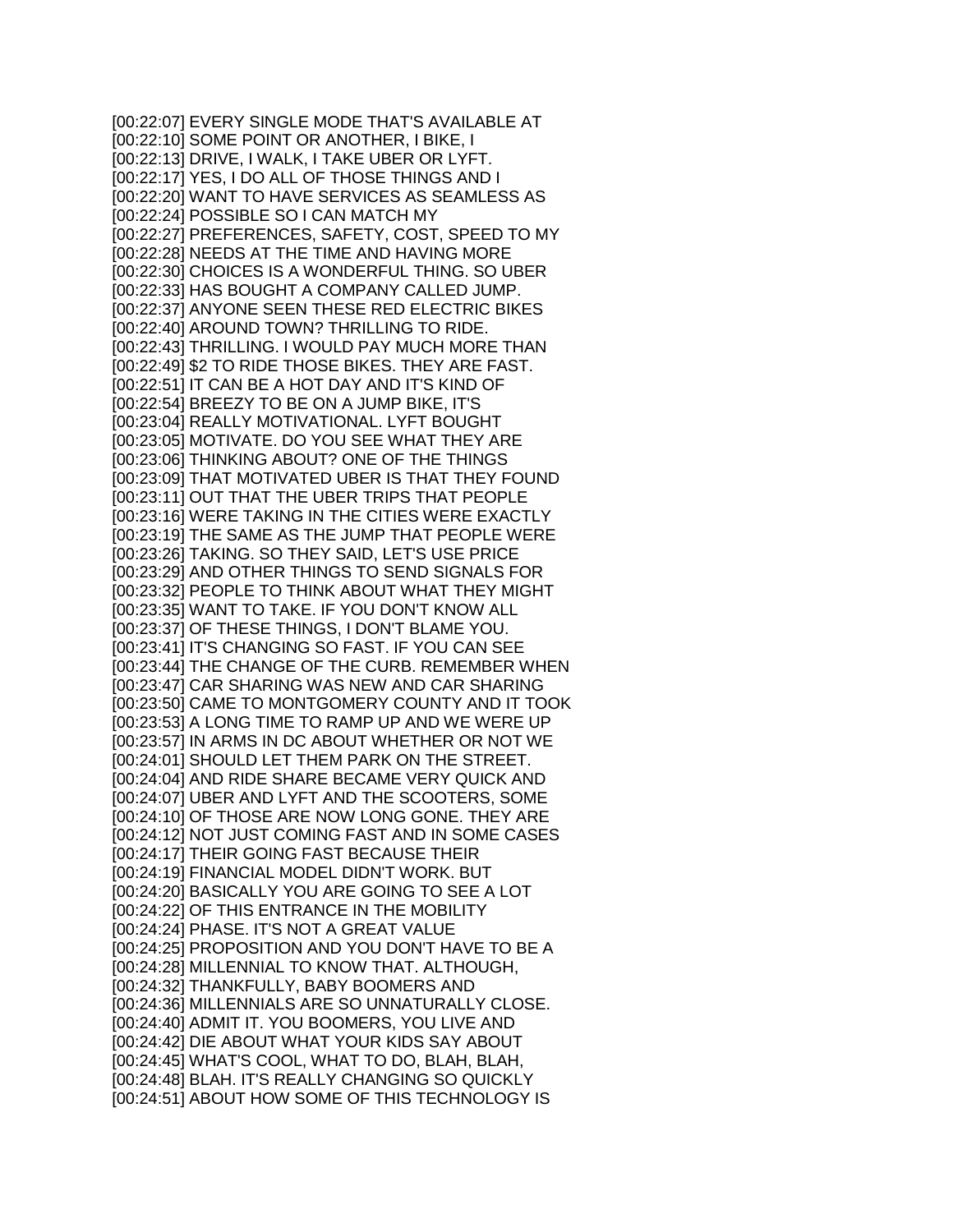[00:24:57] ADOPTED. WHERE HEY, THIS PRIVATE CAR [00:25:00] OWNERSHIP AS A PREREQUISITE TO THE [00:25:04] ECONOMY, THAT SUCKS. WE WANT TO HAVE A [00:25:06] BETTER WAY TO DO THIS. IT'S NOT THAT [00:25:11] THINGS ARE HAPPENING SO QUICKLY BUT [00:25:12] SOME OF THESE IMPACTS ARE GOING TO BE [00:25:18] FAR REACHING. YOU KNOW, I DON'T WANT [00:25:21] TO TELL YOU HOW MUCH REVENUE THE CITY [00:25:28] GETS FROM SPEED CAMERAS. IT'S MORE [00:25:32] THAN 7 FIGURES, MAYBE 8 FIGURES, IT'S [00:25:34] A LOT. AND IN A FUTURE, WHERE WE WOULD [00:25:38] HAVE AUTONOMOUS VEHICLES THAT WE ARE [00:25:39] CONNECTED TO EACH OTHER, YOU KNOW, [00:25:41] THERE WOULDN'T BE SPEEDING, THERE [00:25:44] WOULDN'T BE RED LIGHT RUNNING. THERE [00:25:45] WOULD BE A LOT MORE SAFETY. WE [00:25:50] TOLERATE 40,000 TRAFFIC DEATHS IN THIS [00:25:55] YEAR WITHOUT BLINKING AN EYE, BUT IT [00:25:58] ALSO MEANS THAT REVENUE GOES AWAY. [00:26:02] IMAGINE THAT THE FUTURE AUTONOMOUS [00:26:05] VEHICLES ARE ELECTRIC AND WHY WOULD [00:26:06] YOU PAY A DOLLAR TO PARK IF THE [00:26:09] VEHICLE COULD JUST CIRCLE. SO NO [00:26:13] PARKING REVENUE, BUT BOY, MAYBE [00:26:16] TERRIBLE CONGESTION. [00:26:17] SO THESE ARE THE KINDS OF IMPLICATIONS [00:26:19] PEOPLE NEED TO BE THINKING ABOUT. [00:26:21] JOBS, ONE OF THE LARGEST CATEGORIES OF [00:26:24] MALE EMPLOYMENT IN THE UNITED STATES [00:26:26] IS DRIVING AND DELIVERY. RIGHT? IT'S [00:26:29] NOT JUST MEN, BUT A LOT OF MEN ARE [00:26:31] EMPLOYED IN THIS AND THERE IS A FUTURE [00:26:34] WHERE THERE IS MUCH LESS OF THAT [00:26:36] EMPLOYMENT. AND WHERE ARE THE JOBS [00:26:37] THAT ARE GOING TO REPLACE THOSE JOBS? [00:26:41] ENTIRELY UNCLEAR. SO THESE ARE THINGS [00:26:45] THAT ARE KNOWABLE. IT IS POSSIBLE TO [00:26:47] PLAN FOR THEM. IN OUR REGION, WE'VE [00:26:52] KIND OF BLINDLY AUTOMATED FOR DECADES. [00:26:56] WE'VE AUTOMATED THINGS INSTEAD OF [00:26:59] HAVING PEOPLE. A LOT OF METRO SYSTEMS [00:27:07] HAVE TICKET TAKERS. SO MANY IN THE [00:27:12] PAST ARE AUTOMATED. SOMEONE DECIDED [00:27:13] THAT OUR MINIMUM WAGE SHOULD BE [00:27:16] HIGHER. IT WAS BECAUSE WE WERE [00:27:18] FINDING OUT THAT WE CONTINUED TO HAVE [00:27:22] TO SUPPORT PEOPLE WITH JOBS AND VERY [00:27:24] LOW WAGES WITH HEALTHCARE SUPPORTS AND [00:27:26] OTHER THINGS. WE HAD TO SUBSIDIZE [00:27:30] THEIR LIVINGS AND NOT EVEN GIVING THEM [00:27:33] THEIR DIGNITY AND INDEPENDENCE WHEN [00:27:36] THEY WORK FULL TIME AND THAT'S BECAUSE [00:27:38] THEY WERE LEAVING THEIR REGION AND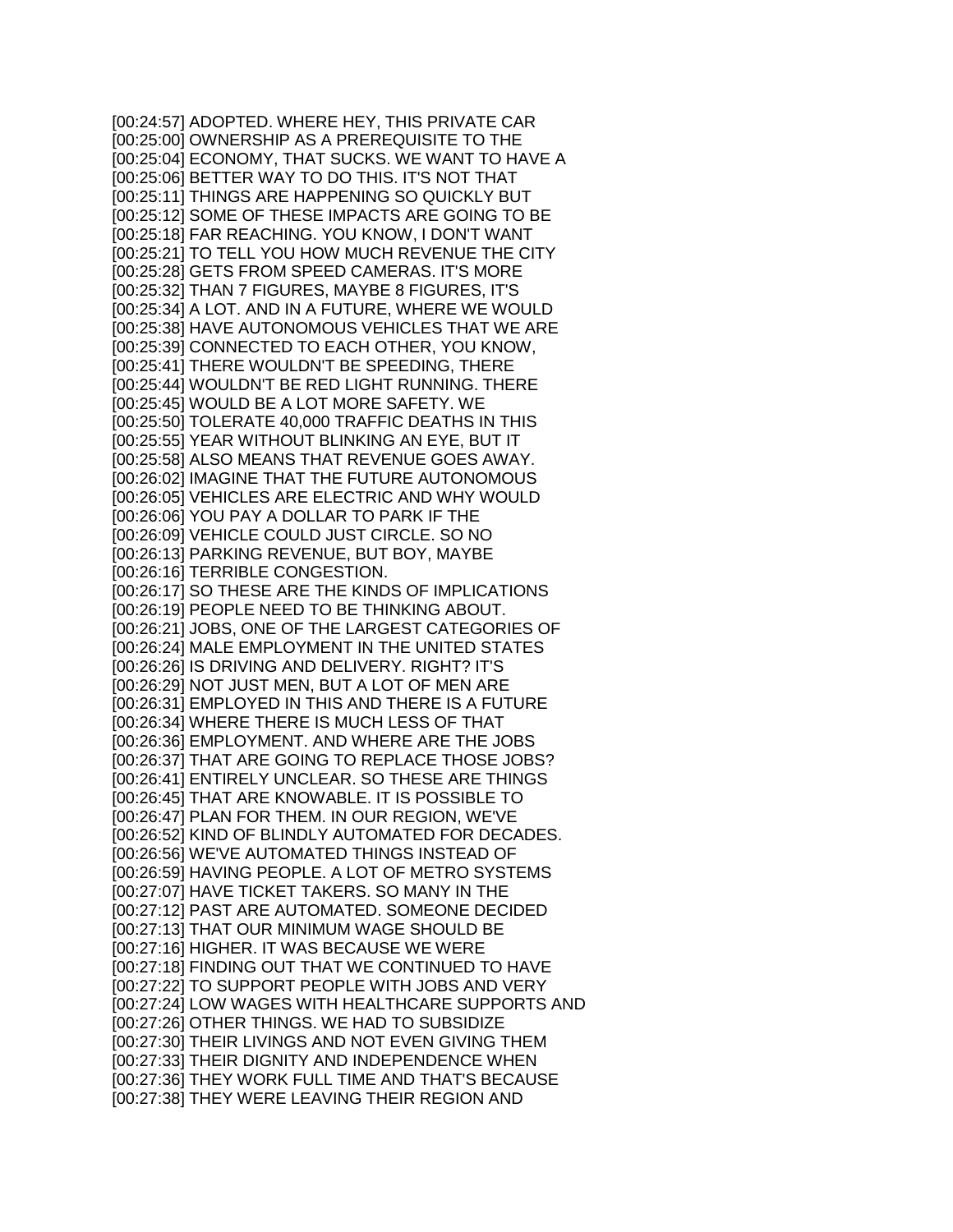[00:27:40] GOING INTO THEIR SHAREHOLDERS POCKETS. [00:27:45] THIS IS A QUESTION WE SHOULD BE ASKING [00:27:47] OURSELVES. MIGHT WE RATHER TOGGLE [00:27:50] TOWARDS MORE EMPLOYMENT IN SOME CASES [00:27:53] UNLESS AUTOMATION AND MEANS PEOPLE [00:27:55] COULD BE WORKING AND EMPLOYED AND [00:27:56] HAVING THAT SECURITY AND MIGHT MEAN WE [00:28:01] DON'T HAVE TO PAY FOR OTHERS SUPPORT. [00:28:03] THAT'S SOMETHING WE MAY HAVE TO THINK [00:28:04] ABOUT IN THE FUTURE BECAUSE, IT IS [00:28:09] POSSIBLE THAT EVERYTHING THAT'S WRONG [00:28:11] WITH OUR SOCIETY WHETHER IT'S, YOU [00:28:13] KNOW, WHETHER IT'S EMPLOYMENT, WHETHER [00:28:16] IT'S FAIRNESS, WHETHER IT'S ACCESS TO [00:28:19] THE ECONOMY THROUGH TRANSPORTATION, [00:28:20] YOU KNOW, WHETHER IT'S CLIMATE CHANGE. [00:28:23] YOU KNOW, WHETHER IT'S THE [00:28:26] COST-OF-LIVING. ALL OF THOSE THINGS [00:28:28] COULD BE BETTER IN THE FUTURE, BUT [00:28:30] THEY COULD ALSO BE MUCH WORSE. RIGHT? [00:28:34] AND BASICALLY, THE FREE MARKET IS NOT [00:28:36] GOING TO DELIVER THE BETTER OUTCOMES [00:28:38] ON THEIR OWN. IT'S NOT GOING TO BE [00:28:40] JUST THAT OPERATION OF PROFIT MAKING [00:28:43] COMPANIES DELIVERING US THE BETTER [00:28:45] FUTURE. WE ARE GOING TO HAVE TO [00:28:47] ACTUALLY ARTICULATE WHAT WE WANT IN [00:28:48] TERMS OF VALUES IN OUR COMMUNITY AND [00:28:50] THEN WE ARE GOING TO HAVE TO SET THE [00:28:52] RULES SO THAT WE GET THOSE THINGS, AND [00:28:56] THE STAKES ARE HIGH. YOU KNOW, THE [00:28:59] STAKES ARE VERY HIGH. [00:29:00] I'M GOING TO SAY SOMETHING ELSE ABOUT [00:29:03] THIS. [00:29:05] SO, WE ARE GOING TO HAVE TO KNOW [00:29:08] ALMOST ON A CONTINUOUS BASIS. WE'VE [00:29:10] ESTABLISHED OUR VALUES, WE'VE SAID [00:29:12] THIS IS THE FUTURE WE WANT. WE HAVE TO [00:29:15] KEEP ASKING OURSELVES ARE WE GETTING [00:29:17] THERE, ARE WE GETTING CLOSER TO THAT [00:29:20] FUTURE OR FURTHER AWAY FROM IT AND WE [00:29:26] HAVE TO BENCHMARK OURSELVES. I WILL [00:29:27] TALK ABOUT THIS A COUPLE TIMES. WE ARE [00:29:32] IN A FIGHT, EVERY JURISDICTION IS [00:29:34] COMPETING FOR RESOURCES AND FOR PEOPLE [00:29:35] WHO CHOOSE TO BE IN OUR JURISDICTION, [00:29:38] FOR BUSINESSES AND INDUSTRIES TO [00:29:39] INVEST IN OUR REGION, FOR PROPERTY [00:29:42] OWNERS TO CHOOSE TO BUY, YOU KNOW, IN [00:29:45] OUR COMMUNITIES, AND OTHER PEOPLE ARE [00:29:47] COMPETING FIERCELY FOR THAT TOO. WE [00:29:48] HAVE TO GIVE THEM A BETTER [00:29:52] PROPOSITION, RIGHT? AND MONTGOMERY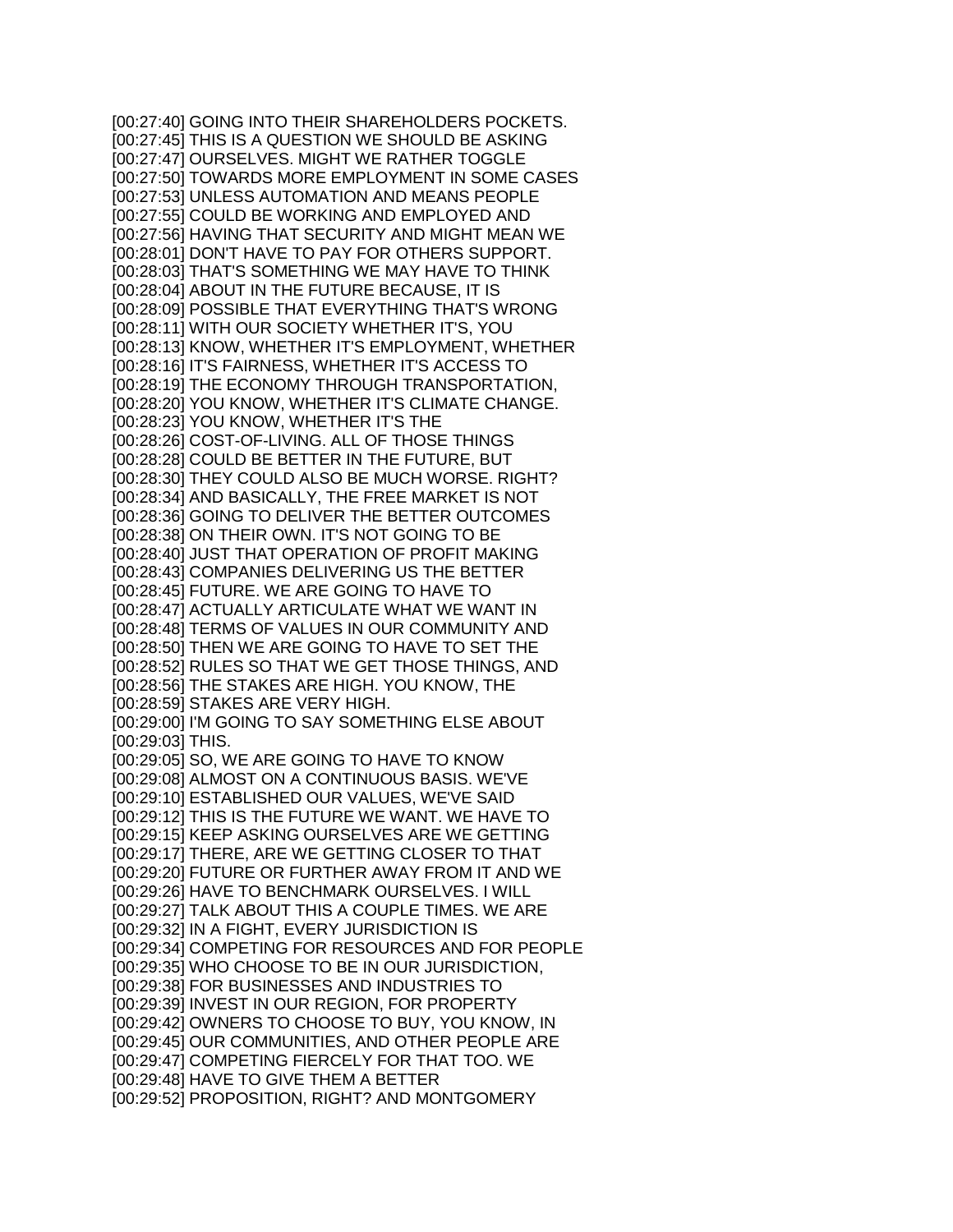[00:29:54] COUNTY HAS AN INTERNATIONAL REPUTATION [00:29:56] FOR DOING THAT. SOME OF THE THINGS [00:29:59] THAT TONYA TALKED ABOUT, THOSE WERE [00:30:01] SOME OF THE FIRST THINGS I EVER KNEW [00:30:03] ABOUT PLANNING, BUT YOU CAN'T REST ON [00:30:06] YOUR LAURELS, YOU HAVE A GREAT [00:30:08] TRADITION OF BEING PROGRESSIVE AND [00:30:16] BEING PIONEERS AND LEADERS AND WE NEED [00:30:18] THAT GOING FORWARD BECAUSE WE ARE IN [00:30:23] THIS COMPETITION. DC AND MONTGOMERY [00:30:27] COUNTY WE ARE TIGHT AND WE DO THINGS [00:30:30] TOGETHER BUT MAYBE WE ARE A LITTLE BIT [00:30:36] COMPETITIVE. JUST PUTTING IT UP HERE. [00:30:38] THIS IS A FACT SHEET FOR HOUSING AND [00:30:42] TRANSPORTATION COST FOR MONTGOMERY [00:30:45] COUNTY AND DISTRICT OF COLUMBIA. THE [00:30:49] COUNTY IS VAST, YOU HAVE AG PRESERVE [00:30:54] AND THIS GREEN SPACE, AND DC, FOR THE [00:31:04] SAKE OF ARGUMENT, WE HAVE OUR VOTERS [00:31:06] AND BASED ON A LOT OF LAND AND OTHER [00:31:10] THINGS AND CHARACTERISTICS ABOUT OUR [00:31:12] LAND USE, THERE ARE SOME REALLY BIG [00:31:16] DIFFERENCES IN HOW OUR JURISDICTIONS [00:31:20] PERFORM. YOU CAN BARELY READ IT BUT [00:31:23] 60% IS LOCATION AND PLACES. PLACES [00:31:26] THAT ARE WALKABLE, THINK ABOUT IT AS A [00:31:30] HIGH WALK SCORE. PLACES IN MONTGOMERY [00:31:31] COUNTY ARE LOCATION EFFICIENT AND THEY [00:31:34] SAY 100% ARE LOCATION EFFICIENT IN DC [00:31:38] WHERE THERE ARE CHOICES AND YOU CAN [00:31:39] WALK TO A LOT OF YOUR DESTINATIONS. [00:31:42] WELL, WHO CARES ABOUT THAT? WELL, YOU [00:31:46] MIGHT CARE ABOUT WHAT IT COSTS YOU. [00:31:50] YOUR TRANSPORTATION COSTS ARE HIGHER [00:31:53] IN MONTGOMERY COUNTY. \$13,000 A YEAR [00:31:57] ON AN AVERAGE AND IN THE DISTRICT. [00:32:04] \$8700. IF YOU PUT THE HOUSING AND [00:32:08] TRANSPORTATION COST TOGETHER, THEY ARE [00:32:10] STILL QUITE A DIFFERENCE. IN [00:32:12] MONTGOMERY COUNTY THAT IS 47% OF [00:32:14] HOUSING AND TRANSPORTATION, IN THE [00:32:16] DISTRICT IT'S ONLY 32% OF AVERAGE [00:32:18] HOUSEHOLD INCOME. THAT MEANS IN THE [00:32:21] DISTRICT YOU HAVE 68% OF YOUR INCOME [00:32:23] LEFT TO SPEND ON OTHER THINGS. IN [00:32:27] MONTGOMERY COUNTY IT'S ON THE 56%. [00:32:30] THAT'S A BIG DIFFERENCE. THAT MAY [00:32:33] MEAN A DIFFERENCE FOR A COLLEGE [00:32:36] GRADUATE WHERE THEY WANTING TO BECAUSE [00:32:38] THEY NEED THOSE COSTS TO BE LOWER SO [00:32:41] THEY CAN PAYOFF THEIR DEBT. THAT'S [00:32:43] BENCHMARKING WHAT YOU NEED TO DO AND [00:32:44] THE PLACES THAT YOU ARE COMPETING WITH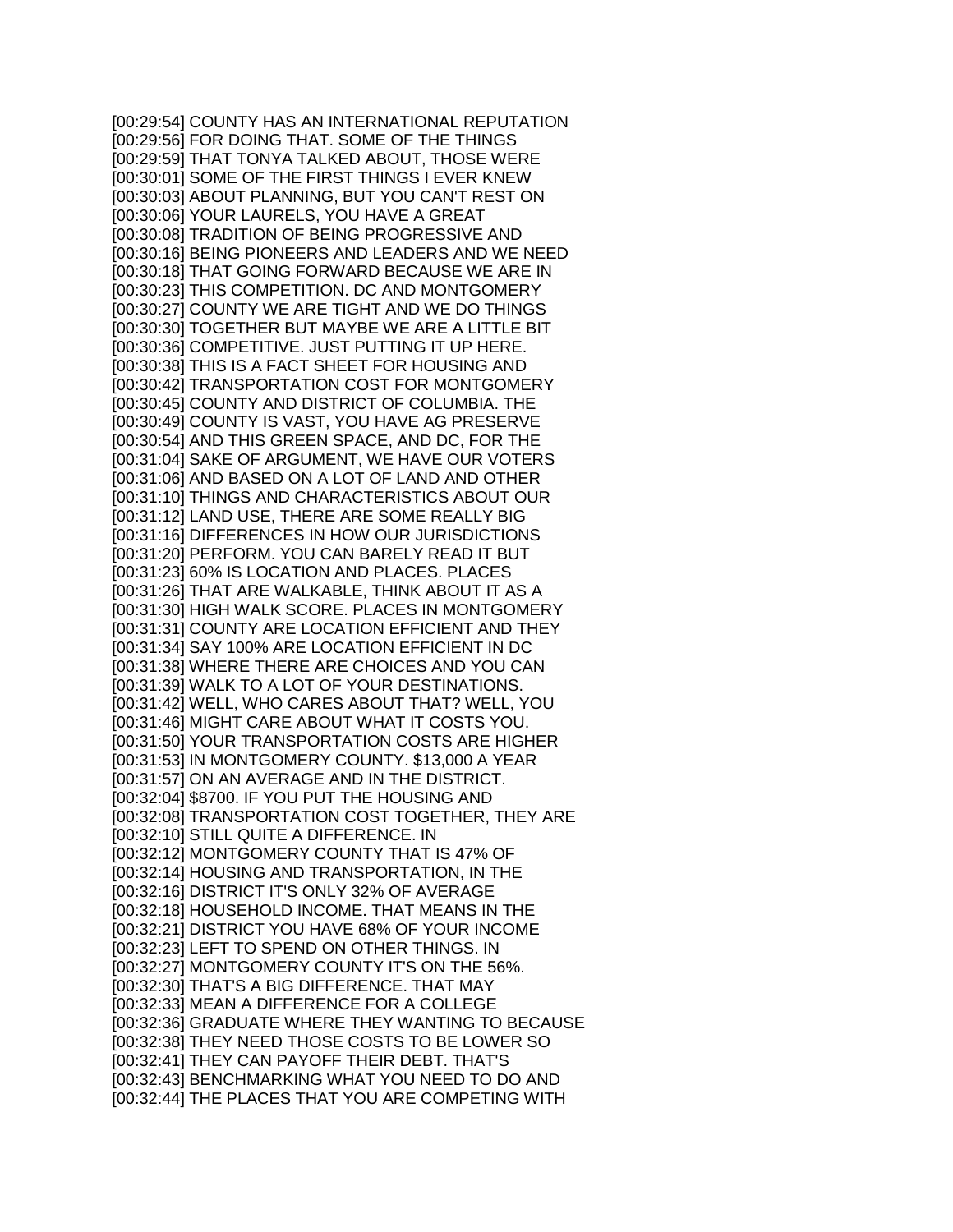[00:32:46] AND BENCHMARK THE THINGS THAT YOU CARE [00:32:49] ABOUT. AFFORDABILITY IS ONE OF THEM. [00:32:51] MAYBE YOU DO NOT CARE SO MUCH ABOUT [00:32:56] TRANSPORTATION COST. ANOTHER FAVORITE [00:32:57] FOR ME IS CAR FREE HOUSEHOLDS BECAUSE [00:32:59] FOR ME THAT IMPLIES A LOT OF THINGS. [00:33:03] WHEN YOU GET THIS DATA FROM THE [00:33:09] INFORMATION, IT'S A BIT OF A PROXY FOR [00:33:12] LAND USE AND WALK ABILITY AND ALSO [00:33:16] SUGGEST AFFORDABILITY IF THAT RATE IS [00:33:18] GOING UP AND THE RATE OF THE VEHICLE [00:33:20] IS GOING UP, THAT'S A NEGATIVE. [00:33:23] SORRY, THE OTHER WAY AROUND. IF THE [00:33:25] COST OF HOUSEHOLDS IS GOING UP AND THE [00:33:29] CARS GOING UP THAT'S BAD. FOR OUR [00:33:31] COUNTRY AS A WHOLE, BOTH OF THOSE [00:33:35] THINGS ARE GETTING WORSE AND THE [00:33:37] PLACES THAT ARE DOING BETTER, ARE [00:33:41] HONESTLY DOING BETTER COMPETENTIVELY [00:33:42] AND THEY ARE TRACKING THE ECONOMY AND [00:33:46] THE WORKERS. [00:33:47] ENOUGH ABOUT THAT, THERE IS A LOT TO [00:33:49] PAY ATTENTION TO THERE AND ONE OF THE [00:33:51] THINGS THAT ARE IMPORTANT TO KNOW IS [00:33:55] THAT IN THE URBANIZED AREAS THERE IS [00:33:59] 30% DEVOTED TO LAND FOR PARKING, IT'S [00:34:05] CAR STORAGE MOST OF THE TIME AND TO [00:34:07] STREETS. THE STREETS ARE PUBLICALLY [00:34:10] OWNED. THAT'S LAND THAT COULD BE ON [00:34:12] THE TAX ROLES OR PROVIDING HOUSING OR [00:34:16] MANAGING STORMWATER. [00:34:17] SO WE'VE GIVEN OVER A LOT. WE HAVE [00:34:21] 7-9 PARKING SPACES FOR EVERY CAR IN [00:34:25] AMERICA. WE HAVE GIVEN A LOT TO [00:34:28] MOBILITY. IF WE HAVE CHANGES, THAT [00:34:30] MEANS WE CAN GET SOME OF THAT SPACE [00:34:32] BACK FOR OTHER PURPOSES. PEOPLE LIKE [00:34:33] TO SAY THEY ARE NOT INVENTING MORE [00:34:37] LAND, BUT THIS IS A CASE WHERE YOU [00:34:40] MIGHT BE INVENTING MORE LAND TO USE IT [00:34:43] FOR SOMETHING ELSE. I WILL TELL YOU [00:34:45] WHAT YOU CAN USE IT FOR IN A MINUTE. [00:34:50] TALK ABOUT A FREIGHT TRAIN. I HEAR [00:34:58] THIS EVERYWHERE. THIS IS WHEN IT WAS [00:35:01] MY FOCUS AT HUD, I HAD NO IDEA THAT [00:35:04] HUD WAS RESPONSIBLE FOR DISASTER [00:35:06] RECOVERY. I HEARD THIS EVERYWHERE WHEN [00:35:09] I WAS ADD HUD THAT THIS IS THE WORSE [00:35:11] EVER. THEY WOULD SAY IT EVER YEAR, BUT [00:35:13] THE BOTTOM LINE IS IT'S THE WORSE EVER [00:35:16] SO FAR BECAUSE IT'S GOING TO GET WORSE [00:35:18] AND YOU FEEL WE DON'T SEEM TO BE DOING [00:35:21] MUCH AS A NATION TO REALLY STOP THESE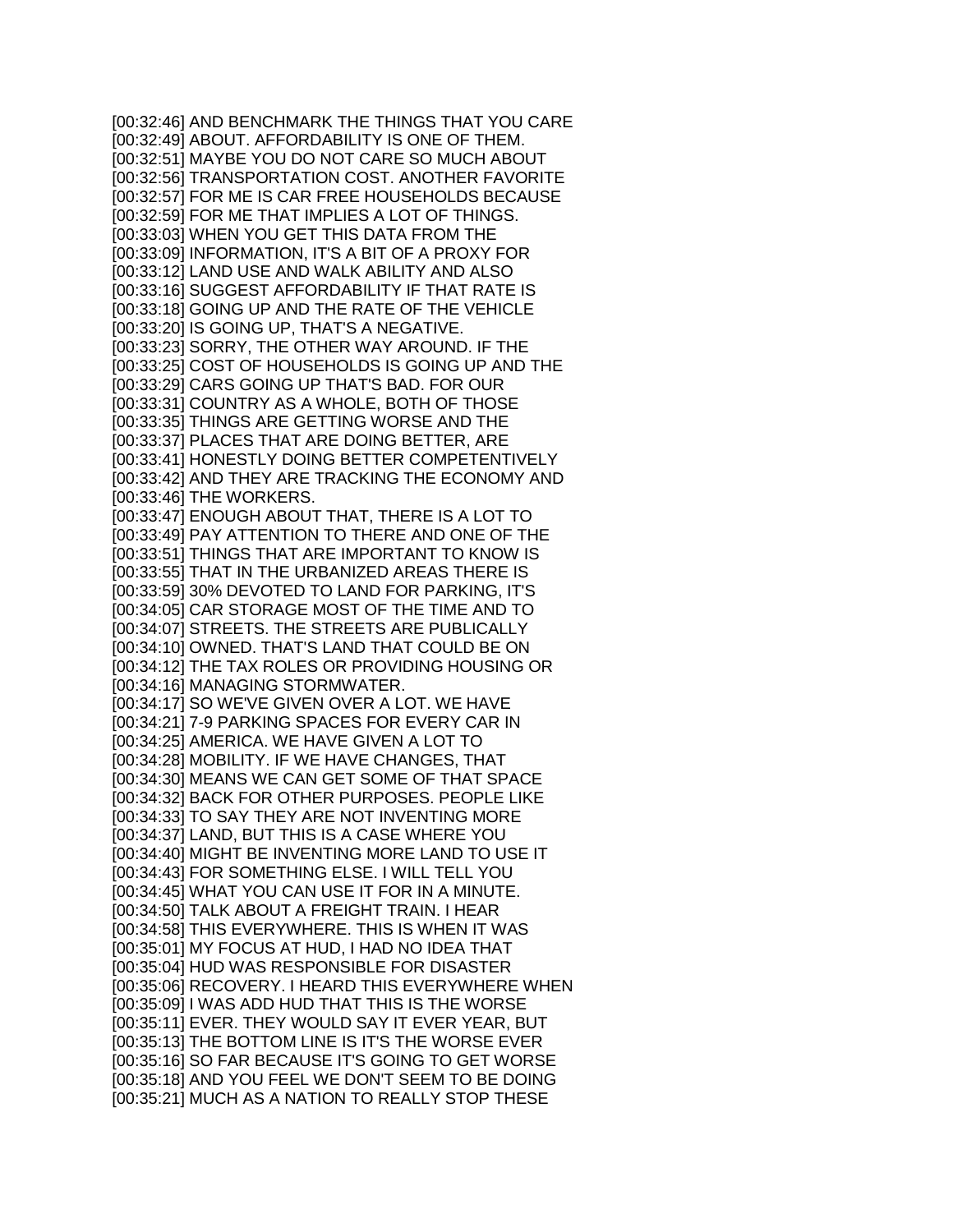[00:35:25] CHANGES. [00:35:26] A LOT OF WHAT WE'VE DONE SINCE THE [00:35:29] LAST GENERAL PLAN, IF YOU LOOK ACROSS [00:35:33] THE ENTIRE COUNTRY HAS REALLY [00:35:36] EXACERBATED THE RISK. IT'S NOT JUST [00:35:38] THAT THE SEA LEVEL IS RISING AND RAIN, [00:35:42] EXTREME WEATHER EVENTS ARE GETTING [00:35:44] MORE FREQUENT, IS THAT WE HAVE VERY [00:35:54] ACIDOUSLY MOVED TO PLACES AND WE'VE [00:35:59] DOUBLED THE HOUSING ON THE COAST. THE [00:36:01] VALUE OF THAT PROPERTY FOR NOW IS [00:36:03] HIGH. IT'S SIX TIMES THE DENSITY OF [00:36:07] INLAND COMMUNITIES. SO WE KIND OF [00:36:09] DELIBERATELY PUT OURSELVES IN THIS [00:36:10] POSITION AND WE ARE REALLY SEEING THE [00:36:14] IMPACTS OF IT WITH UNBELIEVABLE LOSSES [00:36:19] IN TERMS OF PROPERTY AND THE VALUE OF [00:36:22] THE DISASTER MITIGATION THAT THE [00:36:24] FEDERAL GOVERNMENT IS HAVING TO PAY [00:36:26] FOR. [00:36:31] AND IT'S NOT JUST SEA LEVEL RISE AND [00:36:39] FLOODING. DID YOU KNOW THAT'S THE [00:36:41] BIGGEST KILLER AND THE BIGGEST RISK. [00:36:44] WE TALK ABOUT ISOLATION, NOT HAVING A [00:36:46] DENSE WORK OF CONNECTIONS. A LOT OF [00:36:48] VERY YOUNG AND VERY OLD PEOPLE END UP [00:36:52] DYING WHEN THERE IS EXTREME HEAT. [00:36:54] THERE WAS A HORRIBLE EPISODE IN [00:37:00] CHICAGO WHERE HUNDREDS OF PEOPLE WERE [00:37:02] KILLED BECAUSE THEY JUST WEREN'T [00:37:05] PREPARED. THAT IS A PLACE THAT WASN'T [00:37:07] USED TO HEAT WAVES AND THERE ARE A LOT [00:37:08] OF OTHER PLACES IN THE COUNTRY WHERE [00:37:10] IT'S NOT CUSTOMARY TO HAVE [00:37:13] AIR-CONDITIONING AND THE PLACES THAT [00:37:14] PEOPLE HAVE MOVED TO BECAUSE IT'S SO [00:37:16] NICE AND WARM IN THE WINTER, I MEAN, [00:37:19] ARIZONA CAN BE 120 DEGREES IN THE [00:37:22] SUMMER NOW. RIGHT? [00:37:26] THINK ABOUT THINGS LIKE PUBLIC WORKS. [00:37:28] WHEN COULD YOU DO ANY WORK IN THE [00:37:33] SUMMER IN ARIZONA? AT NIGHT? MAYBE [00:37:36] NOT AT ALL. SO THOSE KINDS OF THINGS [00:37:38] ARE ALSO GOING TO BE HAPPENING [00:37:47] BECAUSE OF THE TEMPERATURES RISING. [00:37:50] AND WHEN THEY GET RAIN, THEY GET AN [00:37:53] INCREDIBLE AMOUNT OF RAIN. WE'VE HAD [00:37:55] MANY OF THOSE EXPERIENCES LAST YEAR. [00:37:57] WETTEST YEAR ON RECORD, RIGHT? [00:37:59] I MEAN, WHAT GIVES? [00:38:03] SO, THESE THINGS ARE HAPPENING. YOU [00:38:07] MAY NOT BE LIVING IN A COASTAL [00:38:10] COMMUNITY, BUT THAT HEAVY RAIN, WE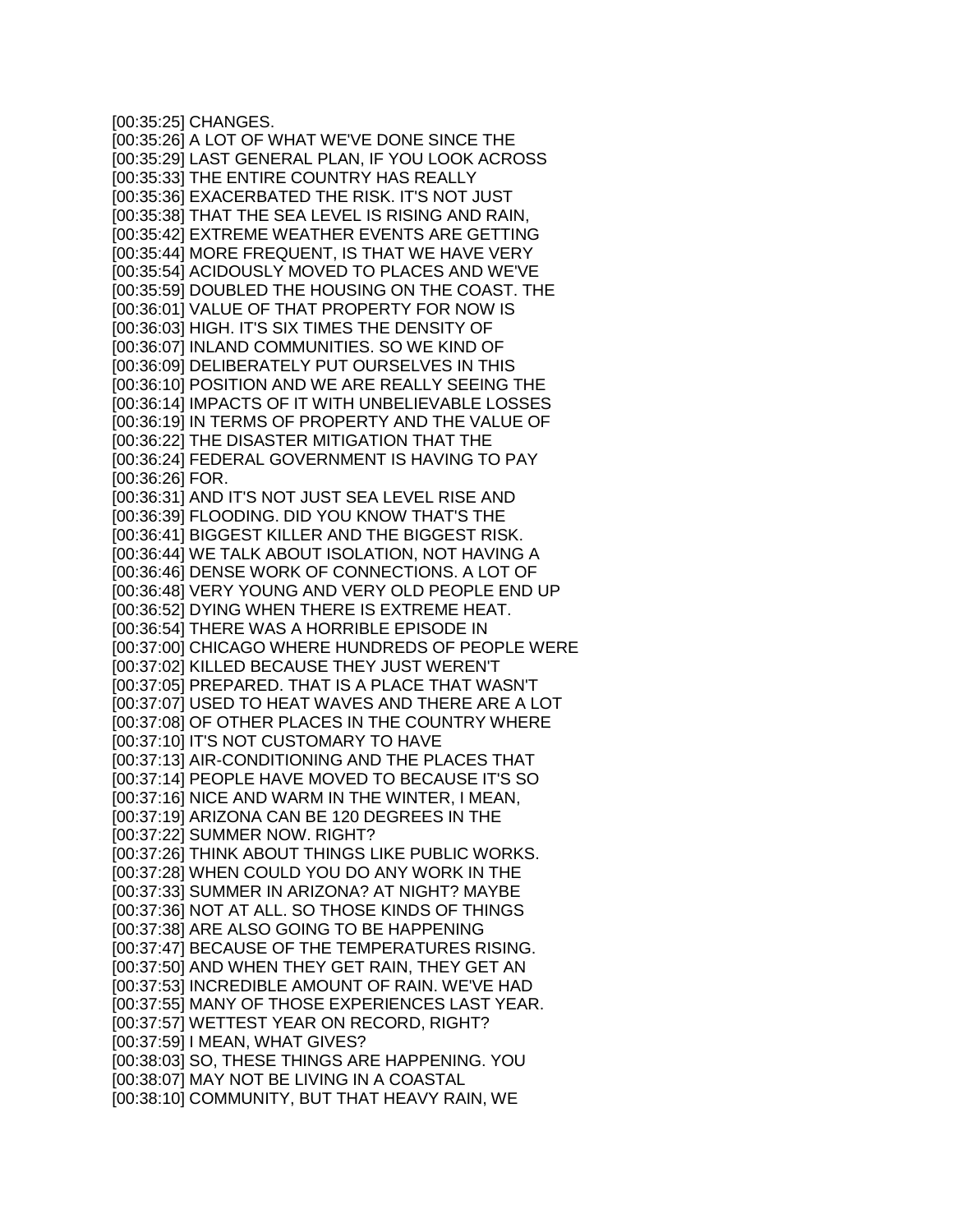[00:38:12] HAVE RIVERS, WE HAVE LAKES, WE HAVE [00:38:14] WATER. RIGHT? AND WE ARE NOT USED TO [00:38:19] SO MUCH RAINFALL AND SO MUCH OF THE [00:38:21] LAND THAT WE DO HAVE IN PARTS OF OUR [00:38:24] REGION IS FILLED. IT'S LAND THAT WAS [00:38:28] SWAMPY. WE ARE IN THE CHESAPEAKE BAY [00:38:36] ESTUARY. A LOT OF IT WAS SWAMPY. [00:38:43] THAT WATER WAS REALLY SCARY. I'M NOT [00:38:45] GOING TO SCARE YOU WITH NUMBERS, I'M [00:38:48] GOING TO SAY TO YOU, YOU NEED TO KNOW [00:38:50] THESE NUMBERS. I HAVE DONE A LOT OF [00:38:54] WORK WITH A LOT OF THESE PLACES ABOUT [00:38:57] KNOWING THE RISKS. [00:38:58] HOW MANY OF YOU ARE FAMILIAR WITH FEMA [00:39:02] FLOOD MAPS TO KNOW WHAT YOUR FLOODING [00:39:05] RISK IS? HOW MANY EVEN KNOW WHAT A [00:39:09] FEMA FLOOD MAP IS? [00:39:12] I LOVE FEMA. THE FLOOD MAPS ARE A [00:39:18] TOTAL NEW LOOK IN THE REAR VIEW [00:39:28] MIRROR. [00:39:29] I DID SOME WORK IN TEXAS WHERE I MET [00:39:31] SO MANY PEOPLE IN HOUSTON WHO LIVED 1 [00:39:34] BLOCK FROM THE MAPPED FEMA FLOODPLAIN [00:39:40] AND THEY SAID THANK GOD I DIDN'T HAVE [00:39:42] TO GET FLOOD INSURANCE. THAT FLOOD [00:39:45] MAP WAS DRAWN 30 YEARS AGO BEFORE [00:39:47] THERE WAS ANY DEVELOPMENT WHATSOEVER, [00:39:50] BEFORE ANYTHING HAD BEEN PAVED OVER SO [00:39:52] THE WATER HAD NO WHERE TO GO. THE [00:39:56] FLOODING WAS CATASTROPHIC AND 80% OF [00:39:58] THE DAMAGE WAS OUTSIDE OF THE FEMA [00:40:05] FLOODPLAIN. I'M TELLING YOU, BUY FLOOD [00:40:07] INSURANCE. I LIVE IN COLUMBIA HEIGHTS. [00:40:09] I LIVE AT THE TOP OF THE HILL, BUT I [00:40:14] STILL GET VERY HEAVY RAIN. THINGS BACK [00:40:19] UP. BUY FLOOD INSURANCE. BUT THE [00:40:21] BIGGEST THING IS KNOW YOUR RISK. NO [00:40:24] ONE SHOULD BE RELYING ON FEMA FOR [00:40:27] INFORMATION ABOUT RISK. DC IS EVEN [00:40:29] SAYING, WE ARE GOING TO USE THE [00:40:33] 500-YEAR FLOOD MAP. NO, IT'S STILL NOT [00:40:39] WITH SEA LEVEL RISE. WE ARE COASTAL. [00:40:48] SO, KNOW THE RISK. SHARE THE KNOWLEDGE [00:40:50] ABOUT RISK. MOST PEOPLE DON'T KNOW [00:40:54] ABOUT THE RISK DUE TO FLOODING. THAT'S [00:40:56] WHERE MOST OF THE DAMAGE COMES FROM [00:40:59] THIS STUFF. THE OTHER THING I WILL SAY [00:41:01] IS THE THINGS THAT MAKE YOU VULNERABLE [00:41:03] ARE NOT NECESSARILY OF WHERE YOU ARE [00:41:05] ON THE FLOODPLAIN, BUT ALSO OTHER [00:41:07] THINGS. ARE YOU JOB INSECURE? ARE YOU [00:41:10] IN A PLACE WHERE YOU HAVE NO [00:41:13] TRANSPORTATION CHOICES? RIGHT? THE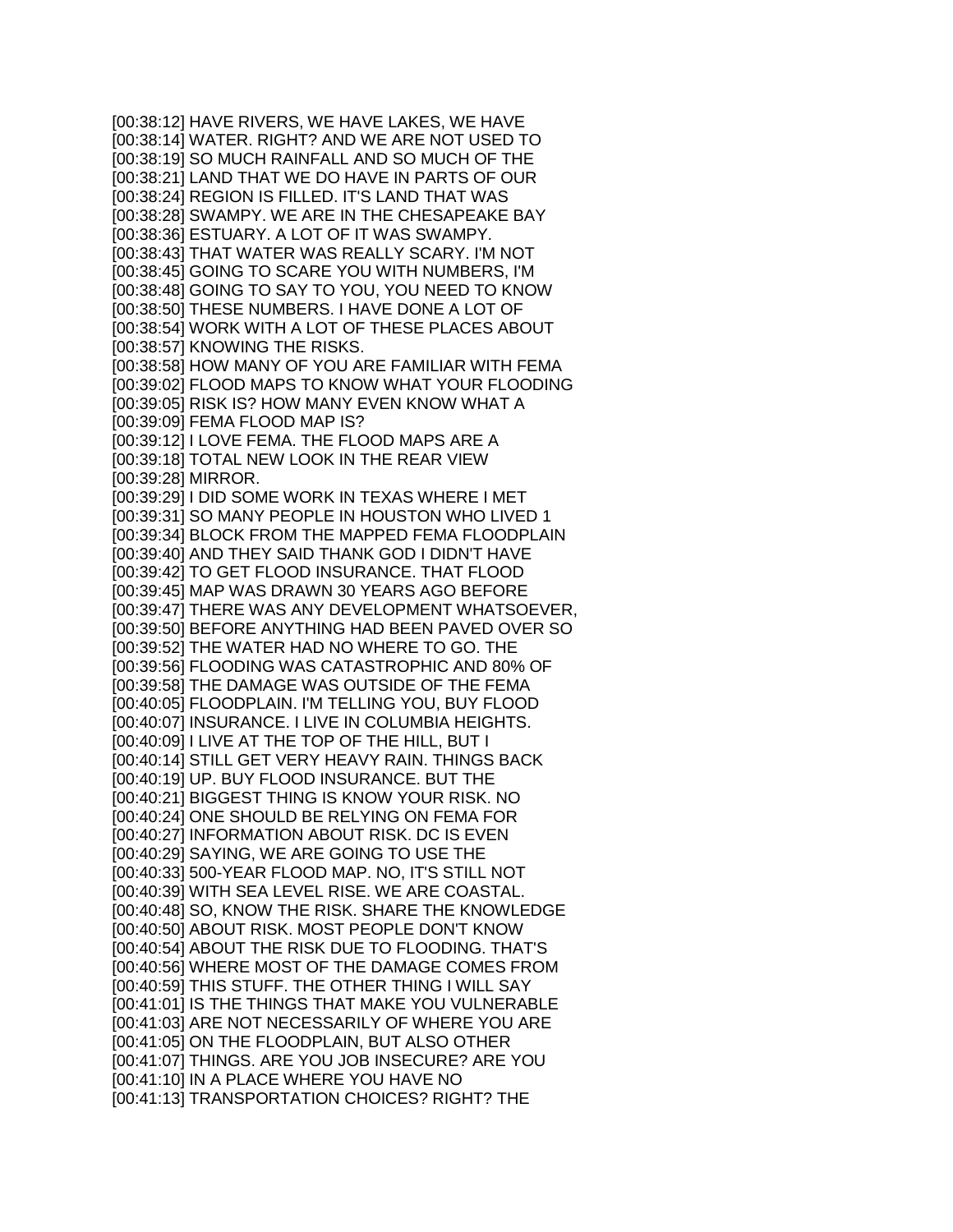[00:41:16] MOST VULNERABLE. WHERE IS THE CHEAPEST [00:41:19] LAND IN THE COUNTY? THE CHEAPEST LAND [00:41:21] IS IN THE LAND THAT OTHER PEOPLE DON'T [00:41:27] WANT, SOMETIMES BECAUSE IT FLOODS A [00:41:30] LOT. EVEN AT HUD, A LOT OF WHAT [00:41:35] EXISTED PREFORMATION OF HUD WAS ON [00:41:47] FLOODED LAND. IF I WANTED TO SAY [00:41:50] SOMETHING TO REUP THE CONTRACT, THEY [00:41:54] WOULD SAY DON'T DO THAT. I WOULD [00:41:58] RATHER HAVE A 50% CHANCE OF FLOODING [00:42:01] NEXT YEAR THAN 100% CHANCE OF BEING [00:42:03] HOMELESS THIS YEAR. [00:42:04] SO LOOK AT THE VULNERABLE, LOOK AT [00:42:08] WHERE THAT HOUSING IS, AND THINK [00:42:10] ABOUT, YOU KNOW, WHERE IT NEEDS TO BE [00:42:12] AND WHAT OPPORTUNITIES YOU MIGHT HAVE [00:42:15] TO REPLACE IT BECAUSE THAT IS GOING TO [00:42:16] BE A PROBLEM. A LOT OF THE HOUSING [00:42:18] STOCK THAT WE HAVE OUR COMMUNITIES [00:42:21] HAVE GROWN AROUND THAT HOUSING STOCK [00:42:23] EVEN THOUGH IT MIGHT BE IN A [00:42:26] VULNERABLE LOCATION AND WE DON'T HAVE [00:42:29] LARGE SPOTS OF LAND OPEN TO SHIFT IT [00:42:31] INTO. THAT'S GOING TO REQUIRE A LOT [00:42:32] OF WORK AND A LOT OF THOUGHTFULNESS. [00:42:36] IF YOU DO GET A DISASTER AND I HOPE [00:42:39] YOU DON'T, REMEMBER WHEN THAT HAPPENS [00:42:42] THAT YOU NEED TO DO MORE THAN WHAT WAS [00:42:46] THERE. WHAT WAS SHOCKING TO ME AT HUD [00:42:50] WAS THE BILLIONS AND BILLIONS OF [00:42:52] DOLLARS THAT HUD SPENT WAS TO LOVINGLY [00:42:56] REPLACE THINGS EXACTLY THE WAY THEY [00:42:58] WERE. THAT'S THE IMPULSE. PEOPLE WANT [00:43:01] TO RETURN TO NORMALCY. YOU HAVE TO [00:43:04] FIGHT THAT IMPULSE AND YOU HAVE TO ASK [00:43:07] YOURSELF, MY VISIONARY, 2021, GENERAL [00:43:08] PLAN HAS ME GOING IN THIS DIRECTION. [00:43:10] IF I HAVE A CATASTROPHE, HOW CAN I USE [00:43:13] THE MONEY ASSOCIATED WITH THAT TO [00:43:16] PROPEL ME IN THAT DIRECTION? I DON'T [00:43:19] WANT A RETURN TO WHAT WAS HERE BEFORE [00:43:21] AS LOVELY AS IT MIGHT HAVE BEEN. I [00:43:25] NEED TO PREPARE FOR THAT FUTURE. THINK [00:43:29] ABOUT WHAT THOSE ASPIRATIONS ARE AND [00:43:30] HOW YOU ARE GOING TO ACHIEVE THEM. I [00:43:32] WOULD ALSO JUST SAY WHEN IT COMES TO [00:43:34] THIS KIND OF RESILIENCE, THERE IS NOT [00:43:39] A CLEAR AND DEFINITIVE ANSWER ABOUT [00:43:41] WHAT TO DO, AND PLANNERS KIND OF LIKE [00:43:44] THAT. THE CONSTRUCTION COMMUNITY KIND [00:43:47] OF LIKES THAT. WE'VE ALWAYS BUILT A [00:43:53] QUICK STINT POINT. IMAGINE SAYING [00:43:55] THIS AREA IS GOING TO BE LOVELY FOR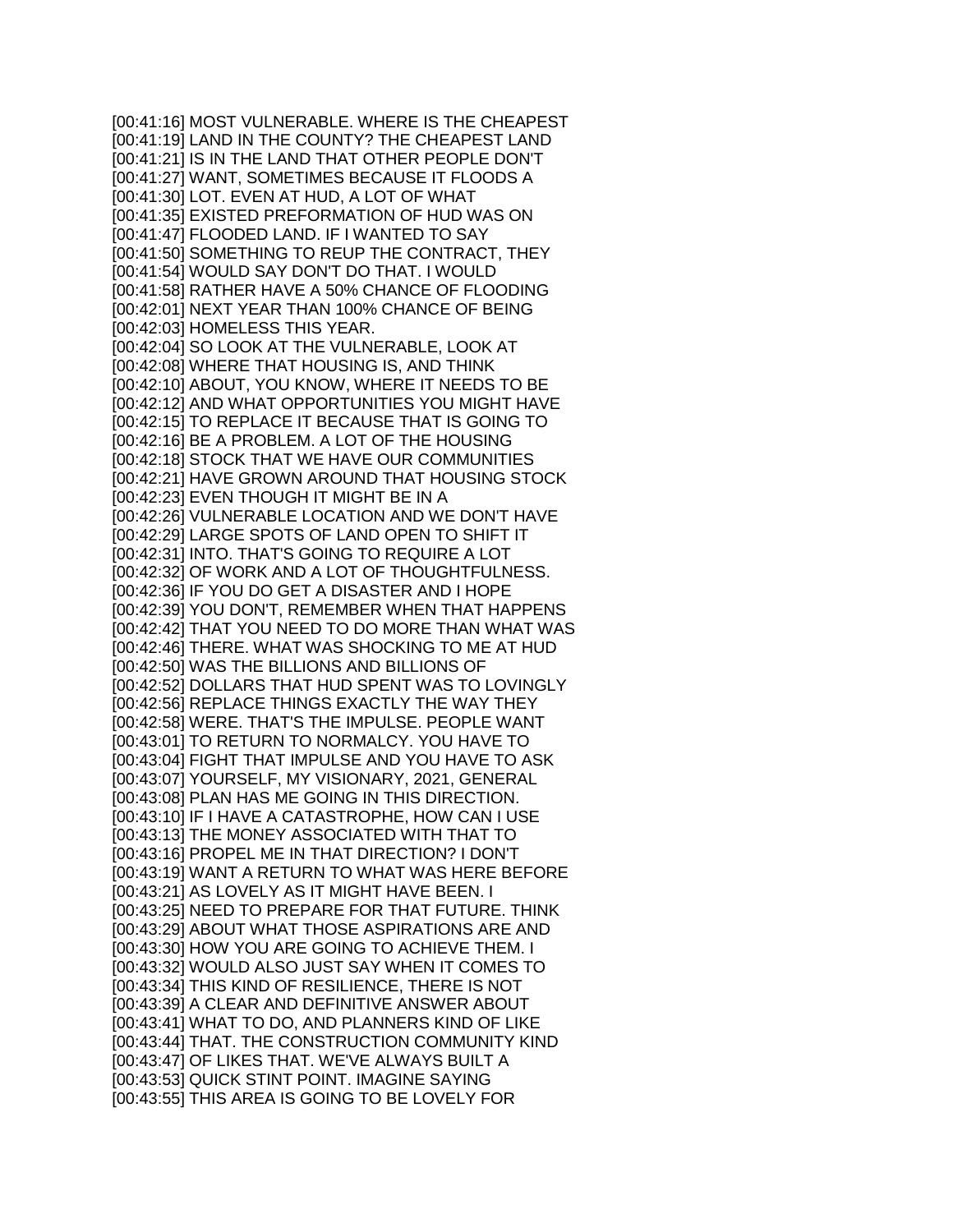[00:43:57] THE NEXT 30 YEARS AND THEN IT'S NOT, [00:43:59] IT'S NOT GOING TO BE HABITABLE AND [00:44:02] IT'S NOT WORTH IT TO MAKE IT HABITABLE [00:44:07] BECAUSE THE WALL THAT I RAISE IS [00:44:17] GOING TO BE DIFFICULT ON THAT SIDE OF [00:44:20] THE WALL AND MAYBE YOU WILL NOT PASS [00:44:22] YOUR HOME TO YOUR CHILDREN OR [00:44:25] GRANDCHILDREN. BUT MAYBE YOU WILL [00:44:28] LEAVE THEM A DIFFERENT LEGACY. THAT'S [00:44:31] OUR FUTURE. AND OUR FUTURE TODAY TO [00:44:39] STOP OUR EMISSIONS. [00:44:42] SO DESIGN TO CHANGE, THAT ADAPTATION. [00:44:47] FOR THE HOUSING, MAYBE WHAT YOU PUT [00:44:50] THAT LAND USE TO MORE OPEN [00:44:55] CONNECTIVITY SO INSTEAD OF IT LASTING [00:44:58] FOR 20 YEARS, IT MIGHT LAST FOR 50 [00:45:01] YEARS. THAT'S THE FUTURE WE ARE IN. [00:45:05] THAT'S NOT HOW WE ARE USED TO THINKING [00:45:07] ABOUT IT, BUT THAT'S WHAT WE HAVE TO [00:45:09] THINK ABOUT. [00:45:10] I'M GOING TO GIVE YOU AN EXAMPLE WHEN [00:45:11] I SAID NO ONE IS LOOKING AT THE REAL [00:45:15] RISK, THAT IS NOT TRUE. THE STATE OF [00:45:18] LOUISIANA IS LOOKING AT THE REAL RISK [00:45:20] AND I DID SOME WORK IN BOSTON. THIS [00:45:30] IS THE CURRENT AND HISTORIC SHORELINE [00:45:33] AND THAT IS WHERE THE FEMA FLOOD MAP [00:45:40] IS, RIGHT? WHEN WE MODELED THE STORM [00:45:55] EVENTS, OTHER AREAS ARE HIGHER AND [00:45:57] SOMEWHAT PROTECTED THAT WITH JUST ONE [00:45:59] KEY INTERVENTION IN THE CHANNEL, ALL [00:46:01] OF THAT LAND WHICH IS WHERE SOME OF [00:46:03] THE POOREST PEOPLE IN THE AREA LIVE IS [00:46:07] PROTECTED, BUT ALL OF THIS IS [00:46:12] UNDERWATER. AND THEY HAVE A 2030 [00:46:21] NUMBER AND 2070 NUMBER. IN 2070, THEY [00:46:24] WILL BE WALKING AWAY FROM THE SEAPORT. [00:46:27] WE ARE HAVING CONVERSATION NOW ABOUT [00:46:29] WHAT TO DO BETWEEN NOW AND 2030. [00:46:32] BECAUSE IN REAL ESTATE, AFTER 7 YEARS, [00:46:35] IT DOESN'T MATTER. THEIR BALANCE [00:46:37] SHEET, HOW THEY MAKE INVESTMENT [00:46:39] DECISIONS, TO SAY THAT IT'S GOOD TO [00:46:42] 2070 MIGHT BE SAYING IT'S GOOD FOREVER [00:46:45] FOR THE PURPOSES OF THEIR [00:46:48] CALCULATIONS. [00:46:50] THAT MIGHT WORK FOR CITIES TOO, RIGHT, [00:46:51] THAT WE ARE GOING TO PUT [00:46:53] INFRASTRUCTURE IN AND COLLECT TAXES [00:46:55] AND HAVE ACTIVITY AND THEN WE ARE [00:46:56] GOING TO RETREAT FROM THIS AND WE ARE [00:46:59] GOING TO INVEST SOMEWHERE ELSE. HOW WE [00:47:01] DO IT MIGHT BE DIFFERENT, BUT THIS IS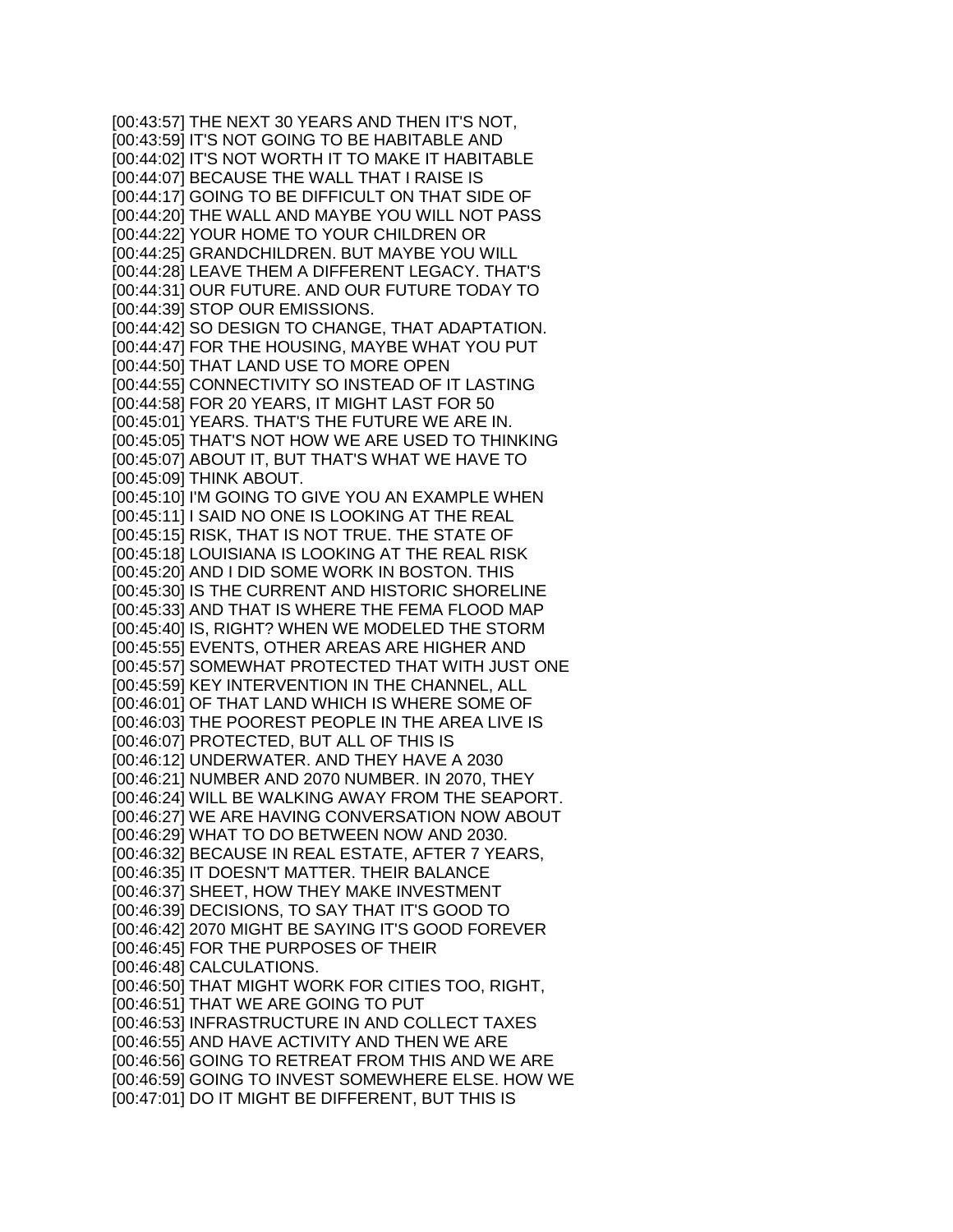[00:47:03] OUR FUTURE BECAUSE WE CAN'T AFFORD TO [00:47:06] PROTECT THIS IN PERPETUITY WITH SEA [00:47:12] LEVEL RISE AND STORM SURGE. [00:47:16] THIS IS THROUGH THE END OF THE CENTURY [00:47:18] IN TERMS OF STORM INTENSITY, [00:47:24] POPULATION, SEA LEVEL RISE, IT'S GOING [00:47:25] TO GET A LOT WORSE. FOR MOST THINGS, [00:47:30] OUR LIVES AREN'T GOING TO BE [00:47:32] DIFFERENT, IT'S GOING TO BE HOTTER AND [00:47:37] STICKIER IN THE SUMMER, AND COLDER IN [00:47:41] THE WINTER. FOR SOME OF US IT'S GOING [00:47:43] TO BE VERY ROUGH. OUR WATER FRONT IS [00:47:51] GOING TO BE OUR FAVORITE THINGS, THE [00:47:55] THING IS THERE IS ALWAYS GOING TO BE A [00:47:57] WATER FRONT BUT NOT WHERE IT IS RIGHT [00:48:04] NOW. [00:48:05] RIGHT NOW, ALMOST NO ONE IS GETTING A [00:48:06] SIGNAL ABOUT THEIR RISK. THE FLOOD [00:48:12] INSURANCE PROGRAM, FEMA FLOOD [00:48:13] INSURANCE PROGRAM, IS NOT MARKET BASED [00:48:16] AND WHEN CONGRESS TRIED TO ASSESS AN [00:48:20] ACTUAL RISK OF ADJUSTED PREMIUM, [00:48:22] MEMBERS OF CONGRESS WENT, OTHER [00:48:25] MEMBERS OF CONGRESS WENT NUTS FOR [00:48:30] THEIR RISKY AREAS. RIGHT NOW MOST [00:48:36] STATE COMMISSIONS AVERAGE THE PREMIUM [00:48:37] FOR THE STATE. THE LOW RISK PLACES [00:48:44] SUBSIDIZE THE HIGH RISK PLACES JUST [00:48:47] LIKE THE DRIVERS FOR CAR INSURANCE. [00:48:49] THAT MEANS PEOPLE AREN'T GETTING THAT [00:48:52] SIGNAL. [00:48:54] HOME BUILDERS YOU CAN'T RELY ON THEM [00:48:56] TO BUILD ON A PLACE THAT'S GOING TO [00:48:59] FLOOD. THEY CALL THEIR OWN INDUSTRY [00:49:01] BLOW AND GO. THEY HAVE NO LONG-TERM. [00:49:04] THAT'S JUST THEIR BUSINESS MODEL. I'M [00:49:06] NOT EVEN SAYING THAT PEJORATIVELY. [00:49:10] THEY ARE GOING TO BE BANKRUPT IN 10 [00:49:15] YEARS AND THEY CERTAINLY DON'T CARE [00:49:21] WHAT -- IT'S LIKE IN 30 YEARS. THEY [00:49:25] ARE BUYING THE CHEAP LAND WHEN THEY [00:49:28] CAN HAVE THE BIGGEST MARGIN. PEOPLE [00:49:30] NEED TO BE INFORMED ABOUT THEIR RISK. [00:49:34] THE BOND RATINGS ARE GOING TO CHANGE [00:49:37] IN COUNTIES, IN CITIES. THEY ARE [00:49:38] STARTING TO CHANGE NOW. THERE IS BOND [00:49:42] RATING AGENCIES STARTING TO ASK PLACES [00:49:46] LIKE MIAMI AND NEW ORLEANS, WHAT ARE [00:49:49] YOU DOING. IT'S NOT QUANTITATIVE YET. [00:49:52] THEY HAVE NOT DECLINED AN ISSUE TO A [00:49:56] 30-YEAR BOND. BUT THERE ARE SOME [00:49:59] PLACES. I WOULDN'T BUY ANYTHING ON [00:50:02] THE GROUND IN MIAMI. RIGHT? THEY ARE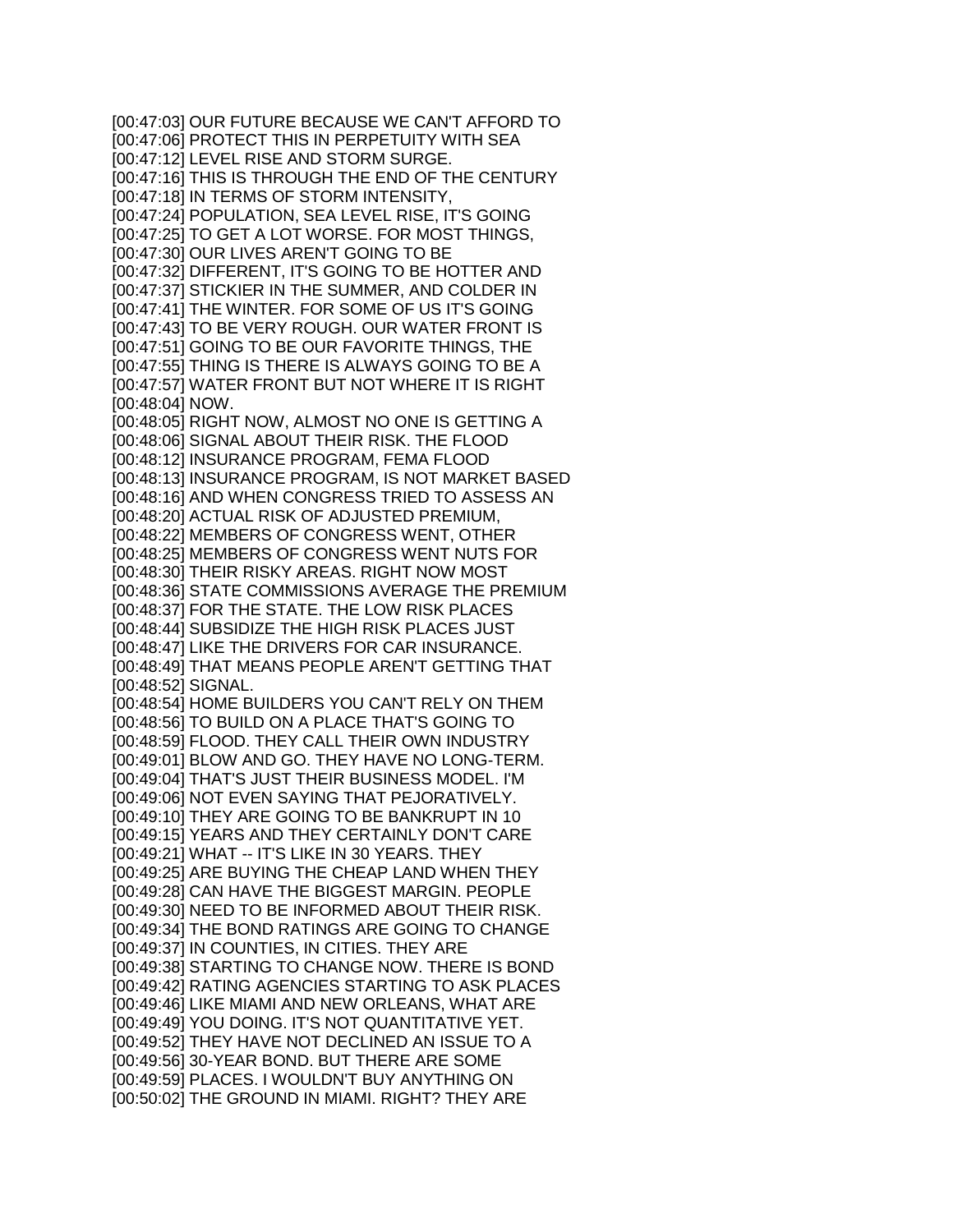[00:50:05] ALREADY SEEING IN SOUTH FLORIDA A [00:50:11] DECLINE IN PROPERTY VALUES. MAYBE NOT [00:50:15] IN MIAMI BEACH, BUT IN VENEZUELA, [00:50:24] WHERE PLACES IS TO STASH IN 5 YEARS [00:50:29] THAT WILL BE GREAT. THAT ISN'T [00:50:35] SOMETHING TO SAY THAT IT SHOULDN'T BE [00:50:39] SOMETHING WE SHOULD WORRY ABOUT. AND [00:50:40] CONGRESS IS SEEING THAT WE ARE PAYING [00:50:42] OVER AND OVER IN THE SAME PLACES. FOR [00:50:45] THE FIRST TIME EVER IN JANUARY 2018, [00:50:50] CONGRESS APPROPRIATED MONEY TO HUD FOR [00:50:59] MITIGATION. THEY ALLOCATED \$15 BILLION [00:51:03] TO ONLY GO TO A DOZEN PLACES THAT HAVE [00:51:06] BEEN HARD HIT OVER THE LAST 3 YEARS. [00:51:09] IT'S SOMETHING, IT'S A START. THE [00:51:11] RULES AREN'T YET OUT ON HOW THAT MONEY [00:51:14] IS TO BE SPENT, BUT SOME PLACES, I [00:51:19] THINK PUERTO RICO GOT \$8 BILLION OF [00:51:21] THAT MONEY. SO THERE IS A LOT OF MONEY [00:51:23] TO DO SOMETHING DIFFERENT BECAUSE WHAT [00:51:24] WE ARE DOING NOW AT EVERY LEVEL IS [00:51:31] JUST NOT WORKING. IT'S PLACES LIKE [00:51:36] HOUSTON HAVE WORKED THEIR WAY OUT FOR [00:51:37] A NUMBER OF YEARS, THAT'S NOT GOING TO [00:51:40] WORK FOR EVERYBODY. SAME IN LOUISIANA, [00:51:43] WE'LL JUST BUILD A BIGGER LEVY. NO. IN [00:51:48] MIAMI, THE SUBSURFACE IS LIMESTONE, [00:51:59] POROUS. ENDANGERING THE EVERGLADES. [00:52:01] THE BEST THING ANYBODY COULD DO IS TO [00:52:04] NOT ALLOW BUILDINGS TO GO IN THE WRONG [00:52:05] PLACES. SO YOU HAVE TO KNOW YOUR RISK [00:52:08] TO KNOW WHERE THE WRONG PLACES ARE, [00:52:11] RIGHT? AND YOU NEED TO INFORM PEOPLE [00:52:14] WHO ARE GETTING BUILDING PERMITS OR [00:52:16] EVEN BEFORE THAT, BUYING LAND, WHAT [00:52:18] THAT RISK IS BECAUSE THERE IS NOTHING [00:52:20] WE CAN DO THAT IS BETTER THAN [00:52:22] PREVENTING THAT BUILDING FROM [00:52:24] HAPPENING IN THE WRONG PLACE. [00:52:26] OKAY, I'M GOING TO SAY A LITTLE BIT [00:52:29] MORE. I DID SOME WORK, I WAS ON A [00:52:32] TASK FORCE FOR THE GOVERNOR ON THE [00:52:36] VIRGINIA ISLANDS AFTER IRMA AND MARIA. [00:52:37] HE WANTED TO HAVE A RESILIENT [00:52:40] RECOVERY. WE DID A BUNCH OF WORKSHOPS [00:52:43] ON THE THREE ISLANDS, THE VIRGINIA [00:52:44] ISLANDS. I HAVE DONE THIS WORKSHOP [00:52:47] MANY TIMES IN MANY PLACES AND IT'S [00:52:49] ALWAYS INTERESTING TO ME BUT SHOCKING [00:52:51] TO THE PARTICIPANTS. WE HAVE THEM GO [00:52:53] THROUGH AN EXERCISE WHERE THEY LOOK AT [00:52:56] CONSEQUENCE AND FREQUENCY OF EVENTS [00:52:58] AND WE ASKED THEM TO CONSIDER THEIR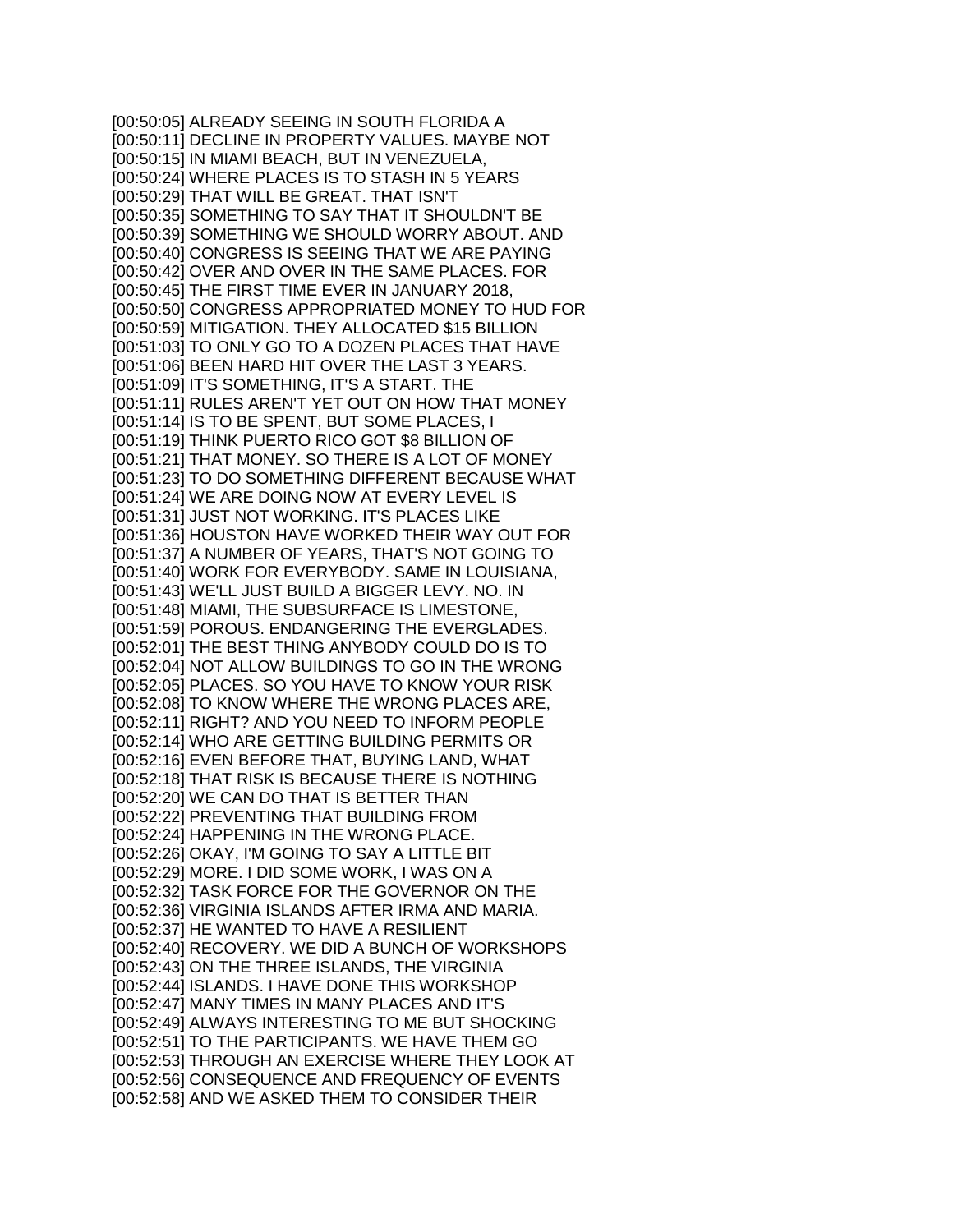[00:53:00] SHOCKS AND STRESSES. SHOCKS MIGHT BE A [00:53:05] HURRICANE, RIGHT? GOSH, IT MIGHT BE A [00:53:08] FINANCIAL COLLAPSE, A GLOBAL [00:53:09] RECESSION. A STRESS IS CHRONIC [00:53:11] POVERTY. A STRESS IS UNEMPLOYMENT OR [00:53:14] UNDER EMPLOYMENT. A STRESS MIGHT BE [00:53:18] CIVIL UNREST OR DISEASE, RIGHT? A [00:53:21] LACK OF CLEAN WATER. SO WHEN PEOPLE [00:53:24] END UP ANALYZING THE HIGH CONSEQUENCE, [00:53:27] HIGH FREQUENCY THINGS, THEY ARE ALMOST [00:53:33] ALWAYS THOSE CHRONIC THINGS. IT SAYS A [00:53:35] LOT ABOUT IF YOU ARE GOING TO BE [00:53:39] MAKING INVESTMENTS IN RESILIENCE, WHAT [00:53:41] YOU SHOULD BE PLANNING FOR AND FOR [00:53:44] THOSE CONDITIONS THAT ARE SO STRESSFUL [00:53:46] TO LIVE EVERYDAY, BUT ALSO TO RECOVER, [00:53:52] TO BE RESILIENT IN THE FACE OF A [00:53:55] DISASTER. AS YOU GO THROUGH YOUR OWN [00:53:58] PLANNING PROCESS, IT MIGHT BE EASY TO [00:54:02] HAVE A FACILITATED DISCUSSION AND [00:54:03] PRIORITIES ON THOSE STRESSES AND [00:54:05] SHOCKS THAT YOU THINK ARE GOING TO [00:54:07] HAPPEN AND THEN FIGURE OUT, WHAT ARE [00:54:10] COMMON SIDE OF VALUES THAT MIGHT BE [00:54:14] AROUND MONTGOMERY COUNTY AND PRINCE [00:54:15] GEORGE'S COUNTY. A LOT OF TIMES IT'S [00:54:16] NOT THE WHAT, BUT THE HOW THAT GIVES [00:54:20] YOU A MORE RESILIENT OUTCOME AND HOW [00:54:25] YOU ENGAGE AND HOW BROADLY YOU ENGAGE. [00:54:29] WHAT WE HAVE THOUGHT IS TAKING THOSE [00:54:35] SHOCKED STRESSES AND ADD A VALUE, A [00:54:37] LOT OF THOSE CAN BE PLANNED FOR [00:54:43] DISASTER RECOVERY AND INVESTMENTS THEY [00:54:44] MIGHT TAKE OUT OF THEIR CAPITAL PLAN. [00:54:47] BECAUSE WE AS A COUNTRY, AS A COUNTY, [00:54:50] AS A PEOPLE, WE USED TO HAVE ENOUGH [00:54:52] MONEY THAT WE COULD AFFORD TO PAY FOR [00:54:55] ONE THING AT A TIME, HAVE A SINGLE [00:54:59] PURPOSE, A CIVIL WORKS PROJECT. A [00:55:03] SINGLE PURPOSE ENTITY, PAY A DOLLAR, [00:55:07] GET A DOLLAR'S WORTH FOR THE VALUE. [00:55:09] WE CAN'T DO THAT RIGHT NOW. WE REALLY [00:55:12] CAN'T. AND SO MUCH OF WHAT WE COULD [00:55:14] BE DOING IS SERVE MULTIPLE PURPOSES. [00:55:17] WE NEED TO GET 4, 5, OUT OF \$10 OF [00:55:21] EXPENDITURE AND A LOT OF THAT IS [00:55:24] CHANGING THE HOW OF WHAT WE DO. I [00:55:26] WOULD START MINING YOUR CAPITAL BUDGET [00:55:29] AND GETTING YOUR AGENCIES TOGETHER AND [00:55:30] IF THEY SHARE SOME OF THESE VALUES, [00:55:32] THEY MIGHT BE ABLE TO WORK TOGETHER ON [00:55:35] PROJECTS WHERE THE COMBINED COSTS OF [00:55:39] DOING SOMETHING IS ACTUALLY LESS WHEN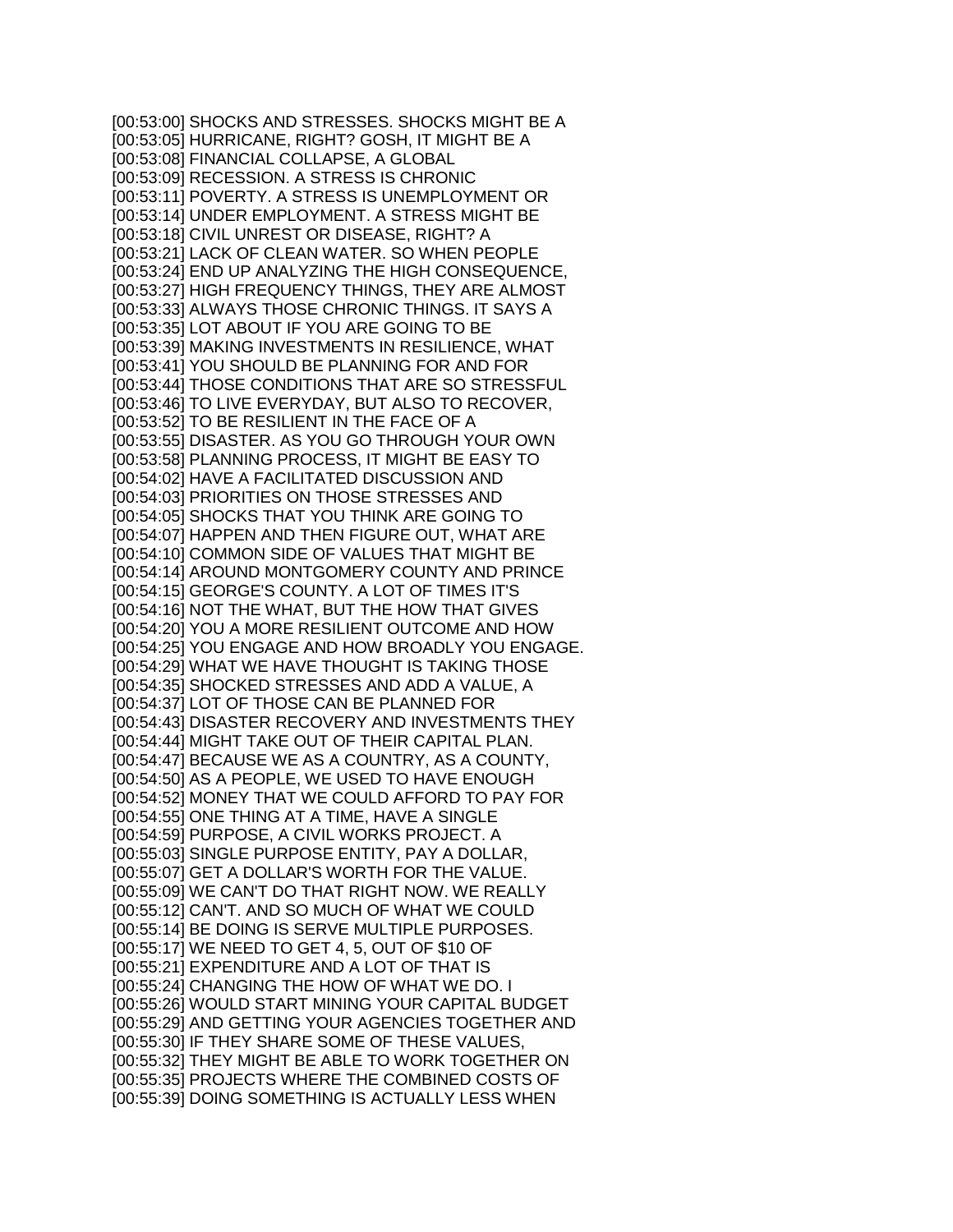[00:55:41] THEY WORK TOGETHER THAN IF THEY WORK [00:55:44] SEPARATELY. THAT'S WHAT WE FIND IN [00:55:46] ALMOST EVERY CASE. IT'S NOT JUST THE [00:55:49] WHAT, IT'S THE HOW. [00:55:50] I WILL SAY AND THIS IS AN EXAMPLE FROM [00:55:52] THE VIRGINIA ISLANDS THAT IF THEIR [00:55:54] VALUES WERE INVESTING IN PEOPLE, [00:55:57] REDUCING RISK, INCREASING THEIR OWN [00:56:00] COMPETITIVENESS, BECAUSE IT'S [00:56:01] EXPENSIVE TO LIVE THERE AND SERVING [00:56:05] IMPORTED ESPECIALLY ENERGY AND THEIR [00:56:07] ELECTRIC GRADE WAS REALLY UNRELIABLE. [00:56:09] IF THOSE ARE VALUES AND THE THINGS [00:56:11] THAT YOU ARE INVESTING IN ARE [00:56:15] DIFFERENT THAN IF YOU HAD A DIFFERENT [00:56:17] SET OF VALUES. YOU ARE FOCUSING MORE [00:56:19] ON USING THE MONEY TO ACTUALLY TRAIN [00:56:21] THE LOCAL WORKFORCE. YOU DON'T WANT [00:56:25] CONTRACTORS DOING THE WORK IF IT TAKES [00:56:27] LONGER TO RECOVER. YOU WANT YOUR [00:56:29] PEOPLE DOING THAT WORK AND YOU WANT TO [00:56:31] BE ABLE TO TRANSITION THEM TO MAIN [00:56:33] ATTAINING THAT INFRASTRUCTURE THAT HAS [00:56:35] BEEN BUILT. WHY WOULD YOU SUFFER HIGH [00:56:38] RATES OF UNEMPLOYMENT WHEN YOU HAVE [00:56:41] ALL OF THIS FUNDING COMING IN. IN [00:56:45] PUERTO RICO IF YOU HAVE \$8 BILLION, [00:56:49] YOU BETTER HAVE FUNDING FOR THAT. SO [00:56:53] HELPING THESE GUIDES ON WHAT TO DO CAN [00:56:56] MAKE THINGS BETTER. [00:56:57] I HEARD SOME TALK OF, YOU KNOW, MAYBE [00:57:01] IT'S TOO SOON BUT A CAPITAL BUDGET AND [00:57:06] REDUCTION IN FEES. WINSTON CHURCHILL [00:57:10] SAID IT RIGHT, GENTLEMEN, WE ARE OUT [00:57:11] OF FUNDS AND NOW WE HAVE TO THING [00:57:15] DURING WORLD WAR II AND THAT'S WHERE [00:57:17] YOU ARE. IT'S NOT NECESSARILY THAT [00:57:22] BAD. [00:57:23] OKAY, WE ARE NOT RECOVERING FROM [00:57:28] DISASTER, BUT WE ARE DOING ANYTHING [00:57:35] TO WIN THE ECONOMY. WE HAVE TO THINK [00:57:38] BETTER, SMARTER, THINKING ABOUT THE [00:57:39] FUTURE, WE ARE GOING TO WIN. [00:57:42] OKAY, SO, JUST TO GIVE YOU A QUICK [00:57:43] EXAMPLE OF SOME OTHER WORK THAT WE DID [00:57:48] AT HUD THAT'S RELEVANT. THIS IS AN [00:57:50] EXAMPLE OF A POST SANDY MANHATTAN. [00:57:55] AND WHAT YOU WOULD DO IF YOU HAD A [00:57:59] STORM SURGE AND A HURRICANE. ISN'T IT [00:58:01] OBVIOUS THAT YOU WOULD BUILD A [00:58:07] SEAWALL. THAT'S ENGINEERING 101. AND [00:58:11] IN FACT THERE WERE SEAWALL PLANS IN [00:58:15] NEW YORK AND MONTGOMERY COUNTY THAT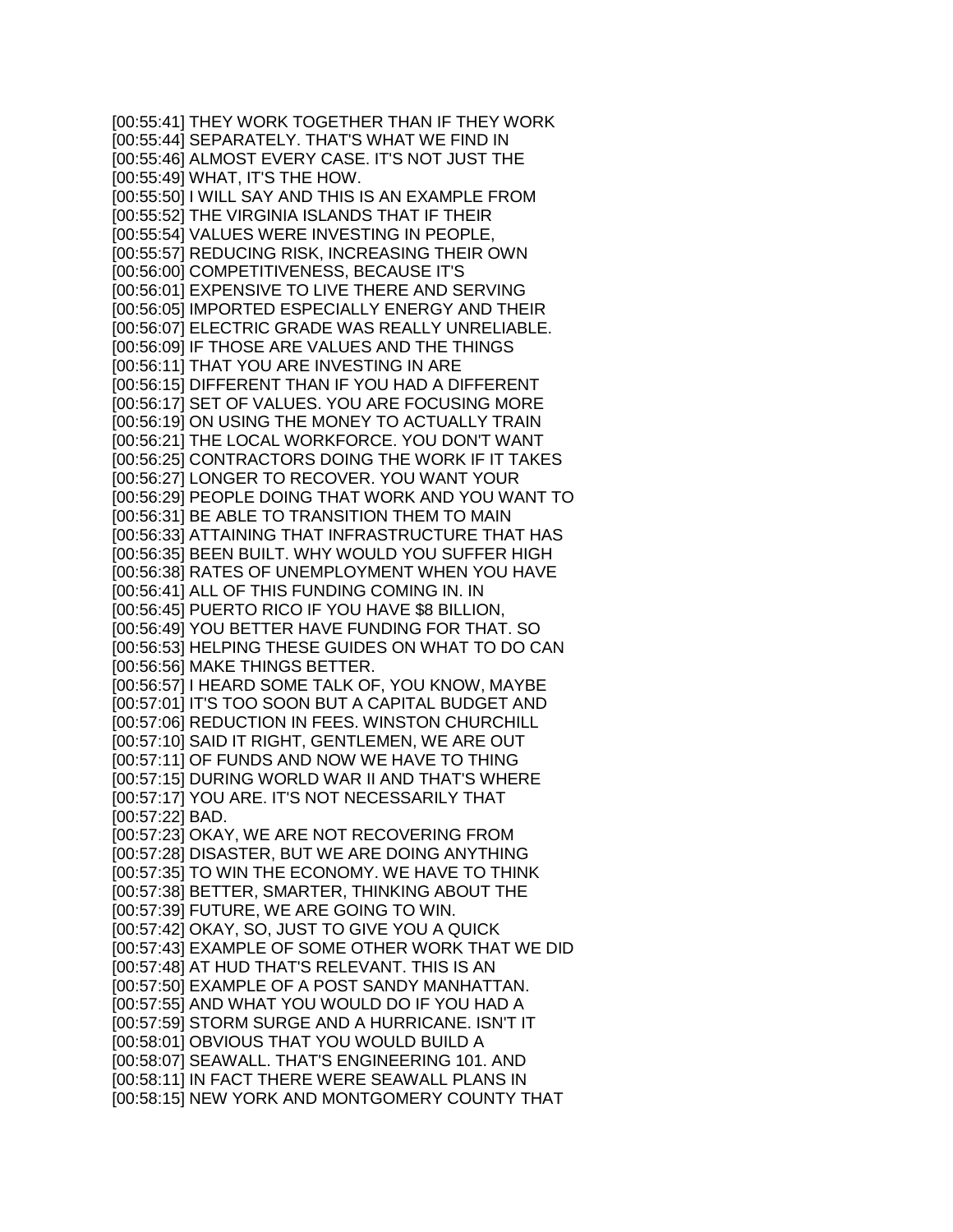[00:58:19] ARE DECADES OLD. SOMEONE WOULD SURE [00:58:22] DRAG OUT ONE OF THOSE PLANS AND SAY, [00:58:25] GREAT, WE CAN NOW FINALLY FUND THIS [00:58:28] WITHOUT LOOKING AT HOW THAT 40-YEAR [00:58:32] PLAN MEETS OUR NEEDS. NO 40-YEAR-OLD [00:58:35] PLANS, NO 20-YEAR-OLD PLANS. I [00:58:37] GUARANTEE YOU SOMETHING THAT YOU PLAN [00:58:39] 10 YEARS AGO DIDN'T LOOK AT CLIMATE [00:58:41] CHANGE. SO YOU HAVE TO RELOOK AT ALL [00:58:43] OF THOSE THINGS. YES, YOU COULD BUILD [00:58:46] THE EQUIVALENT OF A SEAWALL, BUT WHY [00:58:48] WOULD YOU DO THAT IF YOU CAN INSTEAD [00:58:51] HAVE A SERIES OF WATER FRONT PARKS [00:58:54] THAT HAVE A DIFFERENT CHARACTER IN [00:58:56] EVERY NEIGHBORHOOD, RIGHT? THAT ALSO [00:58:57] PROVIDE THE SAME LEVEL OF PROTECTION [00:59:00] AS A SEAWALL. SO, THAT GETS MULTIPLE [00:59:03] BENEFITS ON A DAY WHEN THERE IS NOT A [00:59:09] STORM SURGE, NOT A HIDEOUS EYESORE [00:59:13] THAT MAKES IT MORE BEAUTIFUL AND [00:59:15] PEOPLE USE IT ALL THE TIME. SO THAT'S [00:59:16] THE KIND OF THING WE ARE LOOKING TO [00:59:19] TRY TO DO. I WOULD FURTHER SAY THAT ON [00:59:21] ALL OF THESE THINGS WHETHER IT'S [00:59:25] TRANSPORTATION OR RESILIENCE, THERE IS [00:59:29] NOT A SILVER BULLET. I'M NOT HERE TO [00:59:31] TELL YOU THIS IS WHAT TO DO, HERE IS [00:59:34] THE ANSWER, DO THE ANSWER. NO, YOU ARE [00:59:37] GOING TO HAVE TO DO WHAT YOU DID WITH [00:59:43] YOUR LAST GENERAL PLAN. YOU ARE GOING [00:59:45] TO HAVE TO INNOVATE. OH GOSH, I DON'T [00:59:47] KNOW WHAT HAPPENED THERE. SOMETHING [00:59:49] BAD. YOU ARE GOING TO HAVE TO [00:59:53] INNOVATE. INNOVATING ACTUALLY MEANS [00:59:55] BEING TOLERANT OF FAILURE. BELIEVE [00:59:57] ME, IF YOU NEVER FAIL HERE, THEN YOU [01:00:00] ARE NOT TRYING TO ACTUALLY DO ANYTHING [01:00:04] DIFFERENT. I KNOW, GOVERNMENTS HATE TO [01:00:07] FAIL, YOU HATE TO BE ON THE FRONT PAGE [01:00:09] OF THE POST WITH SOMETHING YOU DID. I [01:00:13] ALWAYS HATED THAT. BUT, SORRY, YOU [01:00:14] HAVE TO DO IT. IN SOME CASES, IT'S [01:00:16] REALLY A BADGE OF HONOR, RIGHT? BUT [01:00:19] YOU ARE NOT GOING TO GET TO NEW [01:00:23] INNOVATIVE SOLUTIONS WITHOUT TOLERANCE [01:00:24] AND A LOT OF YOU IN THE SMART PLANNING [01:00:26] DEPARTMENT KNOW HOW TO DO THIS. YOU [01:00:31] HELP MANAGE PEOPLE'S EXPECTATIONS. WE [01:00:33] TALKED ABOUT THE BICYCLE SHARE [01:00:35] PROGRAM, WE NEVER TALKED ABOUT THAT [01:00:39] CLUNKER. THAT BIKE SHARE PROGRAM WAS [01:00:42] THE WORSE. IT'S CALLED SMART BIKE. WE [01:00:45] MADE SOME POOR ADVERTISING COMPANY PAY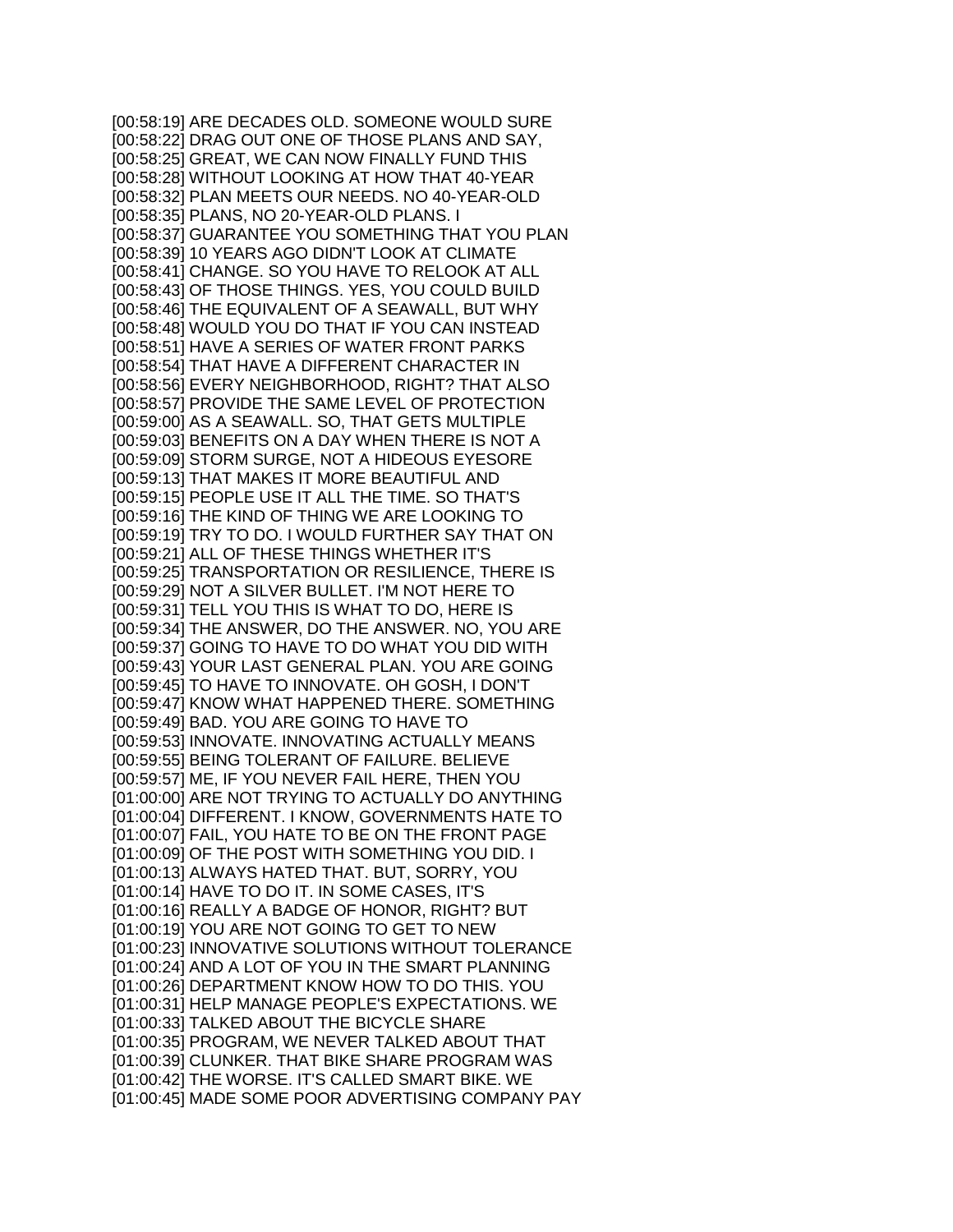[01:00:48] US IN BIKE SHARE SERVICES RATHER THAN [01:00:51] MONEY. THEY WANTED TO ADVERTISE ON OUR [01:00:54] BUS STOP AND WE SAID SURE, GIVE US [01:00:57] BIKE SHARE SERVICES. THEY SAID WHAT? [01:01:02] WHAT IS THAT? WE SAID FIGURE IT OUT. [01:01:05] IT WAS 100 BIKES, TEN STATIONS, IT [01:01:10] WASN'T REGIONAL, TERRIBLE. BUT CAPITAL [01:01:13] BIKE SHARE, AWESOME. EVERYTHING WE [01:01:17] HAVE LEARNED THAT WE HATED ABOUT A [01:01:20] SMART BIKE WE FIXED IN CAPITAL BIKE [01:01:22] SHARE AND IT WAS REGIONAL, IT WAS [01:01:25] SOLAR POWERED, IT WAS BIG. THE BIKE [01:01:35] COMPANIES WERE GETTING BIGGER. HERE IS [01:01:38] A BIKE COMPANY ON PENNSYLVANIA AVENUE. [01:01:51] WE SAID, WE NOT GOING TO DO THAT. WE [01:01:53] ARE GOING TO DO SOMETHING TEMPORARY. [01:01:55] WE ARE GOING TO GET OUT SOME PAINT AND [01:02:00] PAINT SOME BIKE LANES AND TAKE [01:02:02] FEEDBACK. SO HE RESTRIPED THIS FIVE [01:02:05] TIMES IN 3 MONTHS. WHEN THE SCREAMING [01:02:07] GOT TO A DULL ROAR, THE DIFFERENT [01:02:15] FACTIONS, THE BIKERS, PEDESTRIANS, [01:02:16] MOTORIST AND THE COMMUTERS, WHEN THEY [01:02:18] WERE ABOUT SCREAMING AT THE SAME [01:02:24] LEVEL, WE SAID, AHH, DONE. IT'S STILL [01:02:29] THERE. IT'S TEMPORARY AND ALSO HELPS [01:02:33] TO MANAGE PEOPLE'S EXPECTATIONS. WE [01:02:34] ARE GOING TO CHANGE IT. WE ARE JUST [01:02:36] DOING THIS TO GET YOUR FEEDBACK AND [01:02:41] YOU HAVE TO. FAILING IS A BADGE OF [01:02:43] HONOR BECAUSE IT SHOWS YOU ARE [01:02:46] INNOVATING AND THAT'S A MARKETABLE [01:02:50] THING FOR SOMETHING YOU WANT TO [01:02:53] ATTRACT. BIKE SHARE IS THE LARGEST IN [01:02:56] NORTH AMERICA FOR SEVERAL YEARS AND [01:02:58] DID ALSO SOMETHING WE COLLECTIVELY [01:03:02] WANT TO DO AND CHANGED THINGS IN THE [01:03:07] COUNTRY FOR ADOPTING THIS BIKE SHARE [01:03:09] PROGRAM. [01:03:10] IN THE ECONOMY, THINGS ARE CHANGING IN [01:03:12] THE COUNTY. IT LOOKS LIKE YOUR MEDIAN [01:03:16] GROWTH IS STAGNANT INCOME GROWTH, BUT [01:03:18] IT'S NOT. THE WEALTH ARE GETTING [01:03:23] WEALTHIER AND THE NON-WEALTHY ARE [01:03:28] GETTING MORE NON-WEALTHY. THIS IS THE [01:03:30] DISTRICT BY HOUSEHOLD INCOME AND YOU [01:03:32] CAN SEE, THIS IS 2014, THAT ORANGE [01:03:35] SPIKE AT THE TOP AT THE FAR RIGHT, [01:03:38] THAT'S HOUSEHOLDS OF OVER \$150,000 OF [01:03:42] INCOME. WE ARE TRACKING THOSE ECONOMY [01:03:47] WORKERS OF ANY AGE AND THEY ARE [01:03:49] GETTING MORE MONEY AND IT'S CHANGING A [01:03:51] LOT ABOUT THE HOUSING STOCK, ABOUT THE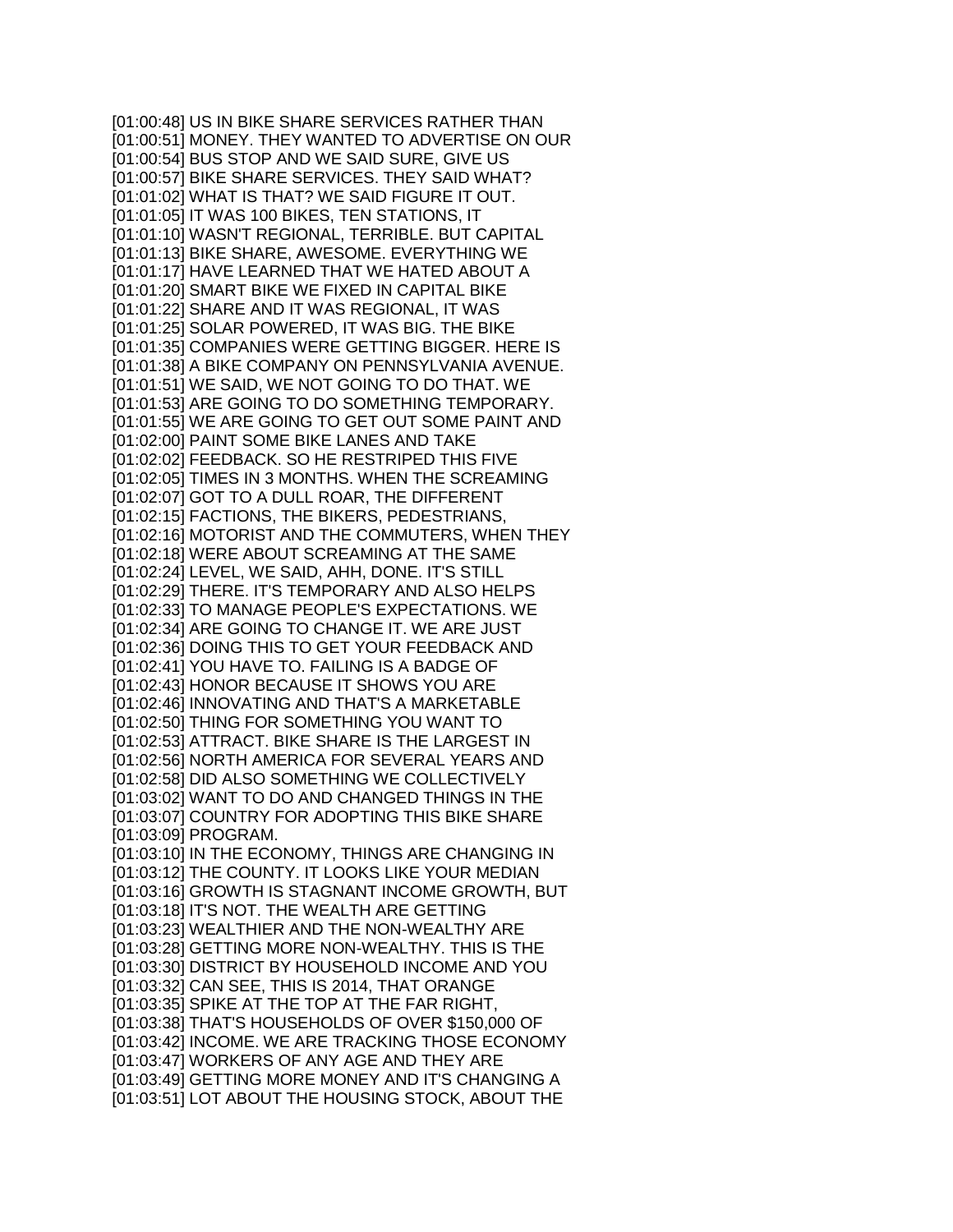[01:03:53] TYPES OF RESTAURANTS THAT OPEN, BUT [01:03:57] THE DISPARITIES ARE JARRING. AND THEY [01:03:59] ARE JARRING IN A LOT OF NEIGHBORHOODS. [01:04:02] ANOTHER THING THAT'S TRUE IN DC IS [01:04:06] THAT POVERTY IS REALLY CONCENTRATED. [01:04:08] ONE OF THE THINGS THAT I WAS [01:04:10] RESPONSIBLE FOR WAS FAIR HOUSING. WE [01:04:14] HAVE SEVERAL RACIAL AND ETHNICALLY [01:04:20] SIGNIFICANTLY CONCENTRATIONS OF [01:04:21] POVERTY IN THE DISTRICT. THAT IN [01:04:24] ANOTHER YEAR WOULD HAVE PROBABLY [01:04:25] RESULTED IN SOME VERY SERIOUS [01:04:28] SANCTIONS BECAUSE ALMOST ALL OF THE [01:04:30] POVERTY IS CONCENTRATED TO THE EAST [01:04:33] AND NOTHING IS HAPPENING IN THE WEST. [01:04:36] AND THE CITY'S OWN REPORT TO HUD FOR [01:04:38] THE LAST 10 YEARS HAVE SAID THE VERY [01:04:40] SAME THING BUT NOT A LOT OF ACTION [01:04:42] ABOUT IT. IT'S NOT SO MUCH THAT WE [01:04:46] DON'T LIKE CONCENTRATION. WE DON'T [01:04:48] LIKE WHAT CONCENTRATED POVERTY DOES TO [01:04:50] SCHOOL PERFORMANCE. WHAT IT DOES TO [01:04:53] ACCESS TO OPPORTUNITY, RIGHT? YOU [01:04:54] KNOW, YOU MIGHT THINK OF THE AMERICAN [01:04:57] DREAM, MANY PEOPLE DO AS THE SINGLE [01:05:00] FAMILY DETACHED HOUSE WITH THE PICKET [01:05:03] FENCE, BUT HONESTLY FOR MOST PEOPLE IS [01:05:05] THIS IS THE LAND OF OPPORTUNITY, [01:05:09] MOBILITY, ECONOMIC MOBILITY. I'M A [01:05:13] FIRST GENERATION AMERICAN, MANY PEOPLE [01:05:16] IN THIS ROOM PROBABLY ARE, BUT [01:05:19] MONTGOMERY COUNTY DOES WONDERFULLY [01:05:23] WELL IN ATTRACTING IMMIGRANTS. FOR 30 [01:05:26] YEARS, COMMUNITIES IN THE U.S. WERE [01:05:28] GROWING MOSTLY THROUGH NET FOREIGN [01:05:35] IMMIGRATION. BALTIMORE WERE TERRIBLE [01:05:38] AT ATTRACTING IMMIGRANTS AND THEIR [01:05:41] POPULATIONS HAVE REALLY CRATERED. BUT [01:05:43] OPPORTUNITY, THEY COME FOR [01:05:45] OPPORTUNITY, OUR PARENTS CAME FOR [01:05:47] OPPORTUNITY AND FOR GENERATIONS THEY [01:05:49] HAD THAT OPPORTUNITY. THE NEXT [01:05:51] GENERATION DID BETTER THAN THE [01:05:52] PREVIOUS ONE BUT THAT'S NOT THE CASE. [01:05:57] OUR ECONOMY HAS CONCENTRATED SO MUCH [01:05:59] OF THE NATION'S GDP IN A FEW PLACES [01:06:13] AND HOUSING AND YOU ARE ABLE TO GET TO [01:06:20] THOSE CONCENTRATED AREAS. WE HAVE TO [01:06:24] DECONCENTRATE POVERTY AND IT'S NOT [01:06:27] JUST HOUSING BUT ACCESS. OUR OTHER [01:06:29] INVESTMENTS MIRROR THIS. I MENTIONED [01:06:30] THE CAR BEING FOR MANY PEOPLE THE [01:06:33] TICKET, THE PRICE OF ENTRY INTO THE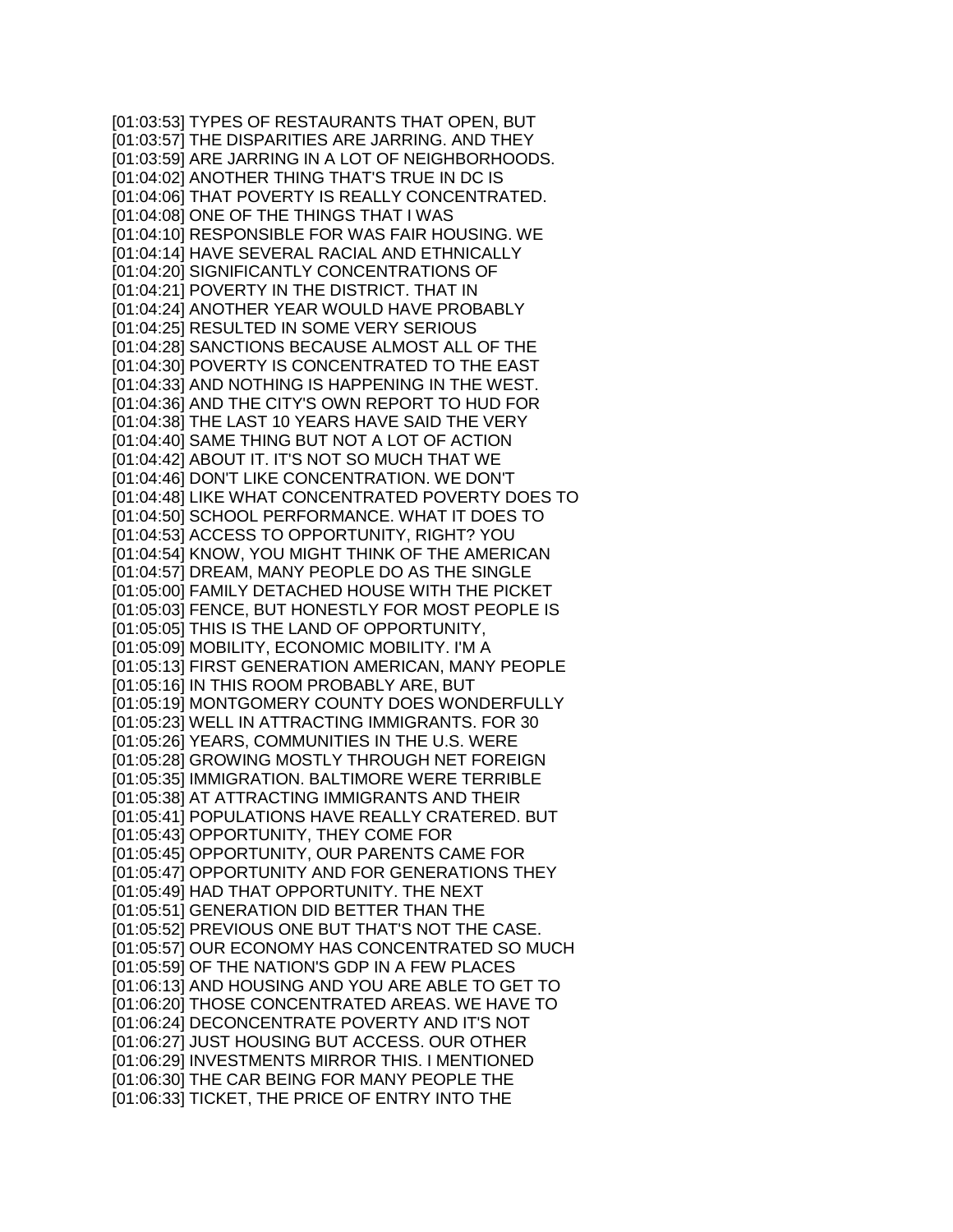[01:06:35] ECONOMY. IF YOU DON'T HAVE A CAR YOU [01:06:37] CAN'T GET TO A JOB IN MANY PARTS OF [01:06:40] OUR REGION, RIGHT? [01:06:42] THIS SHOWS THAT THE LONGEST COMMUTES [01:06:45] ARE IN THAT SAME EASTERN PARTS OF THE [01:06:46] REGION. ONE OF THE THINGS THAT'S MOST [01:06:49] IMPORTANT TO UNDERSTAND IS THAT [01:06:50] ACCESS. AND IF I WERE TO LOOK FOR A [01:06:53] SINGLE MEASURE OF EQUITY, FOR ME THAT [01:06:56] WOULD BE THE MEASURE, EQUITY OF [01:07:00] ACCESS. PROXIMITY TO JOBS. HOW LONG [01:07:01] DOES IT TAKE TO GET THERE AND IS THAT [01:07:03] COST TO THAT TRANSPORTATION, IS IT [01:07:05] AFFORDABLE FOR THE PEOPLE WHO ARE [01:07:09] TRYING TO SERVE. [01:07:10] HERE, I MENTIONED THAT YOUR INCOMES [01:07:15] ARE STAGNANT, BUT GROWING, BUT HERE [01:07:16] YOU SEE THAT THE LIGHT YELLOW PLACES [01:07:19] ARE WHERE POVERTY IS INCREASING OR [01:07:22] INCOMES ARE DECLINING, THE DARKER THE [01:07:24] AREAS ARE WHERE INCOMES ARE GROWING. [01:07:27] YOU KNOW, YOU HAVE SOME VERY WEALTHY [01:07:33] PLACES, WITH SOME NOT VERY WEALTH [01:07:36] PLACES, AND IN THE DISTRICT ONE OF THE [01:07:38] THINGS WE HAVE EXPERIENCED WHAT LOOKS [01:07:44] ALMOST LIKE ECONOMIC IMMIGRATION IN [01:07:46] THE NEIGHBORHOOD, THAT WITHOUT MORE [01:07:50] HELP FROM THIRD PARTIES, THERE IS NOT [01:07:55] MUCH ACTUAL MIXING OF PEOPLE. PEOPLE [01:07:57] STICK TO THEIR OWN TRIBE AND IT'S [01:07:59] NEVER BEEN EASIER TO LOOK AT YOUR [01:08:02] PHONE AND NEVER HAVE AN INTERACTION [01:08:05] WITH SOMEBODY LIKE YOU. [01:08:06] OTHER WAYS TO THINK ABOUT IS WHAT ARE [01:08:07] THE WAYS THAT WE CAN INCREASE THE [01:08:10] CASUAL INTERACTION OF THE PEOPLE [01:08:11] LIVING IN OUR NEIGHBORHOODS? WHAT CAN [01:08:14] WE DO THAT BRING PEOPLE TOGETHER AND [01:08:16] HOW CAN WE THINK ABOUT DOING THAT ON [01:08:20] AN ON GOING BASIS. PLANNING AND PLANS [01:08:28] OF THE FUTURE, IS SOMETHING TO DO TO [01:08:30] TALK ABOUT THE FUTURE AND THAT'S [01:08:34] SOMETHING GOVERNMENT ALWAYS DOESN'T DO [01:08:37] WELL BUT IS IMPORTANT. [01:08:38] I WANT TO TALK ABOUT THE LAST DISASTER [01:08:41] IN OUR REGION WHICH IS THE RECESSION [01:08:43] AND I WANT TO POINT OUT HOW DIFFERENT [01:08:49] REGIONS FAIRED. LOOK AT MONTGOMERY [01:08:51] COUNTY WHICH WAS THE RED LINE. IT [01:08:53] DIDN'T HAVE THE HIGHEST PRICED MEDIAN [01:08:56] HOUSING BUT IT WAS FOURTH IN 2007, [01:09:00] FOURTH HIGHEST AND EVERYONE HAD THAT [01:09:03] BIG BUMP UP.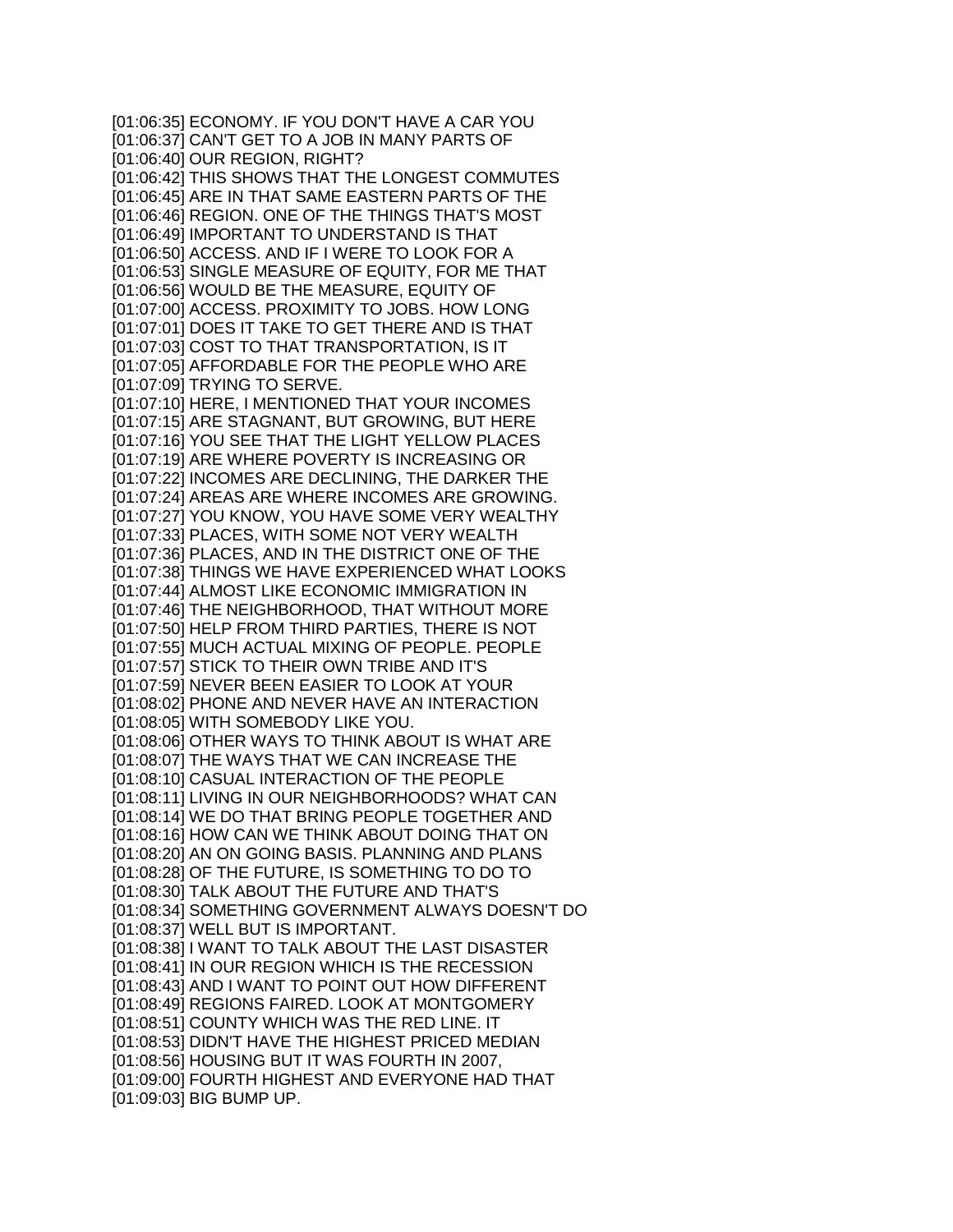[01:09:07] IN 2016, IT'S NOW 5TH, BUT MOST [01:09:10] IMPORTANTLY IS THAT OVERALL IT HADN'T [01:09:14] REGAINED THE PRERECESSION HOUSING [01:09:18] VALUES. RIGHT? SO SOME OF THE OTHER [01:09:25] JURISDICTIONS, ALEXANDRIA AND [01:09:27] ARLINGTON WERE DISTRICTS THAT [01:09:31] EXPERIENCED THE RECESSION DIFFERENTLY. [01:09:32] I WAS PLANNING DIRECTOR IN DC [01:09:36] AT THE TIME AND I GOT SCARED BECAUSE I [01:09:42] SAW CARS DISAPPEARING AND I THOUGHT [01:09:45] PEOPLE WERE FLEEING THE DISTRICT AND [01:09:47] IT WAS TERRIBLE BUT IT TURNS OUT THEY [01:09:52] WERE DIALLING DOWN THEIR CARS AND [01:10:00] 2-CAR HOUSEHOLDS BECAME ONE AND SOME [01:10:02] GAVE UP THEIR CARS AND WHILE VALUES [01:10:06] DIPPED, THEY DIDN'T PLUMMET. AND WE [01:10:09] GAINED ON OUR REGIONAL CHAIR OF BOTH [01:10:13] POPULATIONS AND JOBS POST RECESSION. [01:10:20] TRANSPORTATION CHOICE WAS [01:10:22] RESILIENCE. AND STARTED [01:10:31] TO SEE WHAT OTHER JURISDICTIONS WERE [01:10:34] LOOKING FOR BECAUSE IN THE JOB MARKET, [01:10:36] THERE WAS A LOT OF STIMULUS, OUR [01:10:42] DISTRICTS FAIRED SO DIFFERENTLY AND [01:10:43] WHAT WERE THOSE DIFFERENCES AND HOW [01:10:45] CAN WE MAKE SURE THAT WE INVEST FOR [01:10:50] THOSE GOOD SHOCKS AND MOVE AWAY FROM [01:10:52] THE THINGS THAT CONTINUE TO HURT US. [01:10:54] I'M ALSO GOING TO SHOW YOU COMMUTING [01:10:57] BY LOCALITY EVEN THOUGH THESE ARE HARD [01:11:00] TO SEE. I'M GOING TO POINT OUT. LOOK [01:11:02] AT THE WORK AT HOME, LOOK AT PUBLIC [01:11:06] TRANSIT, THE WALK, 1990, IN 2000, WORK [01:11:16] AT HOME IS GOOD, TRANSIT AND WALKING [01:11:19] IS SOME. THAT DRIVE ALONE IS GOING TO [01:11:23] BE DISRUPTED. IF YOU'VE INVESTED IN [01:11:27] ANYWAY IN THAT SCENARIO, THE [01:11:28] TRANSITION IS GOING TO BE ROUGH, [01:11:31] RIGHT? SO PARKING STANDARDS. [01:11:34] INVESTING IN STRUCTURED PARKING [01:11:35] WITHOUT THINKING ABOUT WHAT IT COULD [01:11:37] BE WHEN WE ARE NOT WHEN WE DON'T HAVE [01:11:39] SO MANY CARS. BECAUSE THE PREDICTIONS [01:11:41] ARE IF WE GO TO SHARED MOBILITY, THAT [01:11:44] SOME PREDICTIONS ARE WE ARE GOING TO [01:11:47] HAVE 90% FEWER VEHICLES WHICH IS [01:11:48] CRAZY, BUT AT LEAST 50%, RIGHT? SO [01:11:51] THAT'S A LOT OF PARKING SPACES THAT WE [01:11:53] ARE NOT GOING TO NEED. SO THOSE ARE [01:11:55] SOME THINGS TO THINK ABOUT, BUT ALSO, [01:12:00] THESE ARE MOVEABLE. WE CAN DO THINGS [01:12:03] TO GET MORE WALKING. WHAT THE CURRENT [01:12:07] ECONOMY MEANS IS THAT EVERY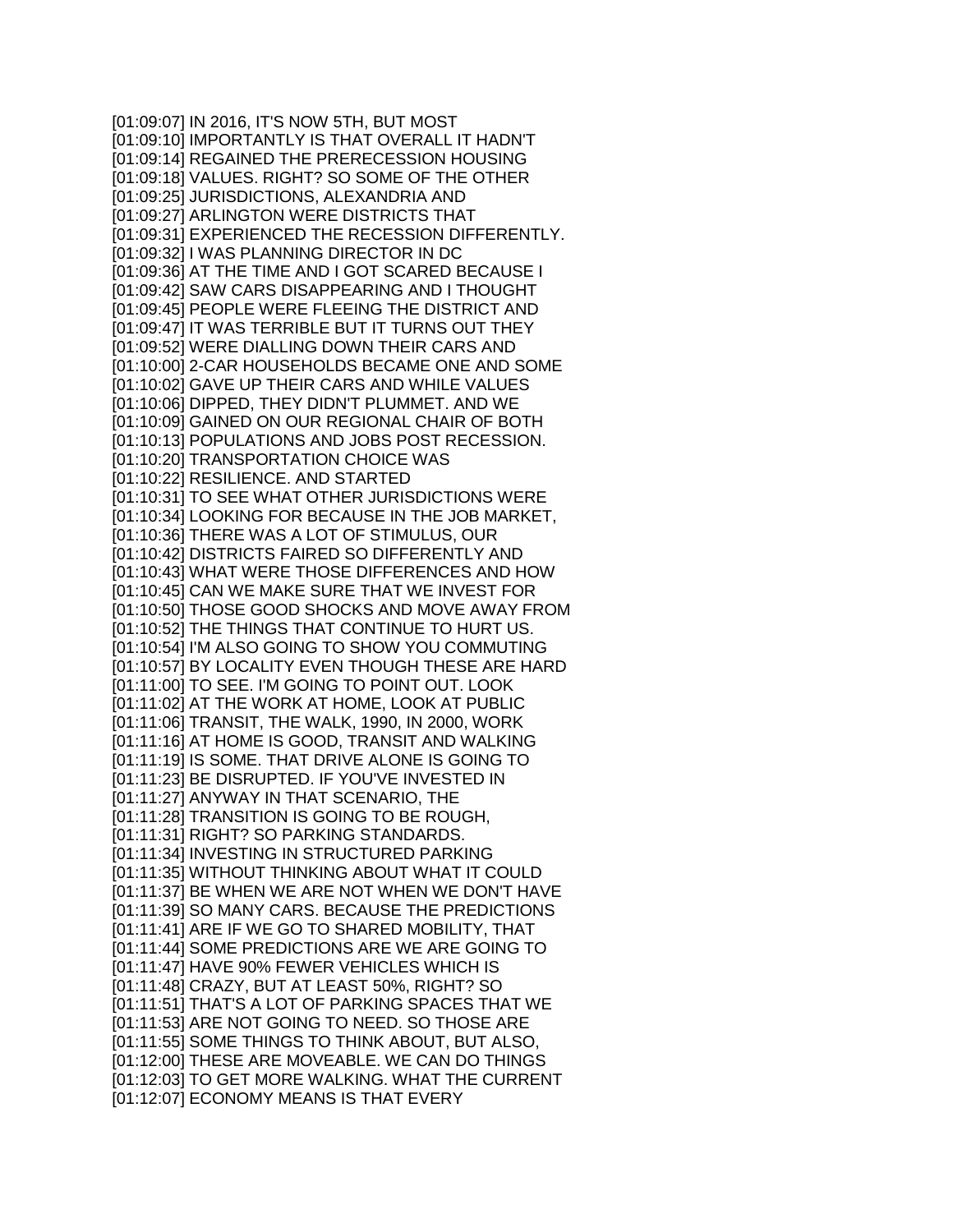[01:12:09] RESIDENTIAL NEIGHBORHOOD NOW HAS LIKE [01:12:13] AN OFFICE BUILDING'S WORTH OF WORKERS [01:12:16] IN IT EVERYDAY BECAUSE PEOPLE WORK [01:12:19] FROM HOME. THOSE PEOPLE WOULD SUPPORT [01:12:22] AMENITIES IN THEIR NEIGHBORHOODS IF [01:12:24] THE ZONING ALLOWED IT. LET ME TALK [01:12:28] ABOUT ZONING FOR A SECOND. JUST SAY [01:12:30] EVERY CITY, EVERY JURISDICTION IN [01:12:36] AMERICA THE LARGEST CATEGORY IN [01:12:40] RESIDENTIAL IS SINGLE FAMILY. YOU SAW [01:12:42] FROM THE REPORT HOW MUCH THE [01:12:45] DEMOGRAPHICS HAVE CHANGED. I THINK [01:12:46] ALMOST 40% OF THE COUNTY OF RESIDENTS [01:12:49] ARE ONE OR 2-PERSON HOUSEHOLDS AND [01:12:52] THAT'S GOING TO GET EVEN MORE THE CASE [01:12:55] AS PEOPLE LIVE LONGER AND AGE, RIGHT? [01:12:59] AND THAT HOUSING STOCK IS NOT [01:13:01] NECESSARILY SO EASY TO AGE IN PLACE [01:13:03] IN. IT'S NOT EASY TO ACCOMMODATE THE [01:13:06] CHANGE IN DEMOGRAPHICS. WHAT YOU ARE [01:13:08] DOING FOR YOUR RESIDENTS IS MAYBE [01:13:10] STICKING THEM WITH AN ASSET THAT THEY [01:13:12] COUNTED ON BEING ABLE TO SELL BUT [01:13:14] MAYBE THE MARKET ISN'T GOING TO BE [01:13:16] THERE. SO WHAT CAN YOU DO TO MAKE THAT [01:13:19] STOCK MORE MUTABLE, RIGHT? ONE OF THE [01:13:21] THINGS WE DID IN DC WAS WHEN WE [01:13:31] UPDATED OUR ZONING CODE WAS ALMOST [01:13:34] EVERY RESIDENTIAL BY RIGHT. AND WE [01:13:36] DISTRACTED PEOPLE WITH OUR PARKING [01:13:39] REGULATIONS BUT IT'S ALSO EASY FOR US [01:13:41] BECAUSE WE HAVE A TYPE OF ADU, AND [01:13:49] THAT'S NOT JUST FLAT ZONE, WE'VE [01:13:52] ALWAYS ALLOWED IT BY RIGHT AND PEOPLE [01:13:55] CAN HAVE 2 UNITS AND PEOPLE WERE [01:13:58] FAMILIAR WITH THAT NOTION THAT YOU [01:13:59] HAVE SOMEBODY ELSE LIVING IN YOUR [01:14:02] SINGLE FAMILY DWELLING BUT NOW YOU CAN [01:14:05] HAVE IT DETACHED AND SEMI DETACHED IN [01:14:08] ALMOST EVERY ZONE AND THAT MEANS A LOT [01:14:10] OF DIFFERENT THINGS. IT MEANS [01:14:13] INVISIBLE DENSITY AND INVISIBLE [01:14:17] AFFORDABILITY IN NEIGHBORHOODS THAT [01:14:19] HAVE CHANGED. ALMOST EVERY [01:14:21] NEIGHBORHOOD IS LESS DENSE. I [01:14:23] SHOULDN'T SAY THAT ABOUT MONTGOMERY [01:14:25] COUNTY. SOME NEIGHBORHOODS ARE [01:14:28] DEFINITELY LESS DENSE BECAUSE YOU HAVE [01:14:30] SO MANY IMMIGRANTS, YOUR HOUSEHOLD [01:14:33] SIZE IS GOING UP. IN THE DISTRICT [01:14:37] IT'S KIND OF GOING DOWN AND WE HAVE [01:14:41] ALMOST AS MUCH AS HALF IN THE HOUSES [01:14:45] IN 1950 THAN 2010. THAT MEANS FEWER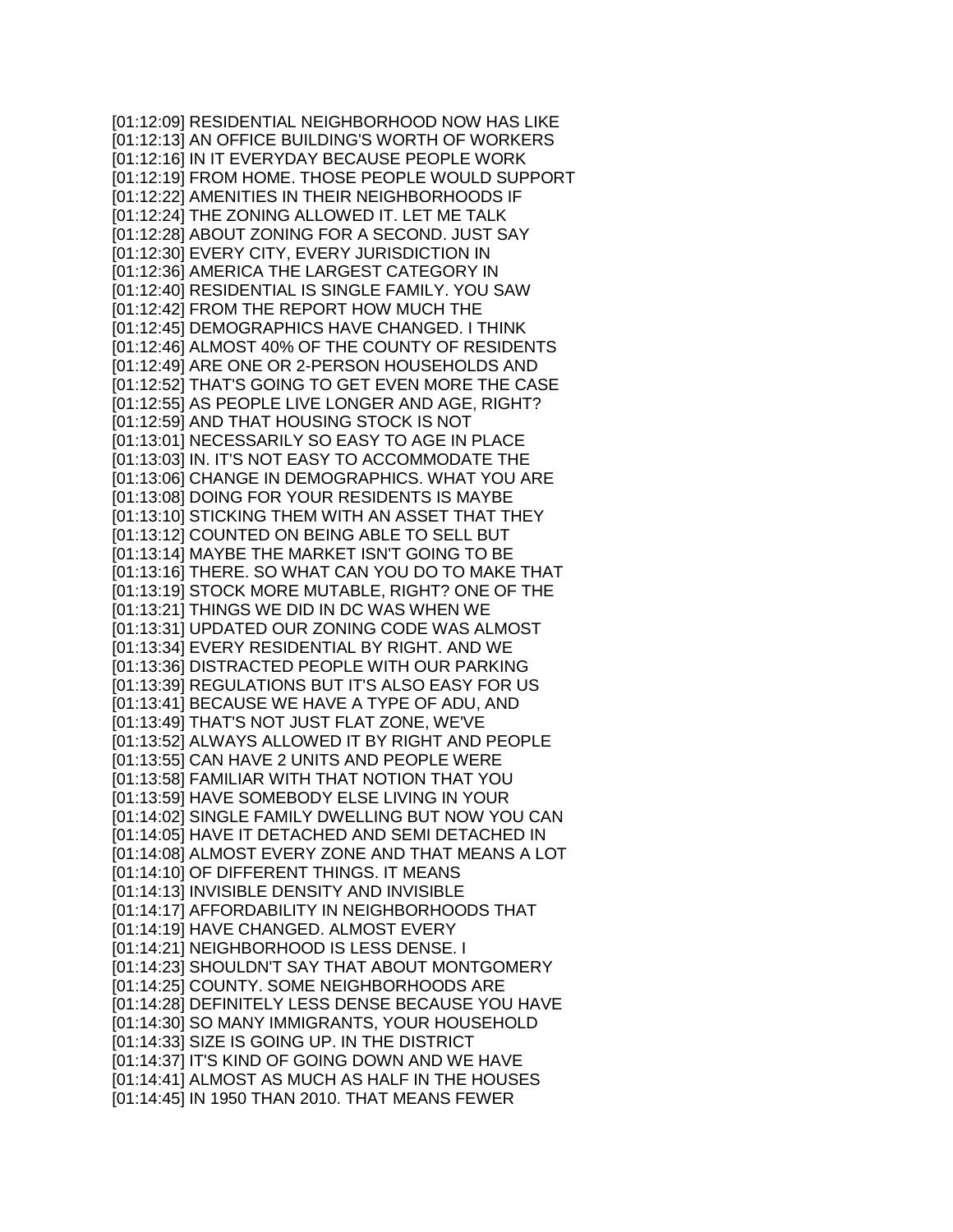[01:14:51] CUSTOMERS FOR TRANSIT AND RETAIL AND [01:14:54] BECAUSE THE STOCK HASN'T CHANGED, [01:14:55] THERE WAS NOT MUCH WE COULD HAVE DONE [01:14:57] FOR DENSITY AND RESTORE THE DENSITY [01:14:59] THAT HAD BEEN THERE WHEN THOSE [01:15:02] NEIGHBORHOODS WERE BUILT. IT'S A [01:15:03] GREAT THING TO LOOK AT. I'M LOOKING AT [01:15:07] HAN'S BECAUSE I KNOW HE HAS A BILL [01:15:10] THAT WOULD MAKE THINGS EASIER TO HAVE [01:15:16] THIS IN THE DISTRICT AND IT MAKES [01:15:19] SENSE FOR SO MANY FOR SO MANY REASONS. [01:15:23] EVEN WITH AFFORDABILITY IN THE [01:15:27] DISTRICT, IT'S NATURALLY MORE [01:15:30] AFFORDABLE WITH THAT ACCESSORY UNIT [01:15:32] BECAUSE IT'S SMALLER AND YOU HAVE THAT [01:15:38] AFFORDABILITY AND THAT SECURITY TO [01:15:43] RETIRE BECAUSE YOU HAVE THIS INCOME [01:15:48] AND BECAUSE YOU ARE GOING TO AGE AND [01:15:52] HOW ABOUT THOSE PESKY TEENAGERS WHEN [01:15:54] THEY COME BACK FROM COLLEGE. WOULDN'T [01:15:57] IT BE GREAT IF THEY HAD A PLACE WHEN [01:15:59] THEY COME BACK. [01:16:02] A LOT OF PEOPLE BUILDING ADU'S IN THE [01:16:09] DISTRICT AND THEY ARE MOVING TO AN ADA [01:16:13] ACCESSIBLE UNIT AND THEY ARE GOING TO [01:16:15] TRAVEL AND HAVE THAT INCOME TO TRAVEL [01:16:17] ON. THEY ARE VERY EXCITED ABOUT IT. [01:16:20] IT'S A GREAT OPPORTUNITY, SOMETHING [01:16:22] PERFECT TO THINK ABOUT AS YOU LOOK AT [01:16:24] THE FUTURE AND A LOT OF PLACES ARE [01:16:27] GETTING INTO IT. CALIFORNIA IS HAVING [01:16:29] A HUGE BOOM AND PART BECAUSE THE STATE [01:16:33] PREEMPTED LOCALITIES WHO HAD OVERLY [01:16:39] STRICT REQUIREMENTS. [01:16:40] WE ARE TALKING ABOUT WHERE PEOPLE ARE [01:16:42] GOING TO LIVE AND ARE WE EDUCATING THE [01:16:45] WORKFORCE OF TOMORROW. [01:16:46] AS YOU PROBABLY HAVE HEARD, THIS IS MY [01:16:50] FAVORITE QUOTE, THE FUTURE IS ALREADY [01:16:53] HERE, IT'S JUST NOT EVENLY [01:16:55] DISTRIBUTED. SO WE HAVE POCKETS OF IT [01:16:57] EVERYWHERE. THANK YOU VERY MUCH FOR [01:17:00] YOUR TIME. I WOULD BE HAPPY TO TAKE [01:17:08] QUESTIONS. [01:17:09] [ APPLAUSE ] [01:17:16] >> SO WE HAVE A COUPLE OF MIC'S GOING [01:17:22] AROUND THE ROOM. I WILL START WITH [01:17:26] YOU, SIR. [01:17:28] PUBLIC SPEAKER: WE SEE CLIMATE CHANGE [01:17:33] OCCURRING AND WE SAW IN THE LAST 2 [01:17:35] WEEKS THAT THE NATIVE IS PUTTING A [01:17:39] 15-FOOT FLOODWALL IN WASHINGTON. MOST [01:17:43] OF SOUTH OF PENNSYLVANIA WILL BE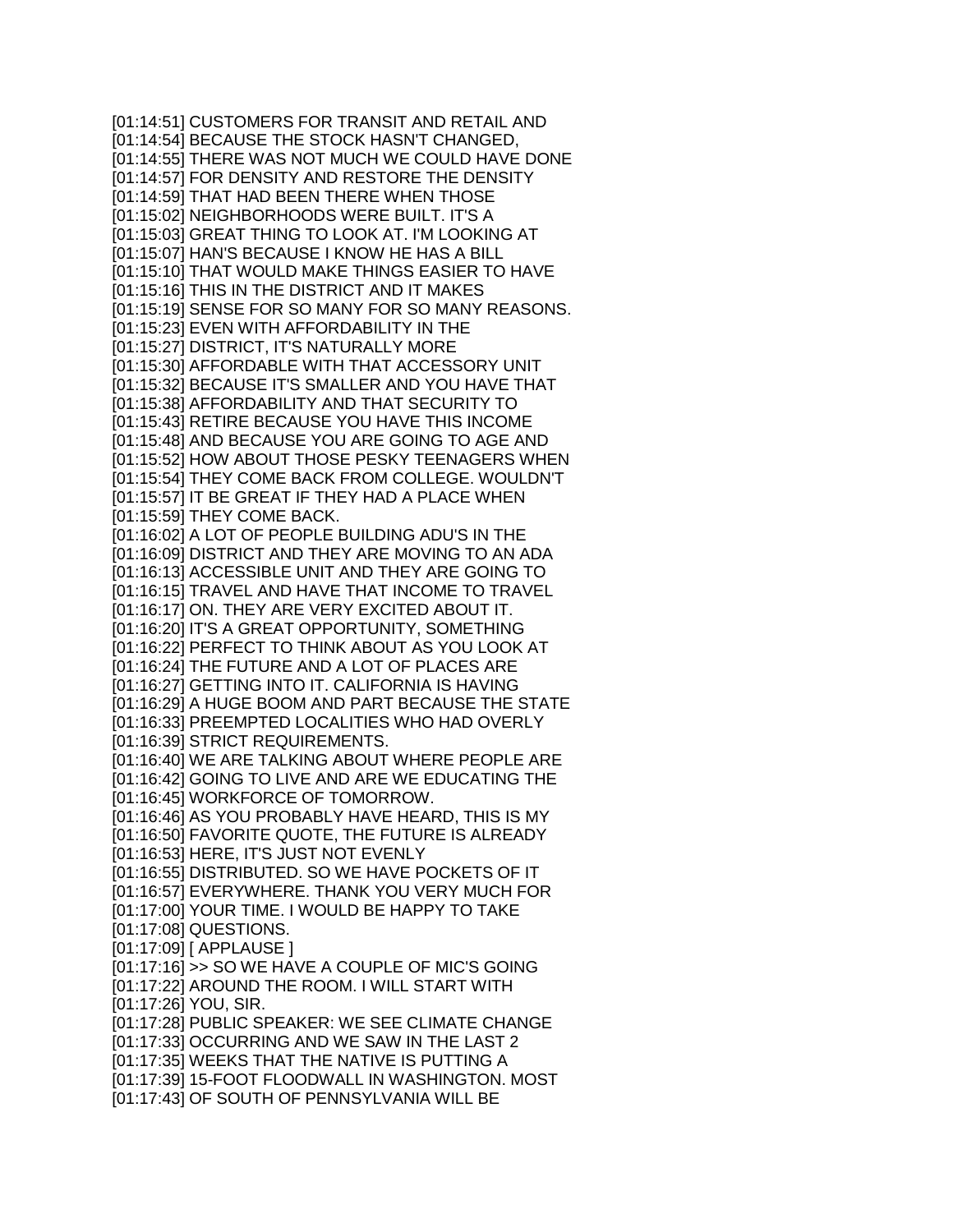[01:17:45] UNDERWATER IN 50 YEARS. WE WILL HAVE [01:17:50] NO MONORAIL SERVICE, MOST WON'T [01:17:52] WANTING TO INTO THE DISTRICT AND MOST [01:17:54] AGENCIES WILL HAVE TO RELOCATE TO [01:17:56] MONTGOMERY COUNTY OR PRINCE GEORGE'S [01:17:58] COUNTY WHICH IS MOST OF ALEXANDRIA AND [01:18:02] ARLINGTON WILL BE UNDERWATER ALSO. ARE [01:18:04] WE PLANNING FOR THIS OR JUST ASSUMING [01:18:06] IT'S NOT GOING TO HAPPEN? [01:18:09] >> I CAN'T REALLY SPEAK TO WHAT DC IS [01:18:22] DOING NOW, BUT I THINK THEY ARE [01:18:24] PLANNING FOR THIS. I HAVE ALWAYS SAID [01:18:30] THE MONUMENT WOULD BE GREAT TO SEE BY [01:18:33] GONDOLA. AND IF YOU HAVE BEEN TO [01:18:39] VENICE. I'M BEING FACETIOUS. BUT PART [01:18:41] OF THAT MIGHT BE HOW WE ACCESS THINGS [01:18:45] DIFFERENTLY. IN MIAMI THEY ARE TALKING [01:18:47] ABOUT HOW THE SEA RISES, THEY ARE [01:18:50] GOING TO HAVE REQUIREMENT COMMUNITIES [01:18:52] THAT YOU CAN REACH BY BOAT FOR THAT [01:18:56] PARTICULAR SPECIAL PURPOSE. I THINK WE [01:18:57] ARE GOING TO SEE A LOT OF THOSE KINDS [01:19:00] OF CHANGES. SOME OF IT FOR A NUMBER [01:19:02] OF DECADES IS GOING TO MEAN PUTTING THE [01:19:14] UTILITIES SOMEWHERE HIGH WHERE THEY [01:19:19] CAN'T GET DAMAGED. WE HAD ONE ON THE [01:19:22] MALL WHERE THERE WAS FLOODING. THERE [01:19:24] ARE SOME THINGS THAT PEOPLE CAN DO IN [01:19:27] THE INTERIM THAT WILL ALLOW LOWER [01:19:29] FLOORS TO GET WET. THAT'S POSSIBLE [01:19:30] AND MOST OF THE TIME, SEA LEVEL RISE [01:19:36] IS A DIFFERENT THING BUT A LOT OF IT [01:19:41] IS WEATHER RELATED BY FLOODING THAT [01:19:46] CAN BE ACCOMMODATED BY CERTAIN [01:19:49] ADAPTATIONS. WE MIGHT HAVE TO MOVE [01:19:53] THE BUILDINGS BACK AND ACCOMMODATING [01:19:59] AT A DIFFERENT DENSITY AND PUBLIC LAND [01:20:02] ON THE NEW WATER FRONT. THERE ARE [01:20:06] LOTS OF CONCENTRATIONS THAT WE NEED TO [01:20:10] THINK ABOUT AND BETTER TO DO IT NOW [01:20:13] THAN TO WAIT FOR THOSE EVENTUALITIES [01:20:19] TO HAPPEN.  $[01:20:20]$  >> [01:20:21] PUBLIC SPEAKER: I WAS AT A [01:20:22] CORRESPONDENCE AND THERE WAS A [01:20:25] PRESENTATION FROM THE AARP WHO HAS [01:20:33] BEEN STUDYING ADU'S AND SOME OF THE [01:20:37] GREATEST OPPOSITION WERE FROM THOSE [01:20:39] WHO MAY AS WELL BE AARP MEMBERS. AARP [01:20:44] HAD NOT BEEN ADVOCATING FOR THIS AND I [01:20:46] LOOK AROUND THIS ROOM AND INCLUDING [01:20:48] MYSELF THERE IS A FAIR NUMBER OF US [01:20:51] WHO COULD QUALIFY AS AARP MEMBERS AND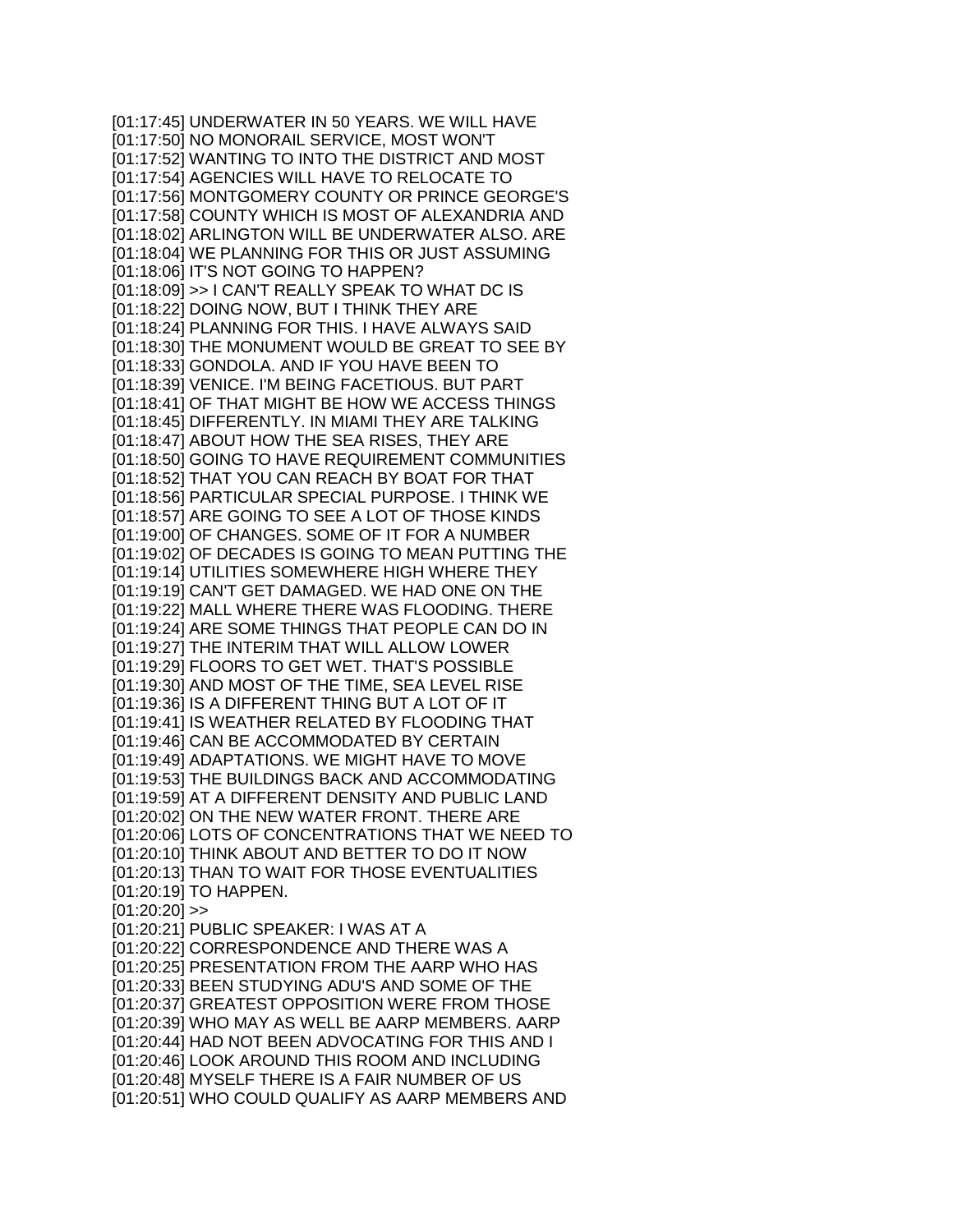[01:20:53] IF YOU CAN GET THESE KIND OF [01:20:56] ORGANIZATIONS BEHIND IT, THEY HAVE [01:21:00] SIGNIFICANT LOBBYING ABILITY. THEY [01:21:01] ARE JUST NOT USING IT AND IT'S HOW TO [01:21:06] KIND OF UNLOCK THAT FOR THESE PURPOSES [01:21:10] WHICH ONE OF THEM KNOWS IS VALUABLE. [01:21:13] >> I COULDN'T AGREE WITH YOU MORE. I [01:21:15] HAVE BEEN TO A CONVENING RECENTLY THAT [01:21:19] AARP IS DOING AND THEY ARE ALSO [01:21:24] REVAMPING SOME REGULATORY GUIDELINES [01:21:28] TO HELP ADOPT ADU'S, THE REGULATIONS [01:21:30] THEMSELVES. SO AT LEAST PART OF THE [01:21:34] AARP IS INTERESTED IN DOING IT. BUT I [01:21:36] DO THINK THAT THERE IS NOTHING THAT [01:21:38] KIND OF BEATS ON THE GROUND LOCAL [01:21:43] ORGANIZATION TO HELP TALK ABOUT THE [01:21:47] BENEFITS. THE MULTIPLE BENEFITS OF [01:21:48] HAVING MORE OF THAT KIND OF HOUSING [01:21:51] CHOICE. SO, YEAH, I THINK YOUR POINT [01:21:53] IS A GOOD ONE. I WILL SHARE IT WITH [01:21:59] THEM.  $[01:22:00]$  >> [01:22:04] PUBLIC SPEAKER: I WOULD LIKE TO KNOW [01:22:06] A LITTLE BIT ABOUT HOW YOU WORK WITH [01:22:09] OTHER COMPETING AGENCIES TO GET WHAT [01:22:12] YOU WANT. FOR INSTANCE, I HAVE SEEN A [01:22:15] COUPLE PROJECTS COME IN WHERE [01:22:19] DEVELOPERS ARE REALLY PROGRESSIVE AND [01:22:20] THEY ARE GOING TO LOWER THE AMOUNT OF [01:22:24] PARKING SPACES AND OTHER DEVELOPERS [01:22:28] WANT TO MAXIMIZE IT AND YOU HAVE TO [01:22:29] REASON WITH THEM AND SAY YOU DON'T [01:22:31] NEED SO MANY PARKING SPACES, AND WITH [01:22:34] ROADS, WE ARE PUTTING OUT MORE ROADS [01:22:39] AND WIDENING WHEN IT DOESN'T MAKE [01:22:42] SENSE WHEN THEY ARE PREDICTING THERE [01:22:44] ARE GOING TO BE FEWER CARS. WE ARE [01:22:47] KIND OF CONTRADICTING OURSELVES. I'M [01:22:48] WONDERING HOW DO YOU WORK WITH THOSE [01:22:55] CONTRADICTIONS? [01:22:56] >> I THINK IT STARTS WITH TRYING TO [01:22:59] FIND A SHARED VALUE OR SET OF VALUES [01:23:01] THAT YOU HAVE WITH SOMEONE. YOU MIGHT [01:23:05] END UP DISAGREEING ON APPROACHES OR [01:23:08] TACTICS, BUT IF YOU BOTH BELIEVE THAT [01:23:11] THE GOVERNMENT MAYBE SHOULDN'T WASTE [01:23:14] ITS RESOURCES, RIGHT? IF YOU BOTH [01:23:17] BELIEVE THAT YOU WOULD LIKE THE [01:23:22] DEVELOPER'S PROJECTS TO BE SUCCESSFUL [01:23:23] AND WHY THAT IS AND HOW THAT COULD BE. [01:23:29] YOU KNOW, SOMETIMES PEOPLE DON'T [01:23:30] BELIEVE WHAT YOU ARE SAYING IS RIGHT. [01:23:33] THEY DON'T BELIEVE YOU ARE CORRECT. A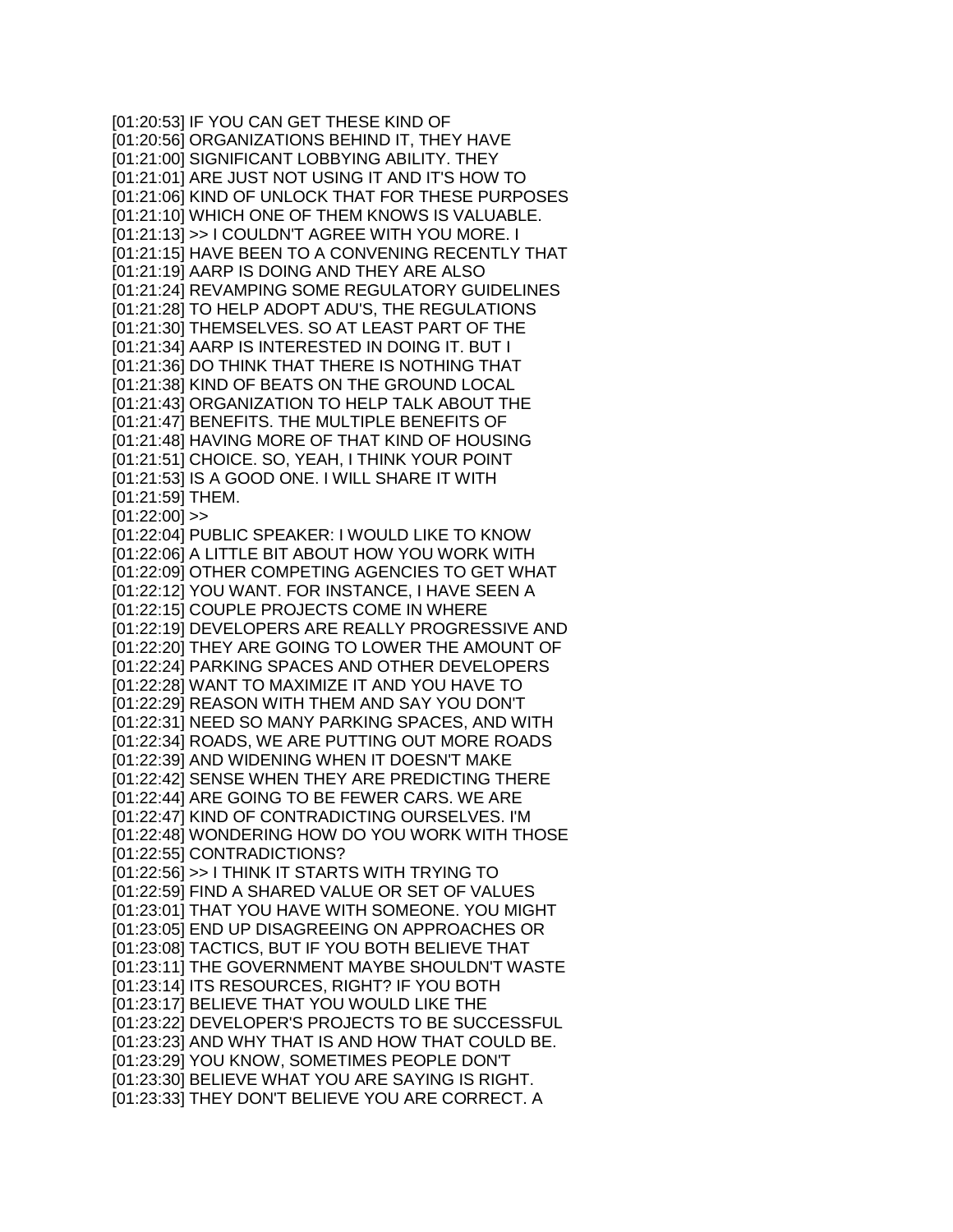[01:23:34] LOT OF TIMES FOR DEVELOPERS, IF THEIR [01:23:39] DEVELOPMENT WAS PHASED, I WOULD [01:23:41] BASICALLY REQUIRE THEM TO MONITOR [01:23:47] THEIR PARKING UTILIZATION. THERE WAS [01:23:53] ONE THAT COULDN'T TELL ME ABOUT THEIR [01:23:57] RATE FOR THEIR DEVELOPMENT AND IS THAT [01:23:59] GOING TO DOUBLE WITH THEIR SINGLE [01:24:01] DEVELOPMENT? I DON'T THINK SO. WHY [01:24:03] DO THEY HAVE SUCH A HIGH PARKING [01:24:07] NUMBER? THEY COULD NEVER TELL ME AND [01:24:10] NOT A SINGLE ONE KNEW WHAT THE CAR [01:24:14] RATE WAS. SO LET'S SEE HOW MANY PEOPLE [01:24:17] PARK. YOU BUILD THE PARKING YOU WANT [01:24:19] TO BUILD FOR YOUR FIRST PHASE AND YOU [01:24:22] EAT THAT PARKING OFF YOUR SECOND PHASE [01:24:24] EVEN THOUGH IT'S NOT GOING TO BE VERY [01:24:27] CONVENIENT FOR THE SECOND DEVELOPMENT [01:24:28] IF YOU DON'T GET THE UTILIZATION THAT [01:24:30] YOU SAY YOU ARE GOING TO GET THAT YOU [01:24:33] DON'T GET MORE PARKING. IN SOME CASES [01:24:34] THEY WILL JUST DO THE PARKING AND THE [01:24:39] OTHERS WOULD TAKE THE OTHER ROUTE AND [01:24:42] GET BIG PARKING AND IT WASN'T THE CASE [01:24:45] THAT MORE PEOPLE PARKED THAN THEY [01:24:46] THOUGHT AND WE COULD HAVE BEEN MORE [01:24:50] AGGRESSIVE. BUT, YOU KNOW, I DON'T [01:24:51] THINK IT'S UNFAIR TO ASK PEOPLE TO BE [01:24:54] SHOWN. SOMETIMES THERE IS A SOLUTION. [01:24:56] YOU KNOW, 1 CASE MIGHT BE DON'T BILL [01:25:02] THE PARKING PERMANENTLY BECAUSE OUR [01:25:03] OWN DEVELOPMENT [01:25:06] COMMUNITY IN THE REGION HAS DONE SOME [01:25:08] ANALYSIS. THE HIGHER THE WALK SCORE, [01:25:16] THE HIGHER THE SPACE. SO YOU CAN'T [01:25:22] BUILD THAT UP. WHY NOT SAY MEET HALF [01:25:25] OF THE PARKING REQUIREMENT AND FIND [01:25:27] THE REST OF IT IN OTHER PLACES BECAUSE [01:25:31] THOSE BUILDINGS HAVE OFTEN PARKING [01:25:37] DISCREPANCIES. THE PARKING MANAGER IS [01:25:40] NOT LEASING THE PARKING, HE'S LEASING [01:25:42] OFFICES. HE DOESN'T PAY ANY ATTENTION [01:25:44] TO THAT OR HAVE ANY KNOWLEDGE. THIS IS [01:25:48] ANOTHER PLACE WHERE TECHNOLOGY AND THE [01:25:51] ABILITY TO DO A TRANSACTION [01:25:56] ELECTRONICALLY CAN BE MAGICAL BECAUSE [01:25:57] WE HAVE TOO MUCH PARKING. WHAT WAS [01:26:03] YOUR OTHER QUESTION? [01:26:07] >> THE EXPANDING ROADS. [01:26:08] >> I WILL SAY SOMETHING ABOUT ROADS. [01:26:10] DO WE BELIEVE IN ECONOMICS, DO WE [01:26:12] BELIEVE IN SUPPLY AND DEMAND? YES OR [01:26:18] NO, YES? WE DON'T APPLY IT TO ROADS. [01:26:22] RIGHT? INSTEAD OF DOLLARS ON THE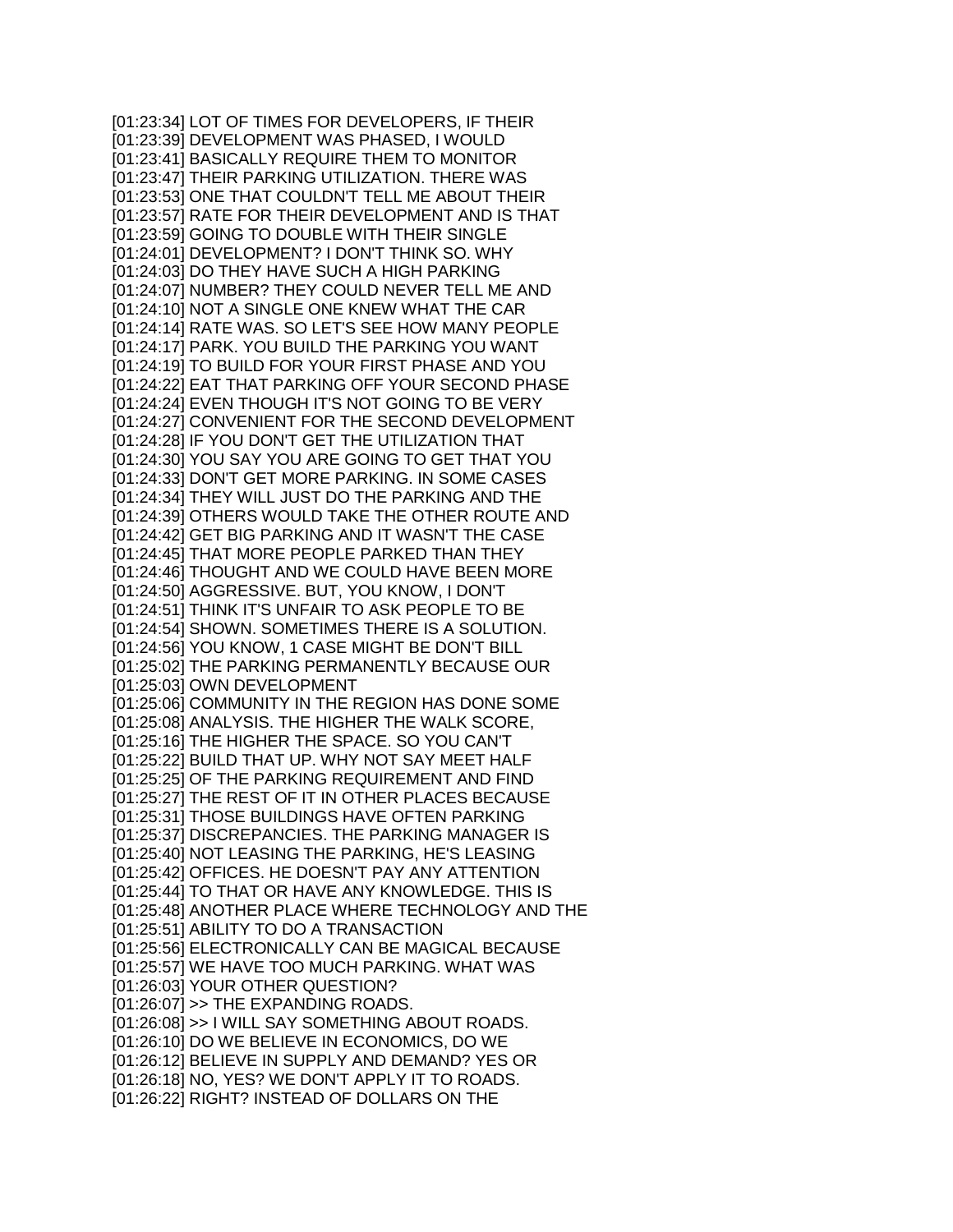[01:26:24] SUPPLY AND DEMAND CURVE, RIGHT? WE [01:26:27] USE TIME. TIME IS THE SUBSTITUTE FOR [01:26:29] DOLLARS. SO WE MODULATE HOW FAR AWAY [01:26:37] WE ARE WILLING TO LIVE AND THAT NUMBER [01:26:40] ENDS UP BEING PRETTY CONSTANT AND THE [01:26:44] THING ABOUT BUILDING NEW ROADS IS THAT [01:26:45] IT MAKES IT FASTER TO DRIVE [01:26:47] TEMPORARILY WHICH MAKES MORE PEOPLE [01:26:48] GET IN A CAR AND DRIVE OR MOVE TO A [01:26:51] PLACE WHERE THEY ALWAYS HAVE TO BE IN [01:26:53] A CAR BECAUSE AT LEAST FOR, YOU KNOW, [01:26:56] A HOT MINUTE, IT'S ACTUALLY FASTER TO [01:26:58] DO THIS THING, BUT THEN THE ROAD FILLS [01:27:01] UP AGAIN. YOU KNOW, WE ARE NOT [01:27:04] CHARGING PEOPLE, WE ARE NOT USING [01:27:06] THOSE RULES OF ECONOMICS TO FIGURE [01:27:08] THIS PROBLEM OUT. SO, YEAH, IT'S ONE [01:27:13] OF THE STUPIDEST THINGS WE DO IN [01:27:16] AMERICA AND THERE IS A LOT OF [01:27:17] COMPETITION FOR THAT PRIZE. [01:27:18] >> I THINK WE HAVE TIME FOR ONE MORE [01:27:23] QUESTION. [01:27:28] PUBLIC SPEAKER: HI, I KNOW YOU CAN'T [01:27:32] COVER EVERYTHING FOR DISRUPTION.  $[01:27:33] >> I DID.$  $[01:27:35]$  >> [01:27:36] [ LAUGHTER ] [01:27:38] >> BUT FOOD IS AN AREA THAT WE ARE [01:27:41] GOING TO BE EXPERIENCING. WE ARE GOING [01:27:43] TO SEE RISING COST AND THERE WAS A [01:27:45] STUDY THAT CAME OUT THAT WAS LOOKING [01:27:47] AT THE CALIFORNIA FOOD SYSTEM AND HOW [01:27:50] ITS PROJECTED TO BE DISRUPTED IN [01:27:58] CALIFORNIA WHICH PRODUCES TWO-THIRDS [01:27:59] OF OUR FRUITS AND NUTS AND OUR [01:28:02] VEGETABLES. WE ARE GOING TO FEEL THOSE [01:28:07] EFFECTS. HOW DO YOU ADDRESS THAT ON [01:28:11] MAKING US MORE RESILIENT? [01:28:15] >> MAYBE I'M LAZY. I OFTEN LOOK FOR [01:28:20] AND NO PUN INTENDED, THE LOW HANGING [01:28:23] FRUIT. ONE OF THE THINGS THAT'S BROKEN [01:28:26] IN AMERICA IS FOOD WASTE. WE HAVE [01:28:31] ENORMOUS AMOUNTS OF FOOD WASTE. [01:28:33] WITHOUT GROWING MORE FOOD, WE COULD DO [01:28:35] A BETTER JOB. I HAVE A CSA THAT'S [01:28:40] CALLED THE HUNGRY HARVEST. DON'T YOU [01:28:43] LOVE IT? IT'S REALLY CHEAP. YOU GET [01:28:47] BIZARRE THINGS. I GOT A PINEAPPLE THIS [01:28:52] BIG AND A SQUASH THIS BIG. IT'S STUFF [01:28:56] THAT THEY DON'T THINK THEY CAN SELL [01:29:01] LIKE TWO CARROTS STUCK TOGETHER AND [01:29:03] THEY CAN'T SELL THAT. THAT WOULD BE [01:29:05] FOOD WASTE AND THIS IS A COMPANY